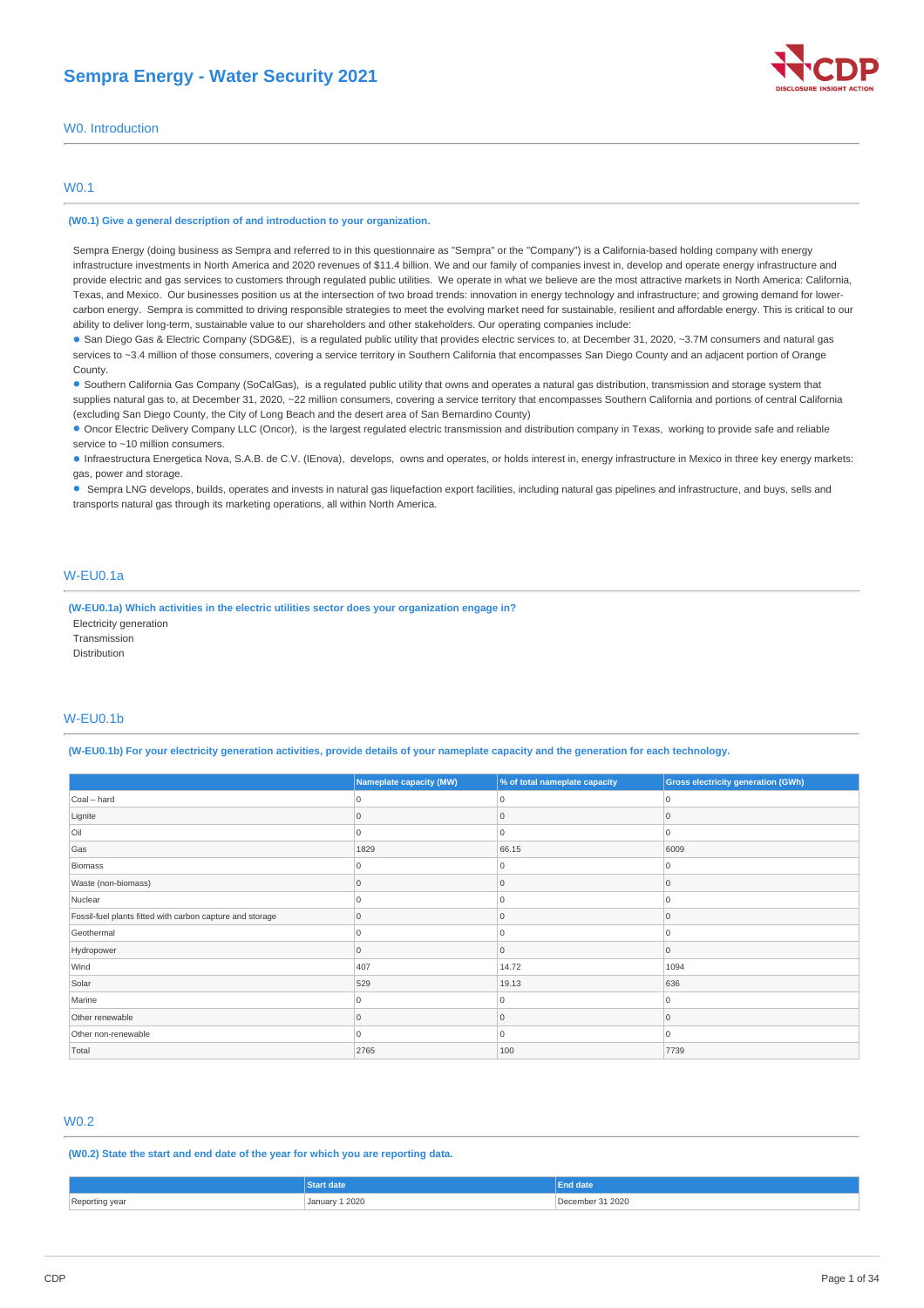# **(W0.3) Select the countries/areas for which you will be supplying data.** Mexico

United States of America

# W0.4

**(W0.4) Select the currency used for all financial information disclosed throughout your response.** USD

# W0.5

(W0.5) Select the option that best describes the reporting boundary for companies, entities, or groups for which water impacts on your business are being **reported.**

Other, please specify ((Operational control, except that we also provide water data for the Cameron LNG facility where we have a 50.2% ownership share, but do not have operational control.))

# W0.6

(W0.6) Within this boundary, are there any geographies, facilities, water aspects, or other exclusions from your disclosure? Yes

# W0.6a

## **(W0.6a) Please report the exclusions.**

| <b>Exclusion</b>                                                                                 | Please explain                                                                                                                                                                                                                                                                  |
|--------------------------------------------------------------------------------------------------|---------------------------------------------------------------------------------------------------------------------------------------------------------------------------------------------------------------------------------------------------------------------------------|
| Water used for hydrostatic testing of some natural<br>gas pipelines at our California utilities. | Aggregated data collection for this source is not currently in place, we hope to include this in our disclosure in future years. Recycled water is typically used for<br>this process and used several times before being discharged for an alternate use such as dust control. |
| Water recycling/reuse in some of our operations.                                                 | While several of our facilities utilize water recycling, we are still working to capture this data from all relevant facilities.                                                                                                                                                |
| Major construction projects and major projects<br>outside the scope of normal operations.        | Major construction and major projects are generally excluded from the scope of our corporate data collection process.                                                                                                                                                           |

## W1. Current state

# W1.1

(W1.1) Rate the importance (current and future) of water quality and water quantity to the success of your business.

|                                                                                              | Direct use Indirect<br>importance use<br>rating | importance  <br>rating | <b>Please explain</b>                                                                                                                                                                                                                                                                                                                                                                                                                                                                                                                                                                                                                                                                                             |
|----------------------------------------------------------------------------------------------|-------------------------------------------------|------------------------|-------------------------------------------------------------------------------------------------------------------------------------------------------------------------------------------------------------------------------------------------------------------------------------------------------------------------------------------------------------------------------------------------------------------------------------------------------------------------------------------------------------------------------------------------------------------------------------------------------------------------------------------------------------------------------------------------------------------|
| Sufficient amounts<br>of good quality<br>freshwater available<br>for use                     | Important                                       | Important              | Freshwater (mostly municipal water) is used across our operations, particularly in employee-occupied facilities and some power plant operations. Natural gas and<br>electricity suppliers are a critical part of our supply chain. While their water sources will vary, for some, access to freshwater is vital to the provision of natural gas<br>and electricity to our companies.                                                                                                                                                                                                                                                                                                                              |
| Sufficient amounts<br>of recycled,<br>brackish and/or<br>produced water<br>available for use | Vital                                           | Important              | Salt/brackish and recycled water are particularly important to our operations. For example, our liquefied natural qas (LNG) regasification terminal in Mexico<br>withdraws seawater for use in its operations, and carefully returns it to the ocean after it's used. Termoeléctrica de Mexicali (TDM), IEnova's natural qas-powered<br>combined cycle electricity generating plant in Mexico relies heavily on recycled/wastewater for operations. Natural gas and electricity suppliers are a critical part of<br>our supply chain. While their water sources will vary, for some, access to recycled, brackish or produced water is vital to the provision of natural gas and electricity to<br>our companies. |

# W1.2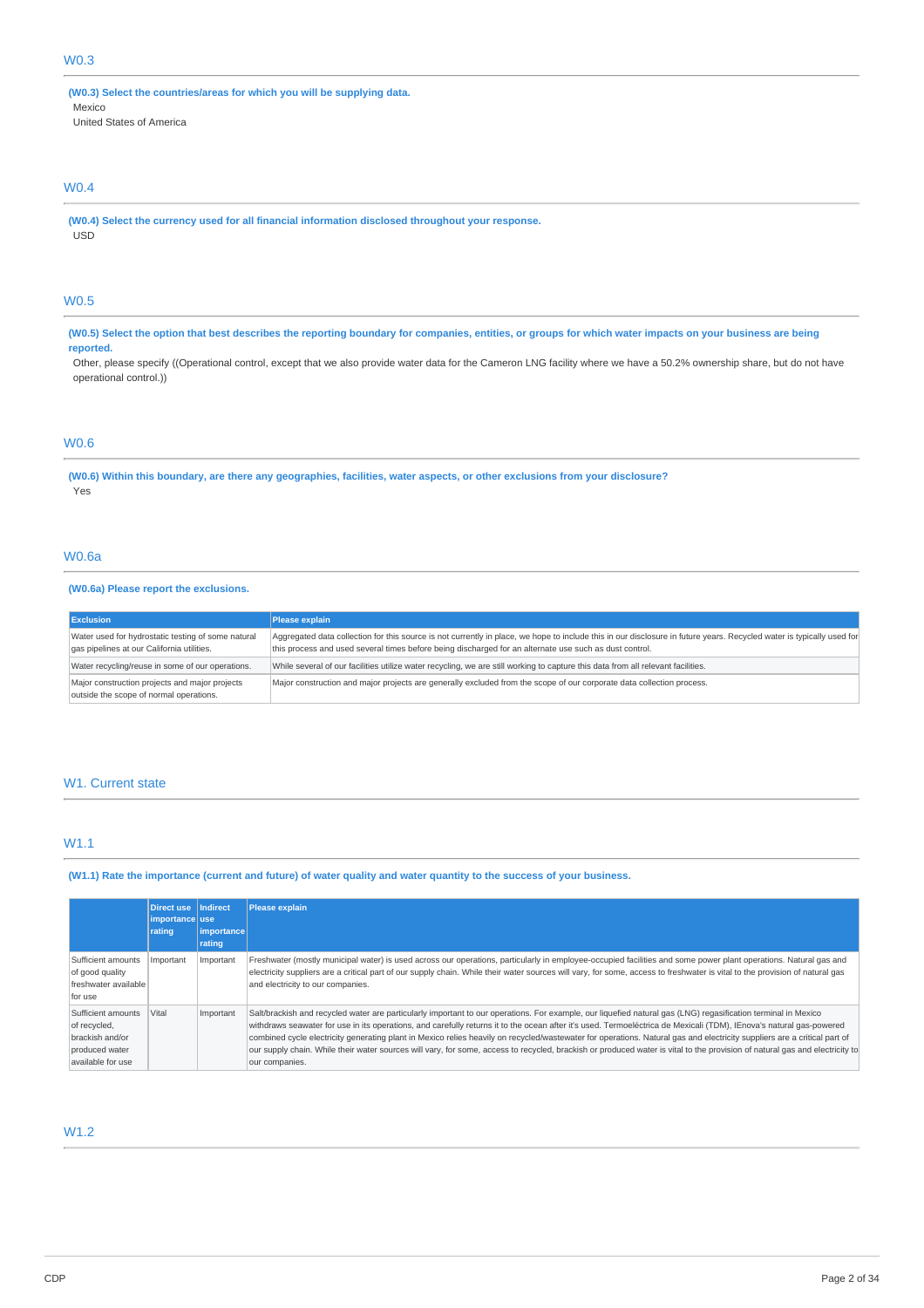# (W1.2) Across all your operations, what proportion of the following water aspects are regularly measured and monitored?

|                                                                                                                                                 | % of<br>sites/facilities/operations | <b>Please explain</b>                                                                                                                                                                                                                                                                                                                                                                                                                                                                                                                                                                                                                                                                                                                                                                                                                                                                                                                                                                                                                                  |
|-------------------------------------------------------------------------------------------------------------------------------------------------|-------------------------------------|--------------------------------------------------------------------------------------------------------------------------------------------------------------------------------------------------------------------------------------------------------------------------------------------------------------------------------------------------------------------------------------------------------------------------------------------------------------------------------------------------------------------------------------------------------------------------------------------------------------------------------------------------------------------------------------------------------------------------------------------------------------------------------------------------------------------------------------------------------------------------------------------------------------------------------------------------------------------------------------------------------------------------------------------------------|
| Water withdrawals -<br>total volumes                                                                                                            | 100%                                | For Sempra, the term 'facilities' encompasses employee occupied offices, power plants, renewable generation assets such as wind farms and solar plants, LNG<br>terminals, and natural gas pipelines. Individual facilities monitor water on a consistent basis, including withdrawals. Their measurement methods (well<br>measurement, water utility bills) will depend on what is most relevant for the facility. Data is also submitted to the corporate sustainability team annually.<br>Additionally, certain facilities, such as those at our two California utilities, have goals related to water.                                                                                                                                                                                                                                                                                                                                                                                                                                              |
| Water withdrawals -<br>volumes by source                                                                                                        | 100%                                | For Sempra, the term 'facilities' encompasses employee occupied offices, power plants, renewable generation assets such as wind farms and solar plants, LNG<br>terminals, and natural gas pipelines. Individual facilities monitor water data on a consistent basis, depending on what is most relevant for the facility. Water for<br>operations comes from different sources, depending on the nature of operations. Data on water withdrawals by source is submitted to the corporate sustainability<br>team annually. Additionally, certain facilities, such as those at our two California utilities, have goals related to water.                                                                                                                                                                                                                                                                                                                                                                                                                |
| <b>Entrained water</b><br>associated with your<br>metals & mining<br>sector activities -<br>total volumes [only<br>metals and mining<br>sector] | <not applicable=""></not>           | <not applicable=""></not>                                                                                                                                                                                                                                                                                                                                                                                                                                                                                                                                                                                                                                                                                                                                                                                                                                                                                                                                                                                                                              |
| Produced water<br>associated with your<br>oil & gas sector<br>activities - total<br>volumes [only oil<br>and gas sector]                        | <not applicable=""></not>           | <not applicable=""></not>                                                                                                                                                                                                                                                                                                                                                                                                                                                                                                                                                                                                                                                                                                                                                                                                                                                                                                                                                                                                                              |
| Water withdrawals<br>quality                                                                                                                    | 100%                                | For Sempra, the term 'facilities' encompasses employee occupied offices, power plants, renewable generation assets such as wind farms and solar plants, LNG<br>terminals, and natural gas pipelines. Individual facilities monitor water data on a consistent basis, depending on what is most relevant for the facility. Data related<br>to water quality parameters utilized is also submitted to the corporate sustainability team annually. Additionally, certain facilities, such as those at our two California<br>utilities, have goals related to water.                                                                                                                                                                                                                                                                                                                                                                                                                                                                                       |
| Water discharges -<br>total volumes                                                                                                             | 76-99                               | For Sempra, the term 'facilities' encompasses employee occupied offices, power plants, renewable generation assets such as wind farms and solar plants, LNG<br>terminals, and natural gas pipelines. Individual facilities monitor water data on a consistent basis, depending on what is most relevant for the facility. Data for water<br>discharge volumes is submitted to the corporate sustainability team annually. Municipal water discharges at employee occupied facilities are not typically metered<br>or tracked.                                                                                                                                                                                                                                                                                                                                                                                                                                                                                                                          |
| Water discharges -<br>volumes by<br>destination                                                                                                 | 76-99                               | For Sempra, the term 'facilities' encompasses employee occupied offices, power plants, renewable generation assets such as wind farms and solar plants, LNG<br>terminals, and natural gas pipelines. Individual facilities monitor water data on a consistent basis, depending on what is most relevant for the facility. Data for water<br>discharges by destination is also submitted to the corporate sustainability team annually. Municipal water discharges at employee occupied facilities are not<br>typically metered or tracked.                                                                                                                                                                                                                                                                                                                                                                                                                                                                                                             |
| Water discharges -<br>volumes by<br>treatment method                                                                                            | 76-99                               | For Sempra, the term 'facilities' encompasses employee occupied offices, power plants, renewable generation assets such as wind farms and solar plants, LNG<br>terminals, and natural gas pipelines. This is measured at the facility level, according to permitting and other regulatory requirements. Water treatment will vary<br>based on the specific operations of the facility. Municipal water discharges at employee occupied facilities are not typically metered or tracked.                                                                                                                                                                                                                                                                                                                                                                                                                                                                                                                                                                |
| Water discharge<br>quality $-$ by<br>standard effluent<br>parameters                                                                            | 76-99                               | The term "facility" has the same definition as stated above. Water discharge quality is measured at the facility level, according to permit and other regulatory<br>requirements. Our operating companies are held strictly accountable for following all environmental regulations and laws, including those related to water quality,<br>and obtaining all required permits. For example, IEnova's TDM power plant processes over 1 billion gallons of sewage annually for plant operations. After it is<br>used, clean irrigation-quality water is sent to the Rio Nuevo, which is considered one of the most polluted rivers of its size. Several water quality parameters are<br>reviewed before water discharge. SDG&E's Palomar Energy Center, which uses reclaimed sewage water purchased from the city of Escondido, currently<br>discharges water under an Industrial Use Discharge permit. Both sections of the permit have specific discharge limits and monitoring requirements, for TOCs, TSS,<br>chlorine content and other parameters. |
| Water discharge<br>$quality -$<br>temperature                                                                                                   | 76-99                               | For Sempra, the term 'facilities' encompasses employee occupied offices, power plants, renewable generation assets such as wind farms and solar plants, LNG<br>terminals, and natural gas pipelines. Individual facilities monitor water data on a consistent basis, depending on what is most relevant for the facility. For example,<br>at IEnova's LNG regasification terminal in Mexico, water discharge temperature is very relevant. To help maintain compliance with environmental regulations,<br>seawater withdrawn for its operations must be carefully monitored for temperature changes before it is discharged again to the ocean. Data is also submitted to<br>the corporate sustainability team annually. Municipal water discharges at employee occupied facilities are not typically metered or tracked.                                                                                                                                                                                                                              |
| Water consumption<br>- total volume                                                                                                             | 76-99                               | For Sempra, the term 'facilities' encompasses employee occupied offices, power plants, renewable generation assets such as wind farms and solar plants, LNG<br>terminals, and natural gas pipelines. Individual facilities monitor water consumption data on a consistent basis, depending on what is most relevant for the facility.<br>Data is also submitted to the corporate sustainability team annually. Certain facilities, such as those at our two California utilities, have goals related to water<br>consumption.                                                                                                                                                                                                                                                                                                                                                                                                                                                                                                                          |
| Water<br>recycled/reused                                                                                                                        | Less than 1%                        | For Sempra, the term 'facilities' encompasses employee occupied offices, power plants, renewable generation assets such as wind farms and solar plants, LNG<br>terminals, and natural gas pipelines. While several of our facilities utilize water recycling, we are still working to ensure that all relevant facilities are included and<br>are capturing recycled water use accurately, given the complexity of these calculations. In 2019, SoCalGas started tracking water discharges, including recycled<br>water, and in October 2020, SDG&E established a goal to increase recycled water use to at least 90% at all their facilities by 2030.                                                                                                                                                                                                                                                                                                                                                                                                 |
| The provision of<br>fully-functioning,<br>safely managed<br>WASH services to<br>all workers                                                     | Not relevant                        | Access to WASH services is currently not relevant for our operations. All facilities provide safely managed WASH services.                                                                                                                                                                                                                                                                                                                                                                                                                                                                                                                                                                                                                                                                                                                                                                                                                                                                                                                             |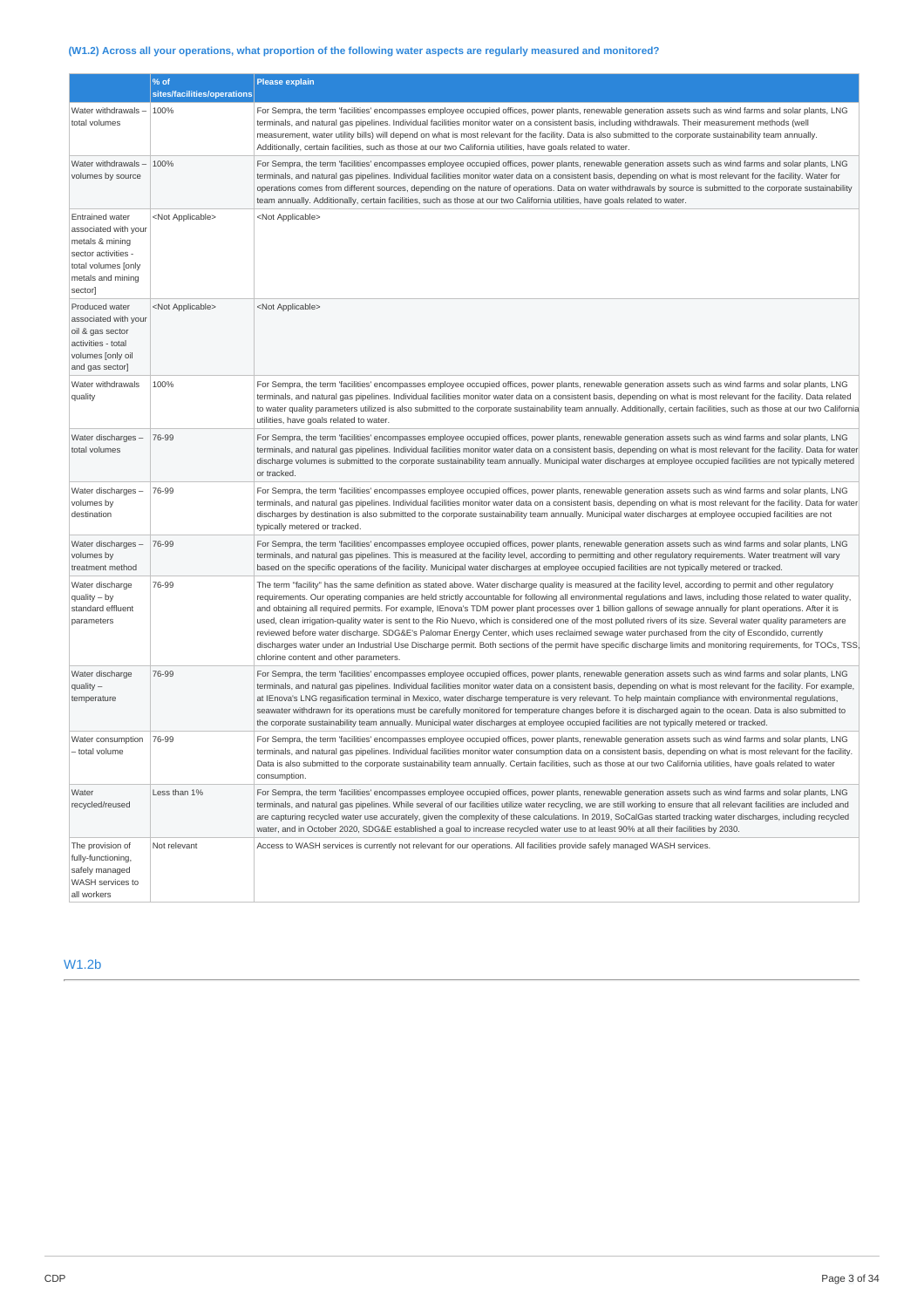## (W1.2b) What are the total volumes of water withdrawn, discharged, and consumed across all your operations, and how do these volumes compare to the **previous reporting year?**

|                      | <b>Volume</b><br>(megaliters/year) with | previous<br>reporting<br>vear | Comparison Please explain                                                                                                                                                                                                                                                                                                                                                                                                                                                                                                                                                                                                         |
|----------------------|-----------------------------------------|-------------------------------|-----------------------------------------------------------------------------------------------------------------------------------------------------------------------------------------------------------------------------------------------------------------------------------------------------------------------------------------------------------------------------------------------------------------------------------------------------------------------------------------------------------------------------------------------------------------------------------------------------------------------------------|
| Total<br>withdrawals | 106483.25                               | About the<br>same             | Our total water withdrawal was approximately 4% higher in 2020 as a result of the growth in our LNG operations. Water withdrawal varies year-over-year based on<br>the operational needs of our facilities. While we continue to improve data collection related to water, these numbers do not account for all aspects of our operations,<br>including natural gas pipeline testing at our California utilities. For comparability purposes, the prior year volume was adjusted to include water withdrawn at the<br>Cameron LNG facility. The volume of water withdrawn in 2019, including Cameron LNG, was 101,649 megaliters. |
| Total<br>discharges  | 100746.73                               | About the<br>same             | Our overall water discharges were 6% higher in 2020. Of the total water discharged, 92% was returned to source, with negligible losses or variation in quality. Water<br>discharge varies year-over-year based on the operational needs of our facilities. In future years, we expect that total water discharge will increase with the completion<br>of new facilities. For comparability purposes, the prior year volume was adjusted to include water discharged at the Cameron LNG facility. The volume of water<br>discharged in 2019, including Cameron LNG, was 95,954.20 megaliters.                                      |
| Total<br>consumption | 5736.52                                 | Lower                         | Our overall consumption was 7% lower in 2020 as compared to 2019 based on an organization-wide calculation (total withdrawals minus total discharges). The<br>variance is mainly due to an increase in water discharges at TDM, IEnova's natural gas power plant, that resulted from maintenance activities that took place in the<br>cooling tower in 2020. Overall, Sempra consumed approximately 5% of the water withdrawn in 2020 and returned around 92% of the water withdrawn to the source<br>of extraction. Water consumption varies year-over-year based on the operational needs of our facilities.                    |

# W1.2d

**(W1.2d) Indicate whether water is withdrawn from areas with water stress and provide the proportion.**

| Withdrawals \%<br>are from<br>areas with<br>water stress areas with reporting | withdrawn with<br>from<br>water<br><b>stress</b> | <b>previous</b><br>year | tool            | Comparison Identification Please explain                                                                                                                                                                                                                                                                                                                                                                                                                                                                                                                                                                                                                                                                                                                                                                                                                                                                                                                                                                                                                                                                                                                                                                                                                                                                                                                                                                                                                                                                                                                                                                                                                                                                                                                                                                                                                                                                                                                                                    |
|-------------------------------------------------------------------------------|--------------------------------------------------|-------------------------|-----------------|---------------------------------------------------------------------------------------------------------------------------------------------------------------------------------------------------------------------------------------------------------------------------------------------------------------------------------------------------------------------------------------------------------------------------------------------------------------------------------------------------------------------------------------------------------------------------------------------------------------------------------------------------------------------------------------------------------------------------------------------------------------------------------------------------------------------------------------------------------------------------------------------------------------------------------------------------------------------------------------------------------------------------------------------------------------------------------------------------------------------------------------------------------------------------------------------------------------------------------------------------------------------------------------------------------------------------------------------------------------------------------------------------------------------------------------------------------------------------------------------------------------------------------------------------------------------------------------------------------------------------------------------------------------------------------------------------------------------------------------------------------------------------------------------------------------------------------------------------------------------------------------------------------------------------------------------------------------------------------------------|
| Row Yes                                                                       | $1 - 10$                                         | About the<br>same       | WRI<br>Aqueduct | We have mapped our facilities utilizing the WWF water risk filter 5.0 tool and WRI's Aqueduct tool. The facilities we consider to be exposed to water<br>risks are those located in water-stressed areas considered to be 'High Risk' or 'Extremely High Risk' per the WRI mapping and that also use<br>freshwater in their operations. The facilities exposed to water risks based on these qualifications consist of four SDG&E natural gas power generation<br>plants, which are critical components for the reliable delivery of power to our customers. We have additional operations located in water-stressed areas<br>that utilize minimal or no freshwater and have less water related risk; therefore, these facilities are not included above. In 2020, water withdrawn for<br>power generation activities accounted for only 6.8% of Sempra's total water withdrawn and mainly came from reclaimed or recycled sources.<br>Additionally, Sempra's use of fresh water is minimal, accounting for less than 1% of our total water withdrawn. We use alternative sources of water<br>when reasonably possible to help preserve fresh water for nearby communities and mitigate any contribution to water scarcity. Based on the 2020<br>water risk assessment, the four SDG&E natural gas power plants located in water-stressed areas accounted for 2.2% of Sempra's total water<br>withdrawn, and 91% of that water came from reclaimed or recycled sources. Compared to last year, total water withdrawn by these four facilities is<br>59% higher (1,514 in 2019 compared to 2,414 megaliters in 2020). This increase is mainly due to an increase in generation operations at Palomar<br>Energy Center. The source of the water withdrawn for generation activities was all municipal waste water. Water withdrawals from water-stressed<br>areas come mainly from SDG&E's natural gas power generation activities (which use predominantly reclaimed water, as noted above). |

# W1.2h

# **(W1.2h) Provide total water withdrawal data by source.**

|                                                                                           | <b>Relevance Volume</b> | (megaliters/year)         | <b>Comparison</b><br>with<br>previous<br>reporting<br>vear | Please explain                                                                                                                                                                                                                                                                                                                                                                                                                                                |
|-------------------------------------------------------------------------------------------|-------------------------|---------------------------|------------------------------------------------------------|---------------------------------------------------------------------------------------------------------------------------------------------------------------------------------------------------------------------------------------------------------------------------------------------------------------------------------------------------------------------------------------------------------------------------------------------------------------|
| Fresh surface water.<br>including rainwater, water<br>from wetlands, rivers, and<br>lakes | Relevant                | 1.13                      | Higher                                                     | Fresh surface water withdrawal increased from 0.60 in 2019 to 1.13 in 2020. This increase is mainly attributed to rainwater removal from<br>well cellars at SoCalGas where the water is typically returned to the surface. Fresh water withdrawals vary year-over-year based on rainfall<br>amounts. This amount does not include rainwater removed at Cameron LNG. Overall our collected rainwater was less than 1% of total<br>water withdrawn.             |
| <b>Brackish surface</b><br>water/Seawater                                                 | Relevant                | 98596.67                  | About the<br>same                                          | Our seawater surface withdrawal remained about the same (5% increase in 2020). Our brackish surface water/seawater withdrawal varies<br>year-over-year based on the operational needs of our facilities.                                                                                                                                                                                                                                                      |
| Groundwater - renewable Relevant                                                          |                         | 112.21                    | Much higher                                                | Fresh water withdrawn from ground water increased from the 27.31 reported in 2019 to 112.21 in 2020 primarily due to data that was not<br>captured previously. We anticipate further variance in the amount of groundwater withdrawn as a result of increasing accuracy of water<br>data captured.                                                                                                                                                            |
| Groundwater - non-<br>renewable                                                           | Not<br>relevant         | <not applicable=""></not> | $<$ Not<br>Applicable>                                     |                                                                                                                                                                                                                                                                                                                                                                                                                                                               |
| Produced/Entrained water                                                                  | Relevant                | 84.6                      | This is our<br>first year of<br>measurement                | Starting in 2020, SoCalGas' produced water withdrawn (recycled purple water) is included in our overall water reporting figures. Produced<br>water was used to support SoCalGas' storage field operations.                                                                                                                                                                                                                                                    |
| Third party sources                                                                       | Relevant                | 7688.63                   | About the<br>same                                          | Water withdrawals from third party sources come primarily from municipal wastewater and from municipal water. Our water withdrawals<br>from these sources remained about the same (4% increase in 2020). The slight increase was mainly driven by an increase in electricity<br>generation at SDG&E's Palomar Energy Center in 2020. Our water withdrawal from third party sources varies year-over-year based on the<br>operational needs of our facilities. |

# W1.2i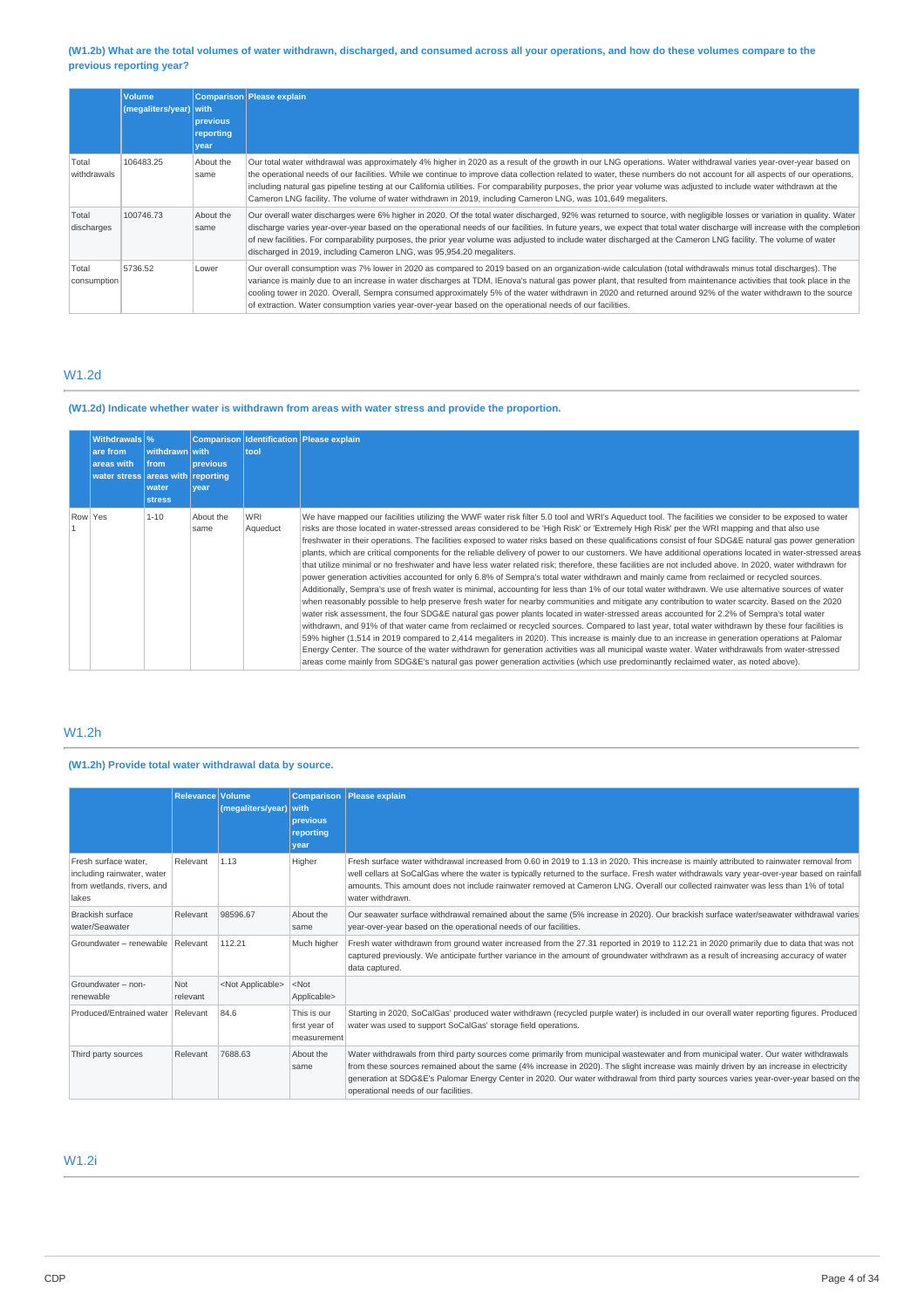## **(W1.2i) Provide total water discharge data by destination.**

|                                              | <b>Relevance Volume</b> | (megaliters/year) with    | previous<br>reporting<br>vear | Comparison Please explain                                                                                                                                                                                                                                                                                                                                                                                                                                                                                                |
|----------------------------------------------|-------------------------|---------------------------|-------------------------------|--------------------------------------------------------------------------------------------------------------------------------------------------------------------------------------------------------------------------------------------------------------------------------------------------------------------------------------------------------------------------------------------------------------------------------------------------------------------------------------------------------------------------|
| Fresh surface<br>water                       | Not<br>relevant         | <not applicable=""></not> | $<$ Not<br>Applicable>        | Upon further review, water discharges previously reported as fresh surface water in 2019 and 2020 have been reclassified as water discharged to<br>brackish surface water/seawater (below), as it is a more appropriate designation for this discharge. Refer to row below for explanations on the<br>changes in classification.                                                                                                                                                                                         |
| <b>Brackish</b><br>surface<br>water/seawater | Relevant                | 99182                     | About the<br>same             | Our seawater surface withdrawal remained about the same (5% decrease in 2020). Our brackish surface water/seawater withdrawal varies year-over-<br>year based on the operational needs of our facilities (including factors such as power production, variability of plant dispatch, ambient weather, and<br>water supply quality). This figure includes water volumes previously reported as fresh surface water originating from SDG&E's Palomar Energy Center<br>operations.                                          |
| Groundwater                                  | Relevant                | 0.82                      | Much lower                    | We continue our efforts to enhance the accuracy of water discharge data captured at SoCalGas facilities (as noted in 2019). In 2020 we experienced a<br>decrease in groundwater discharged mainly due to the increased accuracy of the water data captured. This figure includes water discharged to ponds<br>that are unlined and recharge the aquifer.                                                                                                                                                                 |
| Third-party<br>destinations                  | Relevant                | 1564                      | Much higher                   | We experienced a significant increase in discharges to third-party destinations (municipal treatment plants and storage/waste lagoon) mainly attributed<br>to an increase in water discharged from IEnova's TDM power plant due to cleaning and maintenance activities. Our water discharged to third party<br>sources varies year-over-year based on the operational needs of our facilities (including factors such as power production, variability of plant dispatch,<br>ambient weather, and water supply quality). |

# W1.2j

# **(W1.2j) Within your direct operations, indicate the highest level(s) to which you treat your discharge.**

|                                                           | Relevance of treatment level to Volume<br>discharge | (megaliters/year)         | <b>Comparison of treated volume with previous</b><br>reporting year | % of your sites/facilities/operations this<br>volume applies to | <b>Please</b><br>explain |
|-----------------------------------------------------------|-----------------------------------------------------|---------------------------|---------------------------------------------------------------------|-----------------------------------------------------------------|--------------------------|
| <b>Tertiary treatment</b>                                 | Please select                                       | <not applicable=""></not> | <not applicable=""></not>                                           | <not applicable=""></not>                                       |                          |
| Secondary treatment                                       | Please select                                       | <not applicable=""></not> | <not applicable=""></not>                                           | <not applicable=""></not>                                       |                          |
| Primary treatment only                                    | Please select                                       | <not applicable=""></not> | <not applicable=""></not>                                           | <not applicable=""></not>                                       |                          |
| Discharge to the natural environment<br>without treatment | Please select                                       | <not applicable=""></not> | <not applicable=""></not>                                           | <not applicable=""></not>                                       |                          |
| Discharge to a third party without<br>treatment           | Please select                                       | <not applicable=""></not> | <not applicable=""></not>                                           | <not applicable=""></not>                                       |                          |
| Other                                                     | Please select                                       | <not applicable=""></not> | <not applicable=""></not>                                           | <not applicable=""></not>                                       |                          |

# W-EU1.3

## **(W-EU1.3) Do you calculate water intensity for your electricity generation activities?** Yes

# W-EU1.3a

**(W-EU1.3a) Provide the following intensity information associated with your electricity generation activities.**

| <b>Water</b>  | Numerator: water                                                       |            | Denominator Comparison | Please explain                                                                                                                                                                                                                                                                                                                                                                       |
|---------------|------------------------------------------------------------------------|------------|------------------------|--------------------------------------------------------------------------------------------------------------------------------------------------------------------------------------------------------------------------------------------------------------------------------------------------------------------------------------------------------------------------------------|
| intensity     | laspect                                                                |            | with previous          |                                                                                                                                                                                                                                                                                                                                                                                      |
| value         |                                                                        |            | reporting year         |                                                                                                                                                                                                                                                                                                                                                                                      |
| $\mathsf{m3}$ |                                                                        |            |                        |                                                                                                                                                                                                                                                                                                                                                                                      |
| 0.96          | Other, please specify<br>(Water consumed for<br>generation activities) | <b>MWh</b> | Higher                 | Sempra's water intensity from power generation activities increased by 7% year-over-year.* Though the water withdrawal for generation<br>activities increased by only 4%, we experienced an overall 2% decrease in net generation compared to 2019 due to maintenance activities at<br>IEnova's TDM power plant. *Note 2019 value was updated to .90 to correct the unit of measure. |

# W1.4

**(W1.4) Do you engage with your value chain on water-related issues?** Yes, our suppliers Yes, our customers or other value chain partners

# W1.4a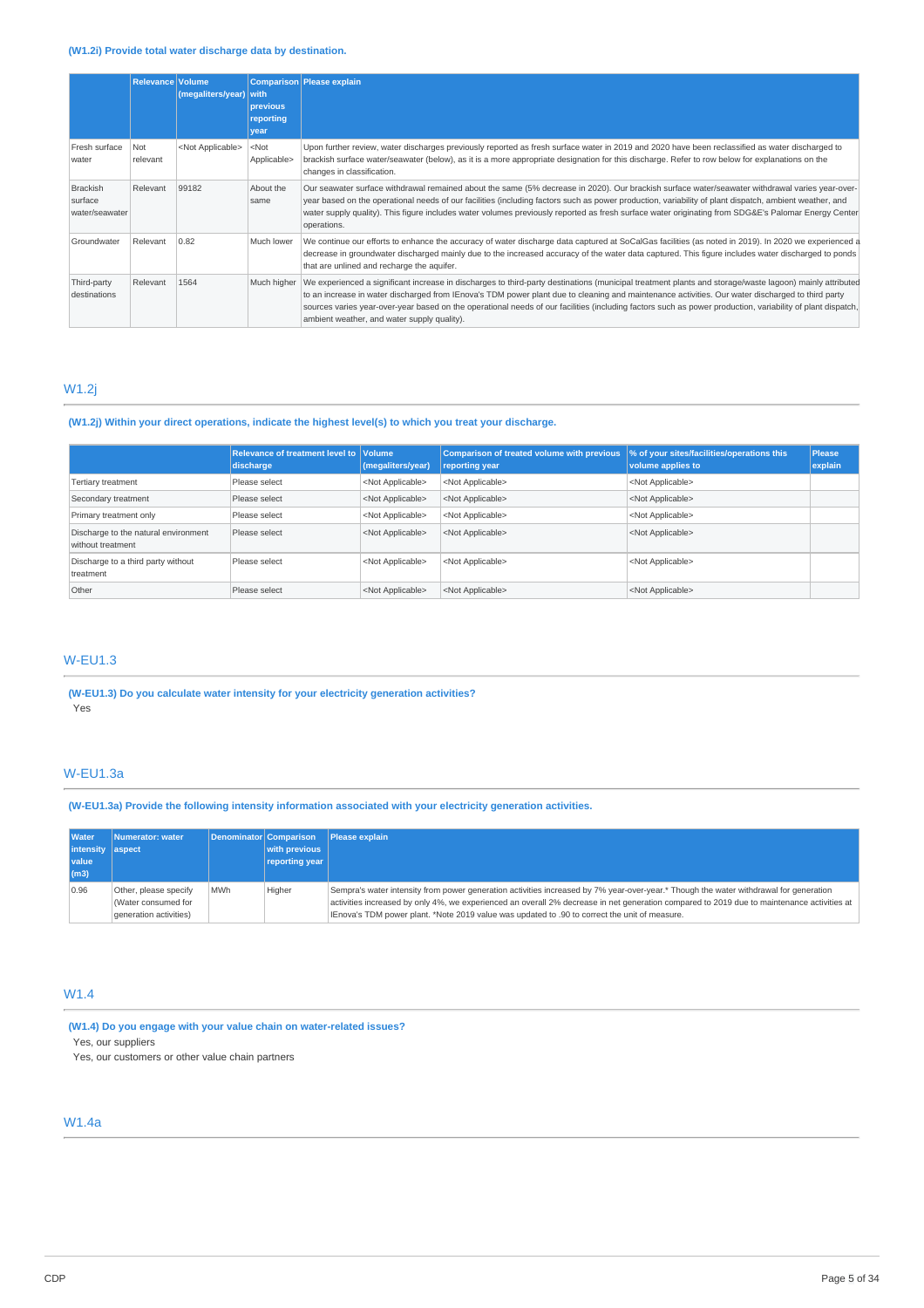(W1.4a) What proportion of suppliers do you request to report on their water use, risks and/or management information and what proportion of your procurement **spend does this represent?**

#### **Row 1**

**% of suppliers by number** 51-75

### **% of total procurement spend**

26-50

#### **Rationale for this coverage**

This information is for SoCalGas and SDG&E only based on 2020 data and information. There are two ways that SDG&E and SoCalGas collect climate change and carbon information from suppliers. SDG&E is a member of the Electric Utility Industry Sustainable Supply Chain Alliance (EUISSCA), a non-profit organization formed by investorowned utilities across the U.S. to promote sustainability. Through EUISSCA, we survey suppliers to better understand their environmental impacts, policies, and any goal setting around water use, waste management and emissions reduction. The suppliers selected to complete the survey include top-tier (traditionally high spend suppliers), those identified as part of the Supplier Relationship Management (SRM) program, and any other suppliers critical to the business based on the our Supply Management Business Resumption plans. In 2020, SDG&E and SoCalGas invited 146 suppliers based on their criticality and overall spend on metrics addressing operational sustainability (presence of a management system and goal setting related to emissions, energy, water, and waste) to participate in the EUISSCA Annual Supplier Sustainability Assessment and achieved a response rate of approximately 40% of overall spend and 59% for invited suppliers. These suppliers responded by completing the assessment phase of the survey and at least initiating the improvement planning phase. At SoCalGas, suppliers that are identified as critical become part of the SRM program. Suppliers review requests for information as part of the initial phase of doing business. The current SRM supplier areas were determined to be critical based on a segmentation approach in each commodity or service area and SoCalGas has reviewed critical and high-risk suppliers as part of the SRM program annually. The supplier questionnaire highlights sustainability as an area of focus for SoCalGas, creating awareness among suppliers that we consider this area important to engage in business with them and that improvement is encouraged and expected. Through this program, SoCalGas tracks supplier performance and looks for ways to gain efficiencies, in terms of safety, cost, industry best practice, diverse business spend, and environmental impact.

### **Impact of the engagement and measures of success**

The information provided in this section is for SDG&E and SoCalGas only based on 2020 data and information. These businesses represent most of Sempra's expenditures with suppliers in 2020. Measures of success vary with each method of engagement. With regard to sustainability metrics, success in many cases is receipt of increased information and data related to suppliers' impacts. Through the EUISSCA Annual Supplier Sustainability Assessment survey, SDG&E and SoCalGas have gathered data that provides baseline sustainability information for the selected suppliers that will help shape the sustainability programs for both utilities. The survey tool gives suppliers a score in the applicable areas, benchmarking dashboards to compare their performance against others in their category, and best practices to increase scores in the applicable areas. Additionally, the tool allows suppliers to create plans in areas the supplier feels best fits their company to enhance their everyday sustainability activities and thereby raise their scores in the following year. Suppliers are provided percentage scores based on their responses, including a percentage breakdown per area (e.g. Administration, Construction, etc.) to show areas of opportunity for improvement (starting with the 2019 survey). Each area provides methodologies to enhance performance in the targeted areas. With other programs mentioned, such as the SRM program, success can be measured in terms of reductions in cost and environmental impact. As part of our SRM program at SoCalGas, suppliers meet with the utility and areas associated with the contractor (e.g. Safety, Contractor Controls, Pipeline Integrity, etc.) regularly. During the meeting, the supplier informs us about the efforts they have made regarding environmental, social, and economic sustainability aspects. The information obtained serves to gauge what activities suppliers are currently undertaking, and to define a baseline. Once we are able to get some best practice options, we may look to include a best practice as part of any renegotiated contracts or in the execution of new requests for proposals.

**Comment**

## W1.4b

**(W1.4b) Provide details of any other water-related supplier engagement activity.**

**Type of engagement** Onboarding & compliance

#### **Details of engagement**

Inclusion of water stewardship and risk management in supplier selection mechanism Requirement for water-related targets is included in your supplier selection mechanism Requirement to adhere to our code of conduct regarding water stewardship and management

**% of suppliers by number** 51-75

**% of total procurement spend** 1-25

#### **Rationale for the coverage of your engagement**

The information is for SDG&E and SoCalGas only. Sempra's engagement with its suppliers begins with the supplier code of conduct, which outlines our expectations for supplier behavior. It is a supplier's responsibility to know and understand the environmental issues associated with the production of their goods and services and be good stewards of the environment. We value suppliers that evaluate their products and services from a total lifecycle perspective, have solid environmental metrics tracking practices, use resources responsibly, reuse and recycle when possible, and work to eliminate environmental incidents. SDG&E and SoCalGas have and are currently implementing specific programs to address sustainable business practices with suppliers, including GHG emissions and climate change. Both SDG&E and SoCalGas plan to continue to expand and build upon their supply chain sustainability programs in 2021 through efforts including, but not limited to, implementing processes to incorporate sustainability into their supply chains and pursuing opportunities to have supplier partners pursue more sustainable business practices. Currently, SDG&E and SoCalGas evaluate supplier operational impacts through requests for proposals (RFPs) above a certain dollar threshold by including sustainability questions that are given weight in the bid award evaluation, which is reflected in the percentages of suppliers covered by number and total procurement spend for 2020 above.

### **Impact of the engagement and measures of success**

The information provided in this section is for SDG&E and SoCalGas only. These consolidated businesses represent most of Sempra's expenditures with suppliers in 2020. The supplier percentages above are estimates based on the number of suppliers with RFPs that go through the bidding process (sourceable spend) that are required to include sustainability questions based on company procedures. The number of suppliers that receive sustainability RFP questions does not directly relate to the percentage of overall spend because not all suppliers are awarded a contract, some agreements are non-funded master agreements, and not all spend occurs within the year that the contract was awarded. Therefore, the estimated percentage of total procurement spend of 11% for both California utilities is based on the number of suppliers with spend over \$1 million, which does not capture all suppliers the utilities have engaged with on sustainability matters (including those who were not awarded a contract or whose spend is under \$1 million). The percentage of suppliers includes all bidders, not solely suppliers with whom the utilities contract as a result of evaluation. Requiring bidders to answer sustainability-related questions during the sourcing event allows all bidders to understand the significance of sustainability as part of doing business with SDG&E and SoCalGas. Our measure for success is receipt of additional information and data related to supplier sustainability efforts.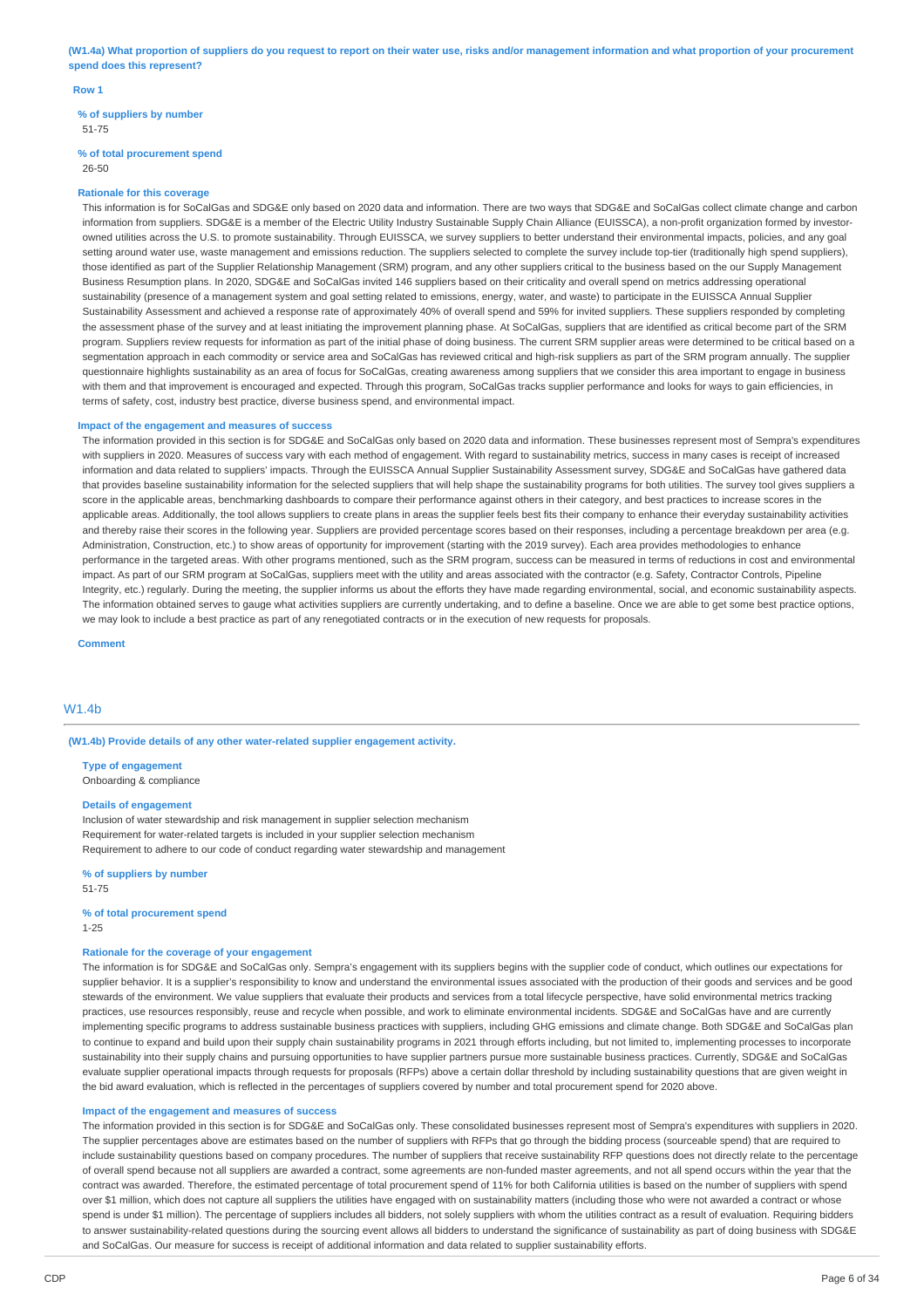## **Type of engagement**

Incentivizing for improved water management and stewardship

## **Details of engagement**

Water management and stewardship action is integrated into your supplier evaluation

**% of suppliers by number** 1-25

**% of total procurement spend** 26-50

#### **Rationale for the coverage of your engagement**

The information is for SDG&E and SoCalGas only. Sempra's engagement with its suppliers begins with the supplier code of conduct, which outlines our expectations for supplier behavior. It is a supplier's responsibility to know and understand the environmental issues associated with the production of their goods and services and be good stewards of the environment. We value suppliers that evaluate their products and services from a total lifecycle perspective, have solid environmental metrics tracking practices, use resources responsibly, reuse and recycle when possible, and work to eliminate environmental incidents. SDG&E and SoCalGas, have and are currently implementing specific programs to address sustainable business practices with suppliers, including GHG emissions and climate change. Both SDG&E and SoCalGas plan to continue to expand and build upon their supply chain sustainability programs in 2021 through efforts including, but not limited to, implementing processes to incorporate sustainability into their supply chains and pursuing opportunities to have supplier partners pursue more sustainable business practices. Currently, SDG&E and SoCalGas evaluate supplier operational impacts through (RFPs) above a certain dollar threshold by including sustainability questions that are given weight in the bid award evaluation, which is reflected in the percentages of suppliers covered by number and total procurement spend for 2020 above.

## **Impact of the engagement and measures of success**

The information provided in this section is for SDG&E and SoCalGas only. These consolidated businesses represent most of Sempra's expenditures with suppliers in 2020. The supplier percentages above are estimates based on the number of suppliers with RFPs that go through the bidding process (sourceable spend) that are required to include sustainability questions based on company procedures. The number of suppliers that receive sustainability RFP questions does not directly relate to the percentage of overall spend because not all suppliers are awarded a contract, some agreements are non-funded master agreements, and not all spend occurs within the year that the contract was awarded. Therefore, the estimated percentage of total procurement spend of 11% for both California utilities is based on the number of suppliers with spend over \$1 million, which does not capture all suppliers the utilities have engaged with on sustainability matters (including those who were not awarded a contract or whose spend is under \$1 million). The percentage of suppliers includes all bidders, not solely suppliers with whom the utilities contract as a result of evaluation. Requiring bidders to answer sustainability-related questions during the sourcing event allows all bidders to understand the significance of sustainability as part of doing business with SDG&E and SoCalGas. Our measure for success is receipt of additional information and data related to supplier sustainability efforts.

#### **Comment**

**Type of engagement** Innovation & collaboration

### **Details of engagement**

Encourage/incentivize innovation to reduce water impacts in products and services

**% of suppliers by number** 1-25

### **% of total procurement spend** 26-50

### **Rationale for the coverage of your engagement**

The information is for SDG&E and SoCalGas only based on 2020 data and information. Sempra's engagement with its suppliers begins with the supplier code of conduct, which outlines our expectations for supplier behavior. It is a supplier's responsibility to know and understand the environmental issues associated with the production of their goods and services and be good stewards of the environment. We value suppliers that evaluate their products and services from a total lifecycle perspective, have solid environmental metrics tracking practices, use resources responsibly, reuse and recycle when possible, and work to eliminate environmental incidents. Our California utilities, SDG&E and SoCalGas, have and are currently implementing specific programs to address sustainable business practices with suppliers, including GHG emissions and climate change. Both SDG&E and SoCalGas plan to continue to expand and build upon their supply chain sustainability programs in 2021 through efforts including, but not limited to, implementing processes to incorporate sustainability into their supply chains and pursuing opportunities to have supplier partners pursue more sustainable business practices. Currently, SDG&E and SoCalGas evaluate supplier operational impacts through RFPs above a certain dollar threshold by including sustainability questions that are given weight in the bid award evaluation, which is reflected in the percentages of suppliers covered by number and total procurement spend for 2020 above.

### **Impact of the engagement and measures of success**

The information provided in this section is for SDG&E and SoCalGas only based on 2020 data and information. These consolidated businesses represent most of Sempra's expenditures with suppliers in 2020. The supplier percentages above are estimates based on the number of suppliers with RFPs that go through the bidding process (sourceable spend) that are required to include sustainability questions based on company procedures. The number of suppliers that receive sustainability RFP questions does not directly relate to the percentage of overall spend because not all suppliers are awarded a contract, some agreements are non-funded master agreements, and not all spend occurs within the year that the contract was awarded. Therefore, the estimated percentage of total procurement spend of 11% for both California utilities is based on the number of suppliers with spend over \$1 million, which does not capture all suppliers the utilities have engaged with on sustainability matters (including those who were not awarded a contract or whose spend is under \$1 million). The percentage of suppliers includes all bidders, not solely suppliers with whom the utilities contract as a result of evaluation. Requiring bidders to answer sustainability-related questions during the sourcing event allows all bidders to understand the significance of sustainability as part of doing business with SDG&E and SoCalGas. Our measure for success is receipt of additional information and data related to supplier sustainability efforts.

### **Comment**

W1.4c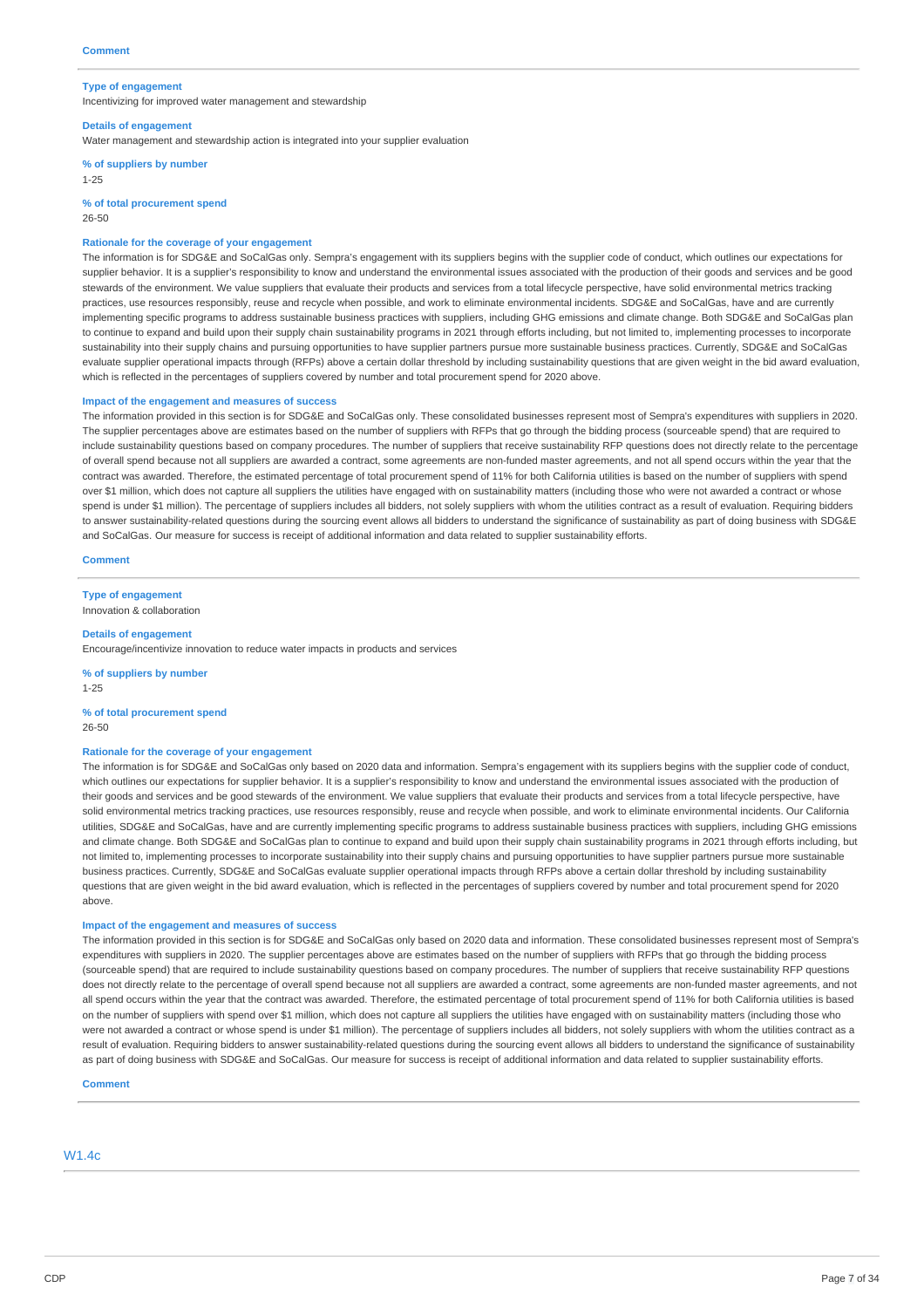### (W1.4c) What is your organization's rationale and strategy for prioritizing engagements with customers or other partners in its value chain?

Each year SDG&E and SoCalGas provide millions of dollars in incentives for homes and businesses to implement energy efficiency programs. They help to identify process improvements and incentivize new appliances that can help save water and energy; lower operating costs; and reduce greenhouse gas emissions. Energy efficiency programs are key to the state's GHG emissions reduction goals. In fact, California is the state with the second-lowest per capita energy consumption in the U.S., in part because California regulators provide incentives for utilities to achieve energy-efficiency goals. By improving energy efficiency, the state has avoided the need to build additional power generation facilities. In 2020, customer energy efficiency at our California utilities saved approximately 333 GWh of electricity and approximately 41.2 million therms of natural gas. \* \*Preliminary numbers

As part of these efforts, our companies utilize a variety of programs to engage with value chain customers on water-related issues. For example, in California, where we often face extreme drought conditions, programs exist to assist customers in implementing water efficient solutions. SDG&E offers a no-cost program, Water Infrastructure and System Efficiency (WISE), to conduct water pump optimization and utilization testing linking reduced energy to reduced water use for agricultural customers and other businesses facilities. Additionally, financial incentives and rebate programs are available to help offset WISE project implementation costs. This rebate program incentivizes businesses/agricultural customers to test their water pump systems to confirm they are operating efficiently and determine any maintenance needs. The testing results in energy cost savings, reduction of GHG emissions, and reduced water waste.

## W2. Business impacts

# W2.1

**(W2.1) Has your organization experienced any detrimental water-related impacts?** No

## W2.2

(W2.2) In the reporting year, was your organization subject to any fines, enforcement orders, and/or other penalties for water-related regulatory violations? Yes, fines, enforcement orders or other penalties but none that are considered as significant

# W2.2a

**(W2.2a) Provide the total number and financial value of all water-related fines.**

## **Row 1**

1

**Total number of fines**

**Total value of fines**

500

**% of total facilities/operations associated** 5

**Number of fines compared to previous reporting year**

**Higher** 

**Comment**

In 2020, the City of San Diego Storm Water Division issued SDG&E a water-related notice of violation (NOV) alleging failure to timely submit an Exceedance Response Action (ERA) Report addressing an exceedance of solids in water as required by the General Permit for Storm Water Discharges for Industrial Activities by January 1, 2020. SDG&E paid a \$500 fine on this water-related NOV in 2021. Corrective actions have been completed and confirmed via follow-up inspection on 12/31/2020. Compliance personnel at our businesses carefully review any NOVs and work diligently to resolve any concerns with the appropriate agency.

## W3. Procedures

# W-EU3.1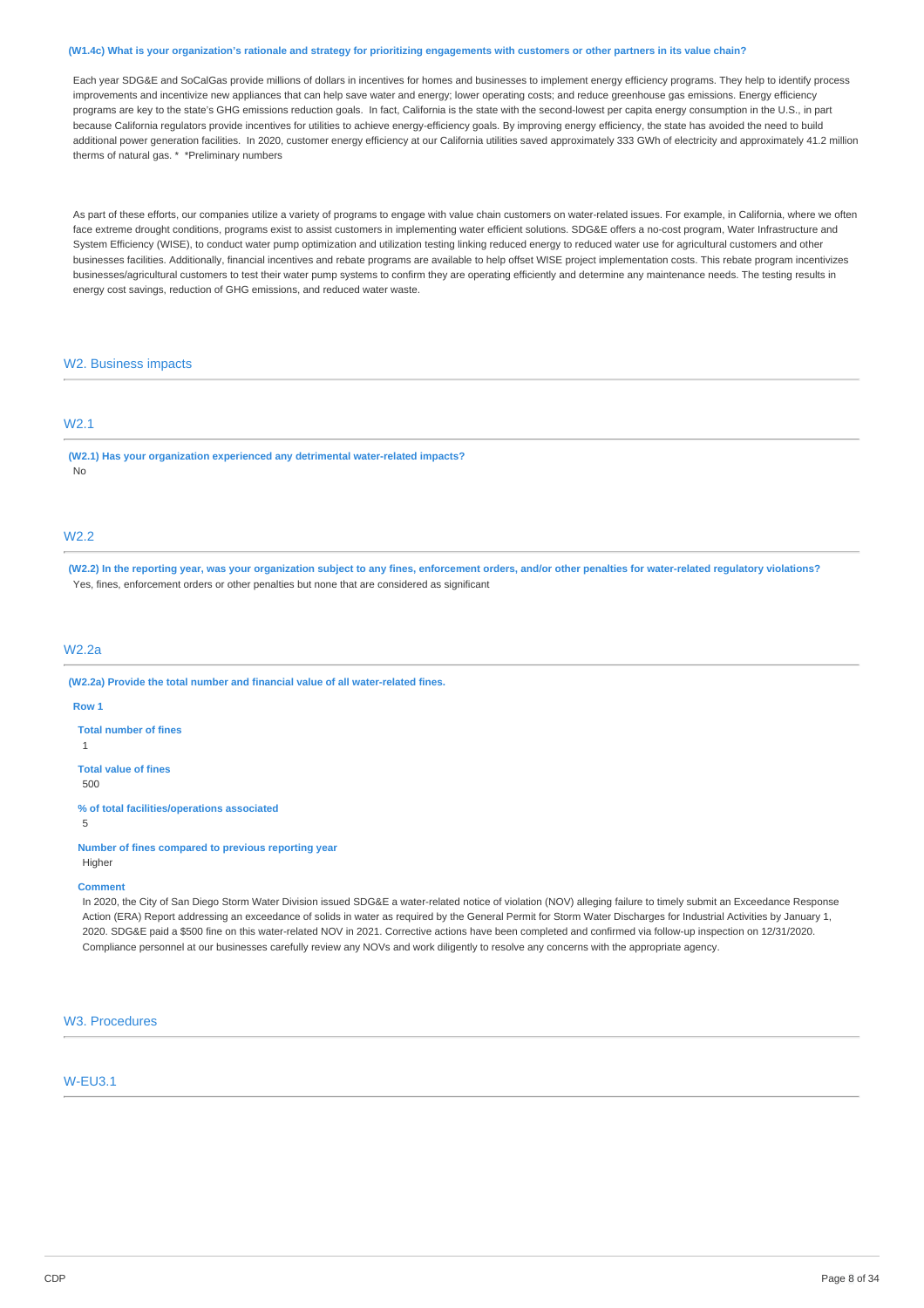## (W-EU3.1) How does your organization identify and classify potential water pollutants associated with your business activities in the electric utilities sector that **could have a detrimental impact on water ecosystems or human health?**

Sempra's water policy addresses our commitment to use water in a responsible and sustainable manner. This includes preparing for water-related emergencies and abiding by applicable water-related laws, regulations and permit requirements. Our operating companies measure and report on their use of water; are sensitive to water availability and work to minimize the use of water in operations when feasible; address water quality issues related to operations; and work to ensure that water discharged from facilities meets or exceeds permit requirements. Under this framework each business manages the identification and classification of potential water pollutants in line with the relevant regulatory requirements in each location.

### Examples of these efforts related to electric utility operations include:

At facilities where water discharge occurs, after the potential water pollutants are identified and classified, our operating companies and facilities require testing and • analysis of the water prior to discharging to maintain compliance with applicable laws and regulations around water pollutant parameters.

• At SDG&E, every product used must be evaluated to determine the nature of potential hazards. SDG&E safety and environmental departments must approve all hazardous substances for use, including all purchased chemicals, samples, and demonstration material. Therefore, any potential water pollutants are identified prior to their exposure to any water ecosystem. Water pollutants vary depending on the business activity (e.g. construction, facilities, support activities, etc). These water pollutants are further classified by various environmental rules, regulations, and permits to protect air, water, land and natural resources on the local, state, or federal levels. As a result of these regulations, SDG&E implemented company policies, a construction best management practices manual, a water pollution control plan, and a state construction general permit , storm water pollution prevention plan, among others. Additionally, SDG&E has permits such as the national pollution discharge elimination system, industrial user discharge, and water reuse requirements. Further, employees receive training and implement monitoring activities such as inspections and routine reports to comply with internal and external requirements.

Examples of water pollutants according to the activity are: •

Construction projects (dirt disturbance less than 1 acre, locally regulated): sediment, trash, equipment, material, vehicle related pollutants (e.g. total suspended solids • (TSS), and oil and grease)

. Construction projects (dirt disturbance of 1 acre or more): sediment, trash, equipment, material, vehicle related pollutants (e.g. total suspended solids - TSS, pH, and oil and grease)

• Facilities: water pollutants include those mentioned for construction activities plus pH, Oil/grease/ TSS, free Chlorine, Chromium, Residual Chlorine, Zinc, Clean Water Act Priority Pollutants (added for cooling tower maintenance).

• Support activities (vault dewatering, industrial user discharge, water reclamation and reuse, etc): Oil/grease, Chemical Oxygen Demand, pH, TPH-Diesel, TPH-Gas and TSS.

The potential water pollutants vary across our operating companies depending on their activities. For example, residual water resulting from electricity generation • operations in Mexico is regulated by the NOM (Norma Oficial Mexicana - Mexican environmental standards). The NOM establishes and defines the water pollutants, permissible parameters, and testing methods, which serve as the basis for water testing protocols and procedures.

.<br>● For our midstream-related operations, potential water pollutants are identified through the Globally Harmonized System (GHS) program managed by the United Nations, which provides a Safety Data Sheet (SDS) for onsite chemicals. In addition to the GHS program the site Spill Prevention Control and Countermeasure (SPCC) plan identifies petroleum products stored onsite and how to prevent impacts to water ecosystems and/or human health.

.<br>● In addition, we have zero liquid discharge facilities, such as the Desert Star Energy Center (DSEC), which is mandated by Groundwater Discharge Permit issued by the State of Nevada – Division of Environmental Protection. Under local stormwater requirements discharges are also not allowed at the Miramar natural gas-fired power plant.

## W-EU3.1a

(W-EU3.1a) Describe how your organization minimizes the adverse impacts of potential water pollutants associated with your activities in the electric utilities **sector on water ecosystems or human health.**

| <b>Potential</b><br>water<br>pollutant                                                | <b>Description of water pollutant and potential impacts</b>                                                                                                                                                                                                                                                                                                                                                                                                                                                                                                                                                                                                                                                                                                                                                                                                                                                                                                                                                                                                                                                                                                                                                                                                                                                                                                                                                                                                                                                                                                                                                                                                                                                                                                                                                                                                                                                                                                                                                                                                                                                                                                                                                   | <b>Management</b><br>procedures                                                                                | <b>Please explain</b>                                                                                                                                                                                                                                                                                                                                                                                                                                                                                                                                                                                                                                                                                                                                                                                                                                                                                                                                                                                                                                                                                                                                                                                                                                                                                                                                                                                                                                                                                                                                                                                                                                                                                                                                                                                                                                                                  |
|---------------------------------------------------------------------------------------|---------------------------------------------------------------------------------------------------------------------------------------------------------------------------------------------------------------------------------------------------------------------------------------------------------------------------------------------------------------------------------------------------------------------------------------------------------------------------------------------------------------------------------------------------------------------------------------------------------------------------------------------------------------------------------------------------------------------------------------------------------------------------------------------------------------------------------------------------------------------------------------------------------------------------------------------------------------------------------------------------------------------------------------------------------------------------------------------------------------------------------------------------------------------------------------------------------------------------------------------------------------------------------------------------------------------------------------------------------------------------------------------------------------------------------------------------------------------------------------------------------------------------------------------------------------------------------------------------------------------------------------------------------------------------------------------------------------------------------------------------------------------------------------------------------------------------------------------------------------------------------------------------------------------------------------------------------------------------------------------------------------------------------------------------------------------------------------------------------------------------------------------------------------------------------------------------------------|----------------------------------------------------------------------------------------------------------------|----------------------------------------------------------------------------------------------------------------------------------------------------------------------------------------------------------------------------------------------------------------------------------------------------------------------------------------------------------------------------------------------------------------------------------------------------------------------------------------------------------------------------------------------------------------------------------------------------------------------------------------------------------------------------------------------------------------------------------------------------------------------------------------------------------------------------------------------------------------------------------------------------------------------------------------------------------------------------------------------------------------------------------------------------------------------------------------------------------------------------------------------------------------------------------------------------------------------------------------------------------------------------------------------------------------------------------------------------------------------------------------------------------------------------------------------------------------------------------------------------------------------------------------------------------------------------------------------------------------------------------------------------------------------------------------------------------------------------------------------------------------------------------------------------------------------------------------------------------------------------------------|
| Other.<br>please<br>specify<br>(Trash,<br>chemicals,<br>metal,<br>equipment.<br>etc.) | The type of pollutant varies according to business operations and activities, which includes construction<br>projects, facility-related activities, and other support activities. Some examples of water pollutants are<br>sediment, trash, equipment, material, and vehicle related pollutants (e.g. total suspended solids, pH, oil<br>and grease), or chemicals and metals, such as free chlorine, chromium, residual chlorine, and zinc. The<br>main pollutants of concern in stormwater runoff from power generation sources are oil/grease, pH, TSS,<br>and metals such as iron and zinc. In addition, the cooling tower blowdowns from steam cycle power<br>plants also contain residual chlorine (from the use of chlorine for control of biofouling). Erosion of soil at<br>construction sites is the major source of total suspended solids (TSS). The TSS in stormwater runoff from engagement<br>construction activities can contribute to water quality, habitat, and aesthetic problems in urban waterways. Emergency<br>Elevated levels of TSS increase turbidity, reduce the penetration of light at depth within the water column, preparedness<br>and limit the growth of desirable aquatic plants. Solids that settle out as bottom deposits contribute to<br>sedimentation and can alter and eventually destroy habitat for fish and bottom-dwelling organisms. TSS<br>also provide a medium for the accumulation, transport and storage of other pollutants including nutrients,<br>metals, and oil and grease that could increase toxicity in receiving water bodies and alter ecosystems<br>and ultimately impact human health (via bioaccumulation in fish and subsequent human consumption).<br>Stormwater runoff from construction sites if not adequately controlled (via use of management practices,<br>appropriate housekeeping, or treatment), can be laden with sediment and other pollutants such as<br>building materials, concrete washout, paint, fuel, wastewater, oil and solvents. The contaminated runoff<br>can then potentially enter a Municipal Separate Storm Sewer System (MS4) system and can be routed to<br>local streams, rivers, lakes, or ocean outfalls. | Compliance with<br>effluent quality<br>standards<br>Measures to prevent<br>spillage, leaching, and<br>leakages | Water pollutants are regulated by water quality standards, which<br>define the parameters of pollutants allowed. To mitigate adverse<br>environmental impacts, activities are typically governed by company<br>policies and/or by various environmental rules, regulations, and<br>permits to protect water and other natural resources on the local,<br>state, or federal levels. These regulations and water quality<br>Community/stakeholder standards define the parameters of pollutants allowed. For example,<br>SDG&E activities are generally assessed up-front for water-related<br>risk which includes: assessing water quality impacts from<br>construction projects and facility operations, determining pollutants<br>of concern, identifying pollutant pathways, assessing exposure to<br>stormwater contamination, characterizing discharge for pollutants,<br>assessing potential impacts to impaired receiving waters, identifying<br>appropriate management practices for implementation, and securing<br>required permits, or authorizations. Every product used at SDG&E is<br>evaluated to determine the nature of potential hazards. SDG&E<br>safety and environmental departments must approve all hazardous<br>substances for use, including all purchased chemicals, samples,<br>and demonstration materials, through the safety and environmental<br>product approval and inventory update process. Therefore, any<br>potential water pollutants are identified prior to their exposure to any<br>water ecosystem. Another example of preventative activities at<br>SDG&E is the implementation of a construction best management<br>practices manual, water pollution control plan, and storm water<br>pollution prevention plan, among others. Routine inspections,<br>training, monitoring and assessments help to ensure compliance<br>with these plans. |

## $M3.3$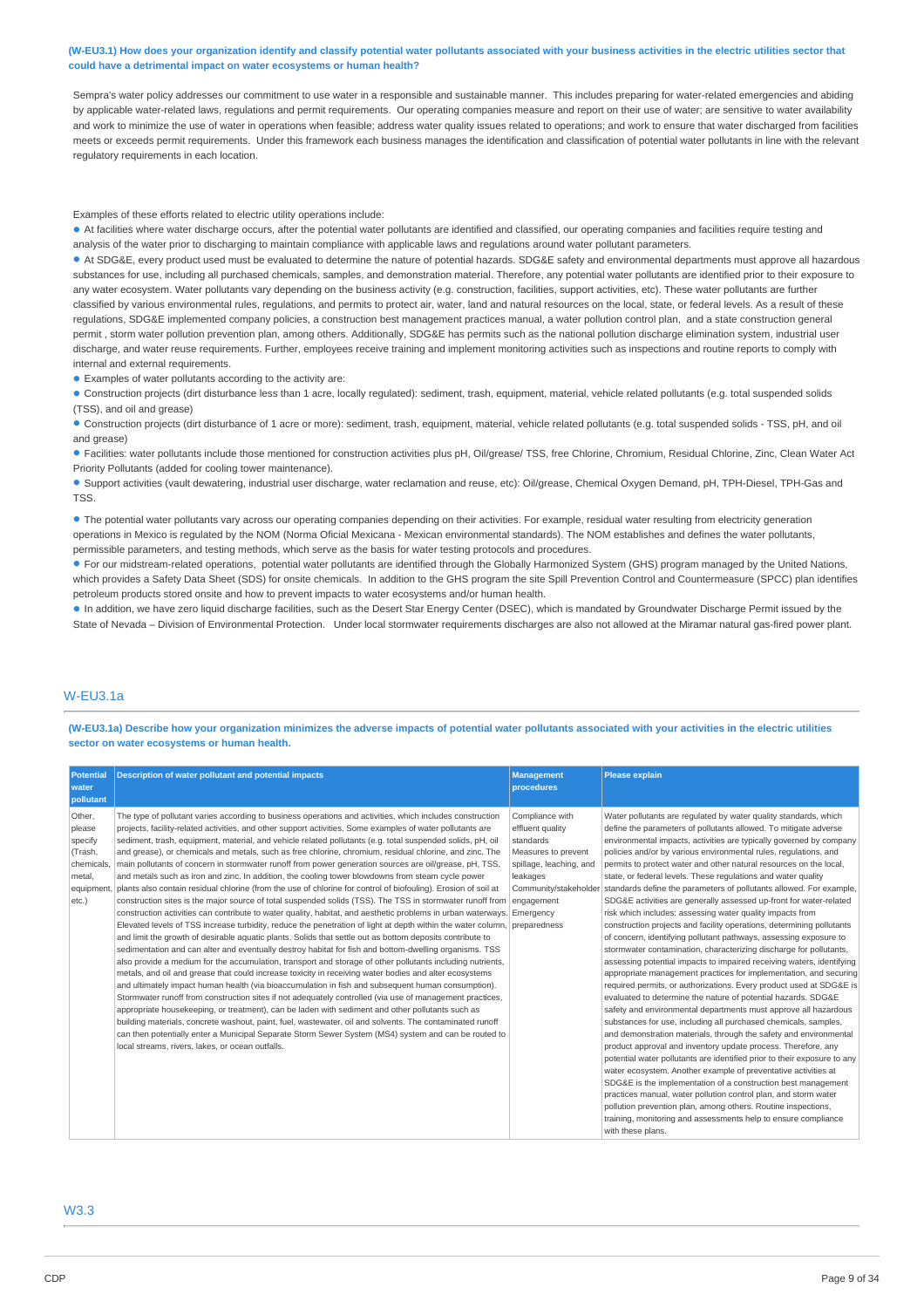# **(W3.3) Does your organization undertake a water-related risk assessment?**

Yes, water-related risks are assessed

# W3.3a

## **(W3.3a) Select the options that best describe your procedures for identifying and assessing water-related risks.**

## **Direct operations**

**Coverage**

Full

## **Risk assessment procedure**

Water risks are assessed as part of an enterprise risk management framework

## **Frequency of assessment**

Annually

**How far into the future are risks considered?** More than 6 years

### **Type of tools and methods used**

Tools on the market Enterprise Risk Management Other

### **Tools and methods used**

WRI Aqueduct WWF Water Risk Filter COSO Enterprise Risk Management Framework Internal company methods

#### **Comment**

At the parent company level, the Board of directors and management's Compliance and Enterprise Risk Committee provide oversight on all identified risk areas. Water is integrated into this process. Parent company risk management, operating company risk management, environmental services and the corporate sustainability teams assess and monitor exposure through risk maps and other risk analysis tools. Risks identified as affecting the entire organization include environmental compliance, climaterelated, regulatory, health/safety, operational/reliability, and financial risks, among others.

## **Supply chain**

**Coverage**

Partial

### **Risk assessment procedure**

Water risks are assessed in an environmental risk assessment

### **Frequency of assessment** Annually

## **How far into the future are risks considered?** 1 to 3 years

**Type of tools and methods used** Other

# **Tools and methods used**

Internal company methods External consultants

Other, please specify (SDG&E is a member of the Electric Utility Industry Sustainable Supply Chain Alliance (EUISSCA), a non-profit organization formed by investorowned utilities across the U.S. to promote environmental stewardship.)

#### **Comment**

Through EUISSCA, suppliers are surveyed to better understand their environmental impacts, policies, and any goal setting around emissions reduction, water use and waste management. The suppliers selected to complete the survey include top-tier (traditionally high spend suppliers), those identified as part of the supplier relationship management (SRM) program, and any other suppliers critical to the business based on supply management business resumption plans. In 2020, SDG&E and SoCalGas invited 146 suppliers based on their criticality and overall spend to participate in the EUISSCA annual supplier sustainability assessment and achieved a response rate of approximately 40% of overall spend and 59% for invited suppliers. At SoCalGas, suppliers that are identified as critical become part of the SRM program. Through this program, SoCalGas tracks supplier performance and looks for ways to gain efficiencies, in terms of safety, cost, industry best practice, diverse business spend, and environmental impact. The current SRM supplier areas were determined to be critical based on a segmentation approach in each commodity or service area. SoCalGas reviews critical and high-risk suppliers as part of the SRM program annually.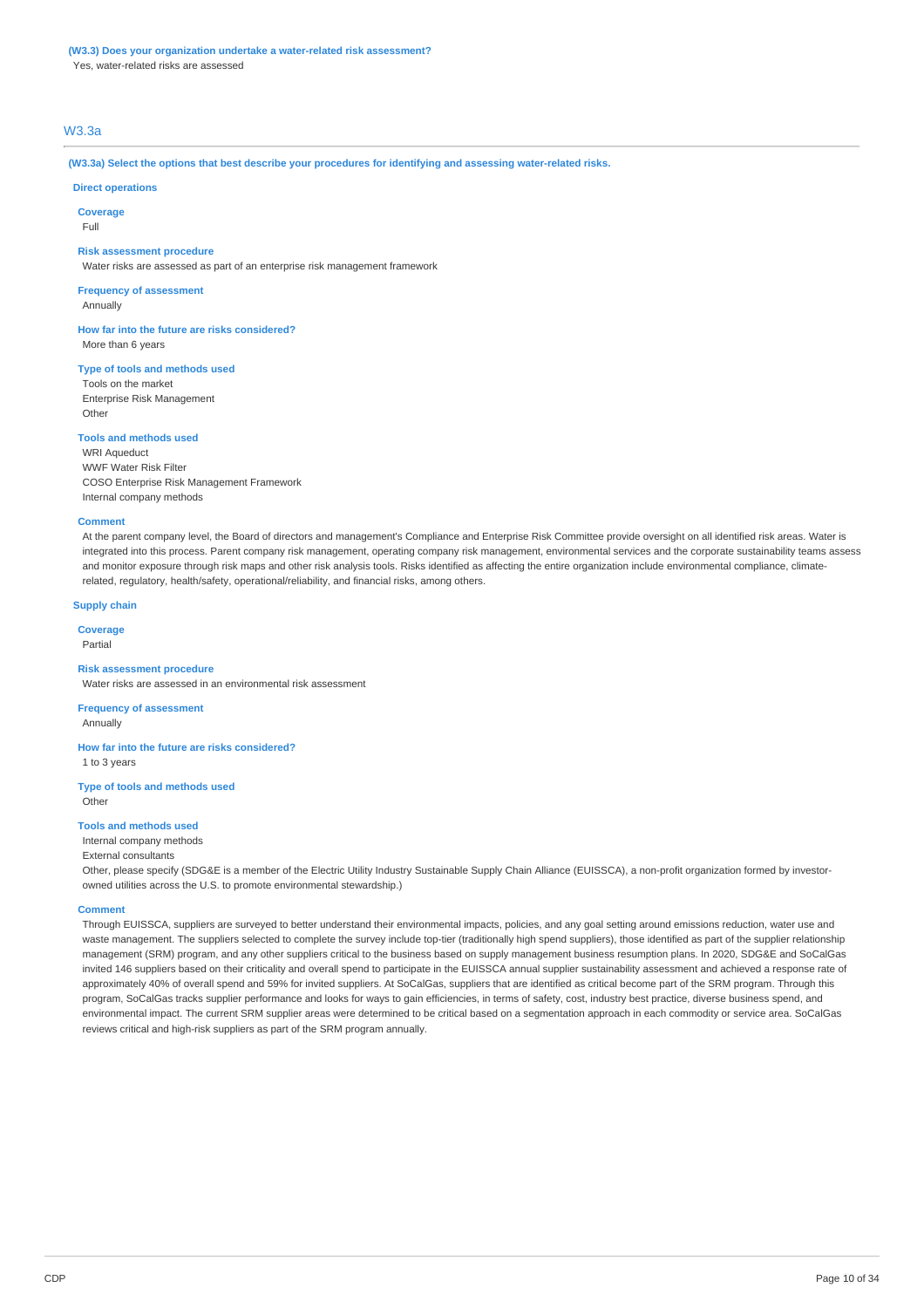## **Other stages of the value chain**

**Coverage** None

**Risk assessment procedure** <Not Applicable>

**Frequency of assessment**

<Not Applicable>

<Not Applicable> **How far into the future are risks considered?**

**Type of tools and methods used** <Not Applicable>

**Tools and methods used** <Not Applicable>

**Comment**

# W3.3b

# **(W3.3b) Which of the following contextual issues are considered in your organization's water-related risk assessments?**

|                                                                                                 | &<br>inclusion                              | Relevance Please explain                                                                                                                                                                                                                                                                                                                                                                                                                                                                                                                                                                                                                                                                                                                                                                                                                                                                                                                                                                                                                                                                                                                                                                                                                                                                                                                                                                                                                  |
|-------------------------------------------------------------------------------------------------|---------------------------------------------|-------------------------------------------------------------------------------------------------------------------------------------------------------------------------------------------------------------------------------------------------------------------------------------------------------------------------------------------------------------------------------------------------------------------------------------------------------------------------------------------------------------------------------------------------------------------------------------------------------------------------------------------------------------------------------------------------------------------------------------------------------------------------------------------------------------------------------------------------------------------------------------------------------------------------------------------------------------------------------------------------------------------------------------------------------------------------------------------------------------------------------------------------------------------------------------------------------------------------------------------------------------------------------------------------------------------------------------------------------------------------------------------------------------------------------------------|
| Water<br>availability at a<br>basin/catchment<br>level                                          | Relevant,<br>always<br>included             | Water is critical to our businesses, particularly for power generation and LNG regasification. These operations were designed to minimize the use of freshwater when reasonably<br>possible, particularly in water-stressed areas. Examples of this include IEnova's power plant in Mexico which uses treated sewage water to cool the plant, and SDG&E's Palomar<br>Energy Center in California which uses reclaimed water (treated wastewater) in its electric generation process. Additionally, LNG regasification operations utilize sea/brackish water as<br>opposed to freshwater. Where water is needed for power generation, the permitting of our power plants and those of our suppliers requires securing a long-term supply and<br>completing an impact mitigation plan. In addition to monitoring of wells and other water sources, public and regulatory affairs teams from across Sempra and several of our operating<br>companies stay abreast of issues that affect our operations, including water availability and related regulations. In 2020, 92% of the water withdrawn was returned to the source, and<br>freshwater represented just 0.7% of our total water withdrawal.                                                                                                                                                                                                                                         |
| Water quality at<br>basin/catchment included<br>level                                           | Relevant,<br>always                         | Water is critical to our businesses, particularly LNG regasification and power generation. These operations were designed to minimize the use of freshwater when reasonably<br>possible, particularly in water-stressed areas. Examples of this include IEnova's power plant in Mexico which uses treated sewage water to cool the plant, and SDG&E's Palomar<br>Energy Center in California which uses reclaimed water (treated wastewater) in its electric generation process. Additionally, our LNG regasification operations utilize sea/brackish<br>water as opposed to freshwater. Water resource availability, quality, and reliability are addressed by regulatory permitting agencies for licensing power generation facilities. We must<br>comply with all water requirements in the licensing process for the life of the project.                                                                                                                                                                                                                                                                                                                                                                                                                                                                                                                                                                                             |
| Stakeholder<br>conflicts<br>concerning<br>water resources<br>at a<br>basin/catchment<br>level   | Relevant,<br>always<br>included             | Sempra interacts with its key stakeholders on a continuous basis on a variety of topics, including water, especially during the various stages of an infrastructure project, from concept<br>to permitting, construction and then operation. Our operating companies work with stakeholders, including water agencies, government and businesses to support joint energy and<br>water efficiency programs. We customize our approach and response on a community-by-community basis in an effort to be responsive to stakeholder input. Our operating<br>companies use a variety of methods to provide open communication with external audiences and stakeholders. This includes energy collaborative communities, online portals that<br>bring innovation and communication together, and established stakeholder groups called Community Advisory Councils (CACs). In 2020, 110 members across SDG&E and<br>SoCalGas' CACs held nearly 20 meetings to address a variety of topics. Additionally, our ethics and compliance helpline serves as our formal grievance mechanism for stakeholders<br>to share concerns or describe how projects may impact them. Sempra's stakeholder engagement policy describes our approach to transparent, two-way communication, and is<br>available through the following link: https://www.sempra.com/sites/default/files/content/files/node-page/file-list/2018/stakeholder-engagement-policy2.pdf |
| Implications of<br>water on your<br>key<br>commodities/raw<br>materials                         | Relevant,<br>not<br>included                | Sempra is a large purchaser of natural gas (our utility SoCalGas has the largest customer base of any natural gas distribution utility in the U.S.). Natural gas production can be water<br>intensive. We are working enhance our understanding of our natural gas upstream supply chain and water implications.                                                                                                                                                                                                                                                                                                                                                                                                                                                                                                                                                                                                                                                                                                                                                                                                                                                                                                                                                                                                                                                                                                                          |
| Water-related<br>regulatory<br>frameworks                                                       | Relevant,<br>always<br>included             | Water resource availability, quality, and reliability are addressed by requlatory permitting agencies for licensing generation facilities. We must comply with all water requirements in the<br>licensing process for the life of the project. Sempra's water policy emphasizes our commitment to use water in a responsible and sustainable manner and abide by applicable water<br>related laws, regulations and permit requirements. Beyond these compliance issues our government affairs groups participate in the legislative and regulatory discourse on topics<br>that affect our operations to identify, analyze and manage any associated risks and opportunities.                                                                                                                                                                                                                                                                                                                                                                                                                                                                                                                                                                                                                                                                                                                                                              |
| Status of<br>ecosystems and<br>habitats                                                         | Relevant.<br>always<br>included             | Across the Sempra family of companies, we are committed to integrating biodiversity preservation and enhancement considerations into our planning and decision-making processes.<br>This commitment is underpinned by our biodiversity policy, which describes how we integrate biodiversity considerations into the planning, permitting, construction and operation of<br>our infrastructure. When we are looking to permit and build a new facility where water rights are needed, evaluation of ecosystems and habitats is an important part of this process.<br>We often work with on NGOs with deep experience in ecosystems and habitat local to the area. For existing facilities, compliance with programmatic permits and other environmental<br>requlations is continuously monitored. Refer to our Corporate Sustainability Report and our Biodiversity Policy for more details on how we integrate biodiversity considerations into the<br>planning, construction and operation of energy facilities, balancing the protection of sensitive plant and animal life with project requirements.<br>https://www.sempra.com/sites/default/files/content/files/node-page/file-list/2018/biodiversity-policy.pdf).                                                                                                                                                                                                                  |
| Access to fully-<br>functioning,<br>safely managed<br><b>WASH</b> services<br>for all employees | Not<br>relevant,<br>explanation<br>provided | Lack of access to WASH services is currently not relevant for our operations.                                                                                                                                                                                                                                                                                                                                                                                                                                                                                                                                                                                                                                                                                                                                                                                                                                                                                                                                                                                                                                                                                                                                                                                                                                                                                                                                                             |
| Other contextual<br>issues, please<br>specify                                                   | Relevant,<br>always<br>included             | Other issues considered include physical risks related to climate change such as more frequent and intense floods, drought, wind events, wildfires and temperature extremes as well<br>as sea level rise. The potential financial impacts of these risks include disruption to production or operation of our energy infrastructure assets; disruption to our supply chain, including<br>changes in the cost of the natural gas and electricity that we purchase and deliver; physical damage to our assets; and changes in demand for the energy we provide.                                                                                                                                                                                                                                                                                                                                                                                                                                                                                                                                                                                                                                                                                                                                                                                                                                                                             |

W3.3c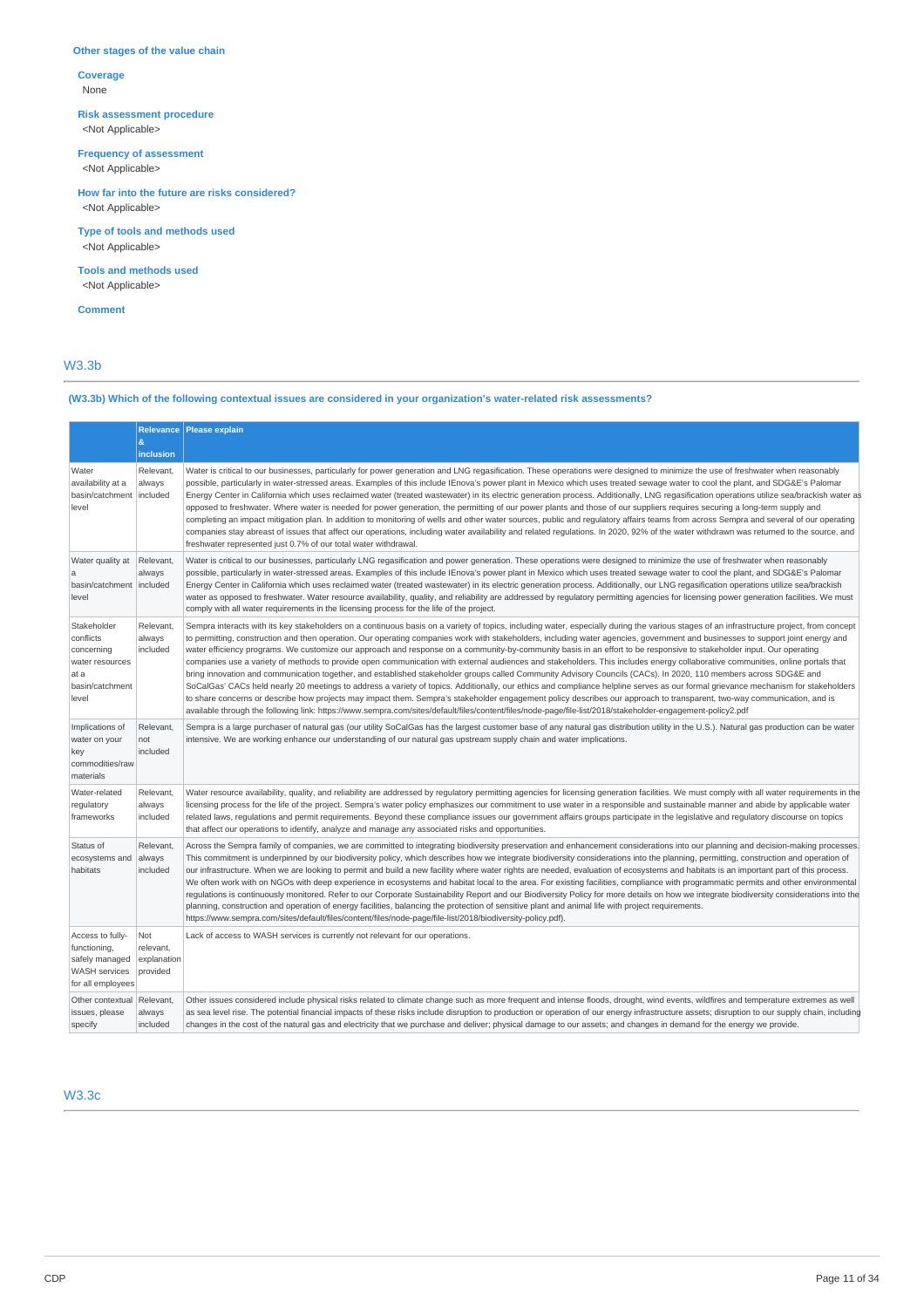### **(W3.3c) Which of the following stakeholders are considered in your organization's water-related risk assessments?**

|                                                                |                                 | Relevance Please explain                                                                                                                                                                                                                                                                                                                                                                                                                                                                                                                                                                                                                                                                                                                                                                                                                                                                                                                                                                                                                                                                                                                                                                                             |
|----------------------------------------------------------------|---------------------------------|----------------------------------------------------------------------------------------------------------------------------------------------------------------------------------------------------------------------------------------------------------------------------------------------------------------------------------------------------------------------------------------------------------------------------------------------------------------------------------------------------------------------------------------------------------------------------------------------------------------------------------------------------------------------------------------------------------------------------------------------------------------------------------------------------------------------------------------------------------------------------------------------------------------------------------------------------------------------------------------------------------------------------------------------------------------------------------------------------------------------------------------------------------------------------------------------------------------------|
|                                                                | &<br>inclusion                  |                                                                                                                                                                                                                                                                                                                                                                                                                                                                                                                                                                                                                                                                                                                                                                                                                                                                                                                                                                                                                                                                                                                                                                                                                      |
| Customers                                                      | Relevant,<br>always<br>included | Sempra companies serve over 36 million consumers in North America. Given that availability and access to water has the potential to impact our customers through impacts to rates<br>and the reliability of the electric and transmission distribution systems at our utilities, the customer perspective is factored into our risk assessments. Ensuring energy reliability is key to<br>our operations and we take action to prevent or mitigate water-related risks that could affect our customers starting from generation activities to aiding customers in being more energy<br>and water efficient. We engage with customers on water primarily through energy efficiency initiatives that save both water and energy, encouraging reduced use. For example, we<br>offer our California utility customers a no-cost kit that includes a low-flow shower head and three faucet aerators, which can help them save water, energy used for water-heating, and<br>lower energy use. These items maintain a high-pressure flow while reducing water usage up to 11%. Additionally, these utilities provide millions of dollars in incentives for homes and<br>businesses to implement energy efficiency programs. |
| Employees                                                      | Relevant,<br>always<br>included | Employees play a critical role in the overall effort to reduce water use at our facilities. Our use of fresh water is minimal, accounting for less than 1% of total water withdrawn, much of<br>which is used for employee-occupied facilities. We are focused on employee engagement and communication to enhance their role in overall water conservation efforts. This includes<br>employee organized sustainability teams at several locations that work to develop sustainability-related programs for employees. Provision of water for employee use is currently not<br>an issue at our locations.                                                                                                                                                                                                                                                                                                                                                                                                                                                                                                                                                                                                            |
| Investors                                                      | Relevant,<br>always<br>included | To the extent that water issues could affect the performance of Sempra and its operating companies, the investor perspective is included in our analysis. For example, frequent<br>drought conditions and unseasonably warm temperatures have increased the degree and prevalence of wildfires in California including in SDG&E's and SoCalGas' service territories,<br>making this a material risk. The risk of wildfires fueled by excessive drought conditions is identified as a material risk in our annual report on Form 10-K. For more details, refer to our<br>Annual Report (p. 11): https://www.sempra.com/sites/default/files/content/files/node-report/2020/SempraEnergy 2020 AnnualReport.pdf.                                                                                                                                                                                                                                                                                                                                                                                                                                                                                                         |
| Local<br>communities                                           | Relevant,<br>always<br>included | Sempra's operating companies are diligent in soliciting and maintaining a dialogue with stakeholders, including local communities, to understand their perspectives and concerns. One<br>way we identify and monitor stakeholder issues is through our community advisory councils, which provide our operating companies with local guidance, perspective and insight.<br>Community and stakeholder engagement is an essential component to developing, siting, building and operating energy infrastructure. To assist in managing stakeholder<br>engagement, stakeholder engagement plans are developed when considering major infrastructure developments. The goal of the stakeholder engagement plan is to provide<br>transparent, two-way communication to all stakeholder audiences to build trust and credibility. It also serves to meet agreed-upon governance objectives sometimes required by<br>lenders, business partners or customers. Additionally, the plan creates a structure for stakeholders to express any issues or concerns that may arise so that they can be addressed in<br>a timely manner.                                                                                             |
| <b>NGOs</b>                                                    | Relevant,<br>always<br>included | Sempra's operating companies are diligent in reaching out to, and maintaining a dialogue with stakeholders, including NGOs, to understand their perspectives and concerns.<br>Employees, particularly those responsible for infrastructure planning, project development and operations, are expected to proactively engage with NGOs and other stakeholders to<br>seek their input; listen to their perspectives; and consider, prioritize and integrate the input received, where possible.                                                                                                                                                                                                                                                                                                                                                                                                                                                                                                                                                                                                                                                                                                                        |
| Other water<br>users at a<br>basin/catchment included<br>level | Relevant,<br>always             | Sempra's operating companies are diligent in maintaining a dialogue with stakeholders, other water users near our facilities, and water providers and agencies, to understand their<br>perspectives and concerns. Our community advisory councils are one way we might have a dialoque with other water users. Employees, particularly those responsible for<br>infrastructure planning, project development and operations, are expected to proactively engage with stakeholders to seek their input; listen to their perspectives; and consider,<br>prioritize and integrate the input received, where possible.                                                                                                                                                                                                                                                                                                                                                                                                                                                                                                                                                                                                   |
| Regulators                                                     | Relevant,<br>always<br>included | Sempra works with various regulators to manage our operations, including those impacting water. Our operating companies are heavily engaged with regulators especially during<br>construction activities, for example during the permitting phase, regarding a wide array of topics from environmental considerations (including water) and project benefits, such as new<br>jobs, community investment and public safety, to facility design, routes, location and other important parameters. Another way we engage with regulators is through our operating<br>company government affairs teams. They closely monitor developments related to water regulations and use and analyze the associated risks and opportunities.                                                                                                                                                                                                                                                                                                                                                                                                                                                                                       |
| River basin<br>management<br>authorities                       | Relevant,<br>always<br>included | In our larger urban business areas, we have regular contact with the river basin management authorities. However, in more rural areas this contact may be less frequent. Our<br>Stakeholder Engagement Policy provides further details on how we engage with our stakeholders to determine which issues matter most and it is available through the following link:<br>https://www.sempra.com/sites/default/files/content/files/node-page/file-list/2018/stakeholder-engagement-policy.pdf.                                                                                                                                                                                                                                                                                                                                                                                                                                                                                                                                                                                                                                                                                                                          |
| Statutory<br>special interest<br>groups at a<br>local level    | Relevant,<br>always<br>included | Statutory special interest groups play a significant role, particularly for our utilities in California. An example of a special interest group we work with is North American tribal<br>communities. Their positions are closely monitored and factored into our decision-making and risk management processes.                                                                                                                                                                                                                                                                                                                                                                                                                                                                                                                                                                                                                                                                                                                                                                                                                                                                                                     |
| Suppliers                                                      | Relevant,<br>always<br>included | Water is of particular focus in contracts with electricity suppliers as it can be an important input for the production of electricity. For conventional capacity that we buy under contract,<br>our RFO stipulates that respondents must have all necessary water rights. These suppliers are required to describe how they will deliver upon their contract and assure that risk<br>associated with non-delivery is carried by them, consistent with our overall approach to risk management.                                                                                                                                                                                                                                                                                                                                                                                                                                                                                                                                                                                                                                                                                                                      |
| Water utilities at<br>a local level                            | Relevant,<br>always<br>included | Sempra's operating companies maintain close relationships with water utilities and suppliers where we do business. We work together on water conservation initiatives, decreasing our<br>use of freshwater, increasing use of recycled water and also discussing specific issues related to our facilities.                                                                                                                                                                                                                                                                                                                                                                                                                                                                                                                                                                                                                                                                                                                                                                                                                                                                                                          |
| Other<br>stakeholder,<br>please specify                        | Not<br>considered               |                                                                                                                                                                                                                                                                                                                                                                                                                                                                                                                                                                                                                                                                                                                                                                                                                                                                                                                                                                                                                                                                                                                                                                                                                      |

# W3.3d

## (W3.3d) Describe your organization's process for identifying, assessing, and responding to water-related risks within your direct operations and other stages of **your value chain.**

Sempra and its family of companies identify, assess and, where possible, mitigate a broad and complex set of risks commonly associated with the energy industry, as well as risks specific to each company. Management of climate-related risks, including water-related risks, is integrated into Sempra's overall approach to risk, is assessed throughout the year and covers our own operations in addition to downstream and upstream impacts. At the parent company level, the Sempra board of directors and the Compliance and Enterprise Risk Committee provide oversight on all identified risk areas. Risk management teams at each operating company and the parent company lead an established enterprise risk management program to assess risks using risk maps and other tools that help identify and monitor business risk exposure. To evaluate these risks, we look at different scenarios including the impact of regulatory frameworks and the introduction of technologies that could lead to market changes. We also consider different scenarios related to changes in the physical environment, including models of sea-level rise and extreme weather events. Issues are identified by their ability to impact each of our company's core businesses through impacts on operational costs, costs to customers, or reputation. For example, to identify issues related to regulatory schemes, we conduct sensitivity analyses allowing us to estimate the level of risk associated with different scenarios. This serves to identify issues to be monitored on an ongoing basis. Internally developed scoring matrices are consistently vised across the rate are equipment of each identified risk is assessed and evaluated to the substantive impact of each identified risk is assessed and various levels within the organization, including by line managers, officers and senior management teams in each business. Some risks are shorter term, such as preparing for a wildfire season exacerbated by drought. Others are medium-term, such as meeting a regulatory target to promote safety, increase operational efficiencies or avoid penalties or fines. Others, such as the potential impact of sea-level rise, are longer-term. We consider these and other risks as we plan capital expenditures. SDG&E employs full-time meteorologists, prepares for adverse weather and related impacts, and conducts and reviews studies to assess the degree to which climate change poses a threat to infrastructure, employees and customers. We routinely plan for impacts to a variety of stakeholders; and review, monitor and adjust insurance coverage as necessary and to the extent the market permits, sharing and transferring risk when and where possible, in addition to other risk mitigation activities. Physical climate risk example: Rising temperatures, drought conditions, increased frequency of extreme weather and sea-level rise can impact our operations. We have increased our resilience by incorporating climate projections into our planning process. This includes determining the impact of rising temperatures on the efficiency and durability of natural gas and electric infrastructure; understanding how sea level rise and floods might impact our facilities; and evaluating the potential for more severe drought conditions and increased wildfire frequency. We are mitigating these risks by strengthening our infrastructure. This includes reducing our reliance on fresh water due to water scarcity in the Southwestern United States and northern Mexico, among other actions . As an example, SDG&E's and IEnova's collective 5 natural gas-fired power generation facilities located in these areas are using dry-cooling and reclaimed water as an alternative to fresh water, saving nearly 2 billion gallons of fresh water in 2020 alone. Fresh water comprises less than 1% of our total water withdrawn.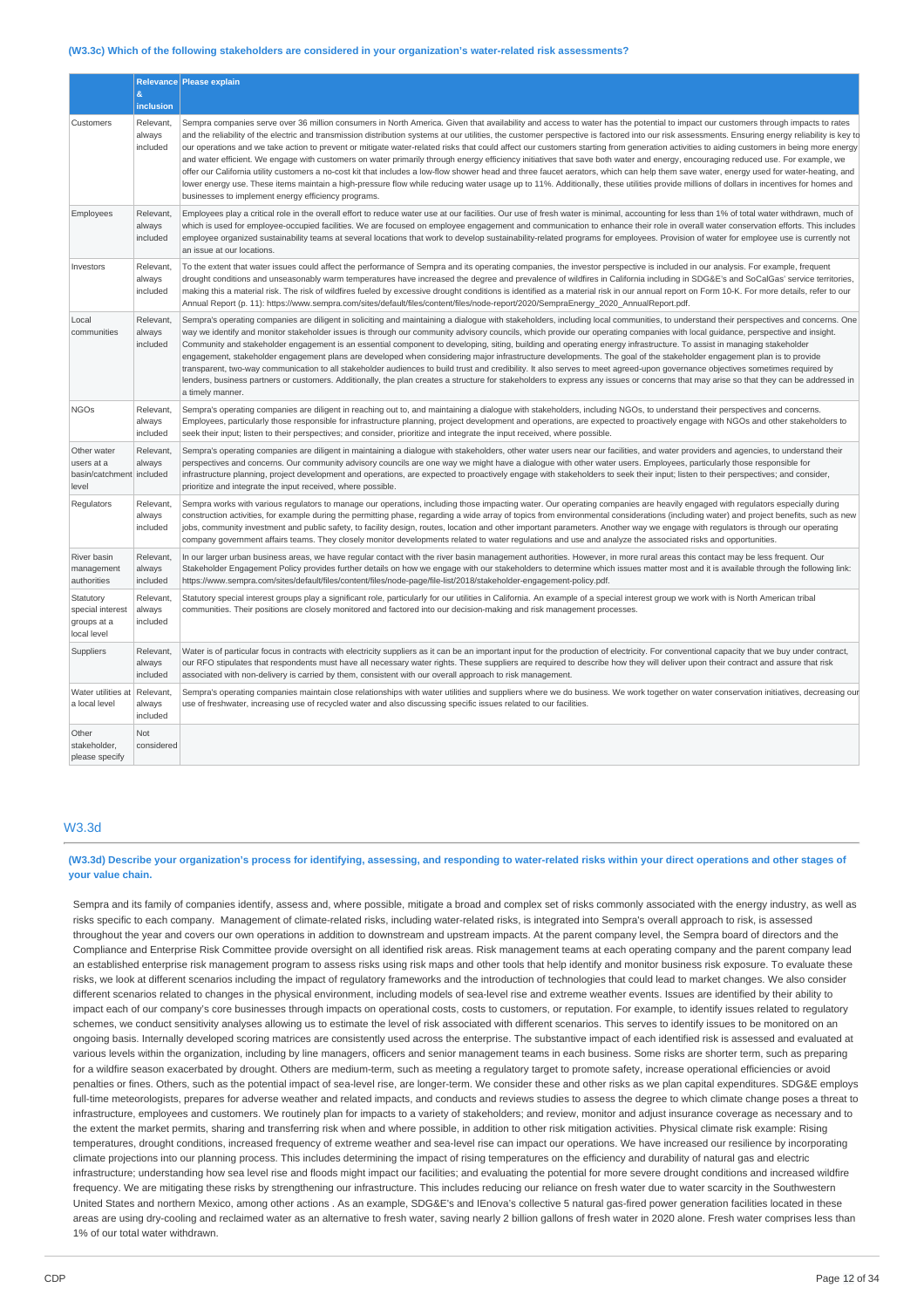# W4. Risks and opportunities

# **W4.1**

(W4.1) Have you identified any inherent water-related risks with the potential to have a substantive financial or strategic impact on your business? Yes, both in direct operations and the rest of our value chain

# W4.1a

**(W4.1a) How does your organization define substantive financial or strategic impact on your business?**

The substantive financial and strategic impact of each identified risk is assessed and evaluated at various levels within the organization, including by line managers, officers and senior management teams in each operating company. There are four dimensions that we consider when evaluating risk: health, safety and environmental; operations and reliability; regulatory, legal and compliance; and financial impact. What is considered substantive is evaluated from each of these perspectives (at the operating company level and rolled up into the overall enterprise risk management process), which will vary by risk type.

The health, safety and environmental dimension assesses potential hazards to employees, the public, and the environment.

The operations and reliability dimension assesses potential disruptions to company operations that would impact customers.

The regulatory, legal and compliance dimension assesses potential sanctions imposed by regulators or legal judgments.

The financial dimension assesses potential financial losses.

It is Sempra's approach to work to mitigate impacts, even for those that may fall below the threshold of substantive.

# W4.1b

(W4.1b) What is the total number of facilities exposed to water risks with the potential to have a substantive financial or strategic impact on your business, and **what proportion of your company-wide facilities does this represent?**

|       | Total<br>l of<br>facilities facilities | 96<br>number   company-<br>wide | <b>Comment</b>                                                                                                                                                                                                                                                                                                                                                                                                                                                                                                                                                                                                                                                                                                                                                                                                                                                                                                                                                                                                                                                                                                                                                                                                                                                                                                                                                                                                                                                                                                                                                                                                                                                                                                                                                           |
|-------|----------------------------------------|---------------------------------|--------------------------------------------------------------------------------------------------------------------------------------------------------------------------------------------------------------------------------------------------------------------------------------------------------------------------------------------------------------------------------------------------------------------------------------------------------------------------------------------------------------------------------------------------------------------------------------------------------------------------------------------------------------------------------------------------------------------------------------------------------------------------------------------------------------------------------------------------------------------------------------------------------------------------------------------------------------------------------------------------------------------------------------------------------------------------------------------------------------------------------------------------------------------------------------------------------------------------------------------------------------------------------------------------------------------------------------------------------------------------------------------------------------------------------------------------------------------------------------------------------------------------------------------------------------------------------------------------------------------------------------------------------------------------------------------------------------------------------------------------------------------------|
|       | exposed this                           | to water represents             |                                                                                                                                                                                                                                                                                                                                                                                                                                                                                                                                                                                                                                                                                                                                                                                                                                                                                                                                                                                                                                                                                                                                                                                                                                                                                                                                                                                                                                                                                                                                                                                                                                                                                                                                                                          |
|       | risk                                   |                                 |                                                                                                                                                                                                                                                                                                                                                                                                                                                                                                                                                                                                                                                                                                                                                                                                                                                                                                                                                                                                                                                                                                                                                                                                                                                                                                                                                                                                                                                                                                                                                                                                                                                                                                                                                                          |
| Row 4 |                                        | $1 - 25$                        | Sempra's responses in section W4 include all facilities owned and operated as of year-end 2020. In the context of section W4 responses, our use of the term "facility" refers to<br>Sempra's assets that, given their exposure to water risks, have the potential to have a substantive financial or strategic impact on our business. Aside from employee-occupied offices<br>and buildings, all operations (such as power generation plants and related gas and power infrastructure) are included. Data for certain facilities may be aggregated (for example,<br>pipelines) based on how the data is collected for corporate sustainability reporting. Four of 21 of our facilities have been identified as being exposed to substantive water risks due to<br>their location within a region of water stress, as determined using the WRI's Aqueduct Water Assessment Tool. The facilities we consider to be exposed to water risks are those located<br>in water-stressed areas considered to be 'High Risk' or 'Extremely High Risk' per the WRI mapping and that also use freshwater in their operations. The facilities exposed to water risks<br>include four SDG&E natural gas power generation plants, which are critical components for the reliable delivery of power to our customers. We have additional operations located in<br>water-stressed areas that utilize minimal or no freshwater and have less water-related risk; therefore, these facilities are not included above. For example, there is one natural gas<br>power plant in Mexico, two employee-occupied office buildings and an LNG regasification terminal located in water-stressed regions, but that utilize minimal or no freshwater and<br>therefore have less water-related risk. |

# W4.1c

1

(W4.1c) By river basin, what is the number and proportion of facilities exposed to water risks that could have a substantive financial or strategic impact on your **business, and what is the potential business impact associated with those facilities?**

### **Country/Area & River basin**

United States of America **Other, please specify (GHAASBasin3725**)

**Number of facilities exposed to water risk**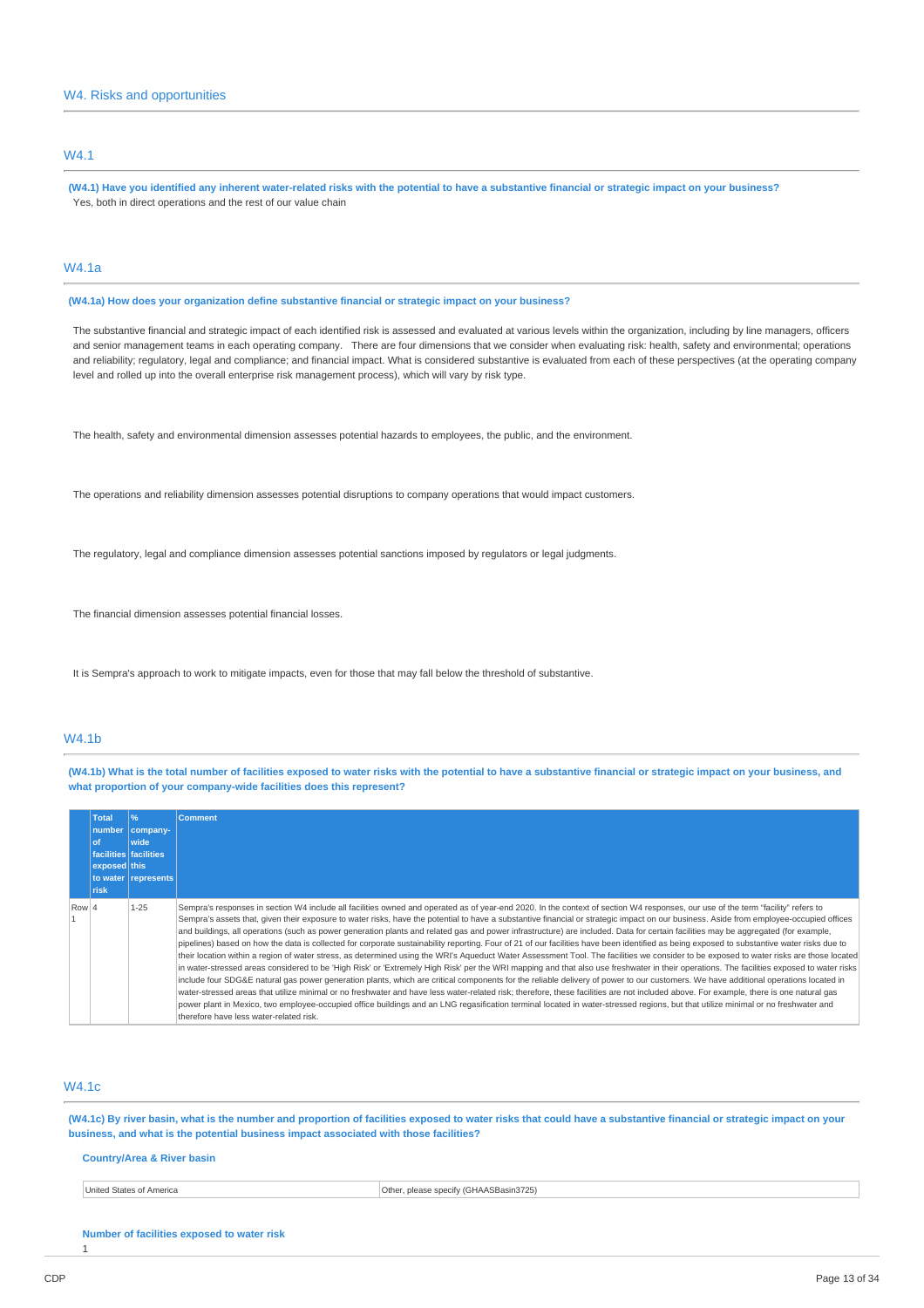### **% company-wide facilities this represents** 1-25

## **Production value for the metals & mining activities associated with these facilities** <Not Applicable>

**% company's annual electricity generation that could be affected by these facilities** Less than 1%

**% company's global oil & gas production volume that could be affected by these facilities** <Not Applicable>

**% company's total global revenue that could be affected**

Less than 1%

### **Comment**

The facility affected by this river basin is the Miramar Energy Center (generation power plant), which represents 5% of organization-wide facilities. This 96MW peaker power plant provided 1% of the organization's total gross generation in 2020. The two employee occupied buildings mentioned in W4.1b, Sempra and SDG&E headquarters buildings, are also located in this river basin.

### **Country/Area & River basin**

| <b>United</b><br>America | 3736)<br>Other<br>$ -$<br>SDPCI<br>nlosco<br>`SBasın37.<br>. |
|--------------------------|--------------------------------------------------------------|

### **Number of facilities exposed to water risk**

1

# **% company-wide facilities this represents**

1-25

**Production value for the metals & mining activities associated with these facilities** <Not Applicable>

**% company's annual electricity generation that could be affected by these facilities** 1-25

**% company's global oil & gas production volume that could be affected by these facilities** <Not Applicable>

**% company's total global revenue that could be affected**

# Unknown **Comment**

The facility affected by this river basin is Palomar Energy Center, which represents 5% of organization-wide facilities. Palomar Energy Center is a 560 MW natural gaspowered electric generation facility. The portion of our electric generation that had the potential to be affected by the water-related risks of this facility was 27% in 2020.

## **Country/Area & River basin**

United States of America **Other, please specify (GHAASBasin3724)** 

### **Number of facilities exposed to water risk**

1

### **% company-wide facilities this represents** 1-25

**Production value for the metals & mining activities associated with these facilities** <Not Applicable>

**% company's annual electricity generation that could be affected by these facilities** Less than 1%

**% company's global oil & gas production volume that could be affected by these facilities** <Not Applicable>

# **% company's total global revenue that could be affected**

Less than 1%

# **Comment**

The facility affected by this river basin is our Cuyamaca Energy Center peaker power plant. The percentage of organization-wide facilities this represents is 5%, and the portion of our electric generation that could be affected due to the water-related risks of this facility is not significant (0.1%).

| <b>Country/Area &amp; River basin</b> |                                                               |  |  |
|---------------------------------------|---------------------------------------------------------------|--|--|
|                                       |                                                               |  |  |
| United States of America              | Other, please specify (Boulder City, Nevada (Colorado River)) |  |  |
|                                       |                                                               |  |  |

## **Number of facilities exposed to water risk**

1

**% company-wide facilities this represents**

1-25

**Production value for the metals & mining activities associated with these facilities**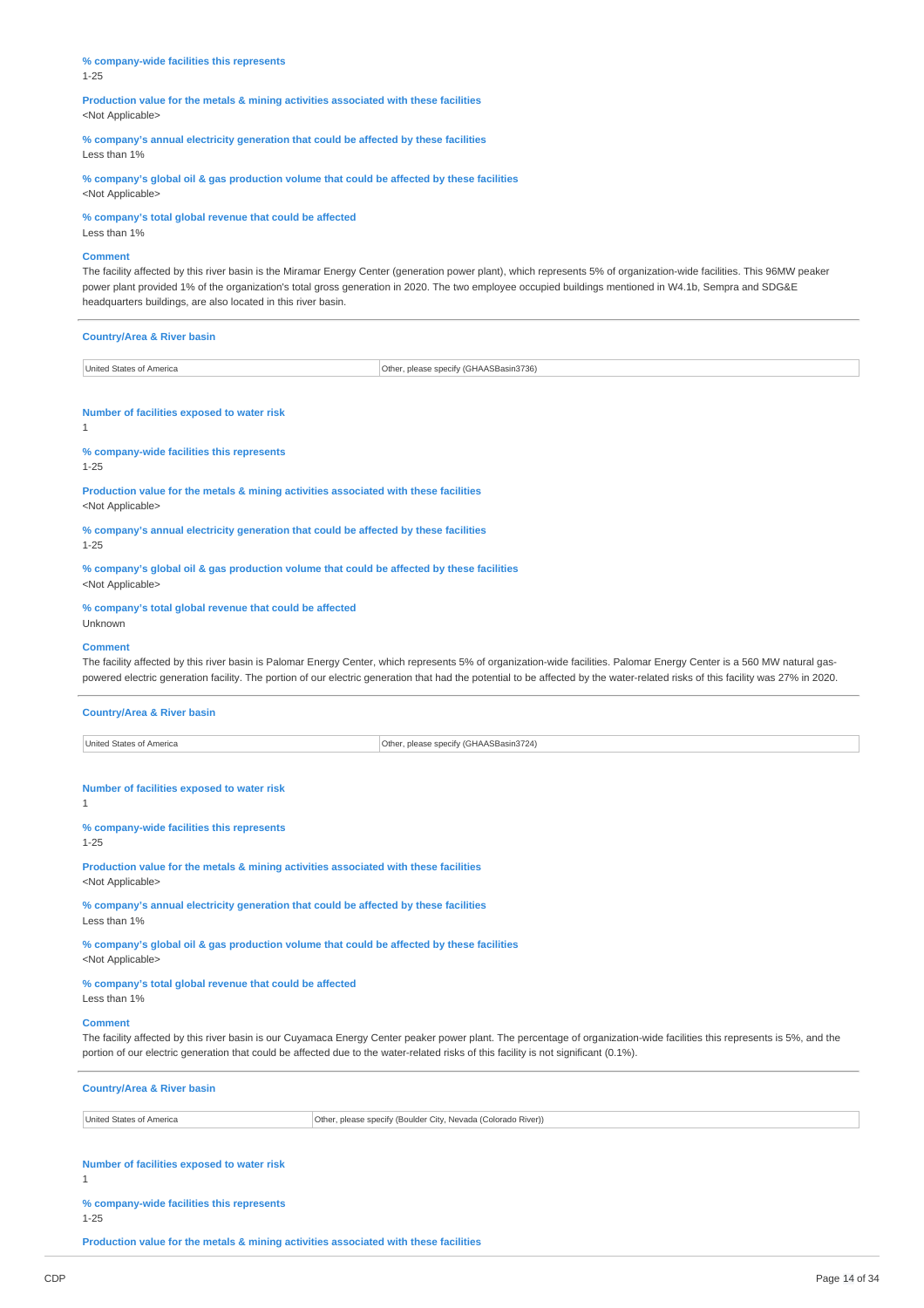### <Not Applicable>

**% company's annual electricity generation that could be affected by these facilities** 26-50

**% company's global oil & gas production volume that could be affected by these facilities** <Not Applicable>

### **% company's total global revenue that could be affected**

Unknown

#### **Comment**

Desert Star Energy Center is a 480MW natural gas-powered electric generation facility owned by SDG&E located in Boulder City, Nev. As a dry-cooling facility, it uses 90 percent less water than a traditional power plant. This facility represents 5% of organization-wide facilities. The portion of our electric generation that had the potential to be affected by the water-related risks of this facility was 14% in 2020.

### W4.2

(W4.2) Provide details of identified risks in your direct operations with the potential to have a substantive financial or strategic impact on your business, and your **response to those risks.**

## **Country/Area & River basin**

| United States of America | Other, please specify ((GHAASBasin3724, 3725 and 3736) |
|--------------------------|--------------------------------------------------------|
|                          |                                                        |

### **Type of risk & Primary risk driver**

Physical **Physical** Other, please specify (Rising sea levels)

### **Primary potential impact**

Impact on company assets

## **Company-specific description**

Rising sea levels pose a threat to our energy infrastructure located in coastal areas. Through SDG&E, SoCalGas and IEnova operations, we have a concentration of operations and infrastructure in coastal areas of California and Northern Baja California, Mexico. According to the San Diego Region Report issued by Scripps Institution of Oceanography in partnership with other regional partners as part of California's 4th climate change assessment, sea level may rise in the San Diego region significantly faster between now and 2050 than the roughly 0.6 feet of rise measured over the last century. In fact, the report says that by 2050, we could experience a rise of about 12 inches relative to sea level in 2000. Sea level rise may be compounded by other causes of flooding that we already experience- extreme high tides and storm surges- that are expected to cause the greatest impacts. Coastal flooding may also lead to further beach and bluff erosion as well as runoff and drainage problems from intense storms. If these effects were to occur, extended service losses and operational challenges could result. The gas system could also experience some impacts from climate change, including in the form of increased repair/maintenance needs or localized disruptions. However, widespread disruptions to natural gas infrastructure would not be expected due to limited project exposure to climate hazards, and low system sensitivity when hazards do occur (Bruzgul, Judsen, Robert Kay, Andy Petrow, Beth Rodehorst, David Revell, Maya Bruguera, Tommy Hendrickson, Kevin Petak, Dan Moreno, Julio Manik. (ICF and Revell Coastal). 2018. Potential Climate Change Impacts and Adaptation Actions for Gas Assets in the San Diego Gas and Electric Company Service Area. California's Fourth Climate Change Assessment, California Energy Commission. Publication number: CCCA4-CEC-2018- 009, p. iv.). Other indirect impacts could be experienced by nearby communities if critical customers served by the substations, such as sewage pumping stations, hospitals, airports, and ports, are affected by outages. For other asset types, potential direct impacts are expected in the form of increased maintenance and repair costs.

**Timeframe**

More than 6 years

**Magnitude of potential impact** High

**Likelihood** Likely

**Are you able to provide a potential financial impact figure?** Yes, a single figure estimate

**Potential financial impact figure (currency)** 920000000

**Potential financial impact figure - minimum (currency)** <Not Applicable>

**Potential financial impact figure - maximum (currency)** <Not Applicable>

### **Explanation of financial impact**

The \$920 million represents an example of the potential financial impact of service losses and operational challenges that could take place at IEnova's Energia Costa Azul LNG facility located in the coastal area of Rosarito-Ensenada in Baja California if nothing were done to mitigate the impacts of sea level rise and the facility were to not be operational. IEnova has mitigating measures like buoys that permanently monitor waves and tides, an insurance policy that covers for climate disasters, and maintenance programs to help maintain this asset's integrity that are considered in the estimated costs section.

### **Primary response to risk**

Develop flood emergency plans

### **Description of response**

To better understand this threat and be able to take the necessary actions, SDG&E and SoCalGas participated in a study with the California Energy Commission analyzing the exposure of utility assets to climate change-driven sea level rise. To develop action plans for the adaptation actions identified in the study, SDG&E and SoCalGas have focused on reporting the study results throughout the organization, utilizing workshops and one-on-one communication. Maps are being developed that will be integrated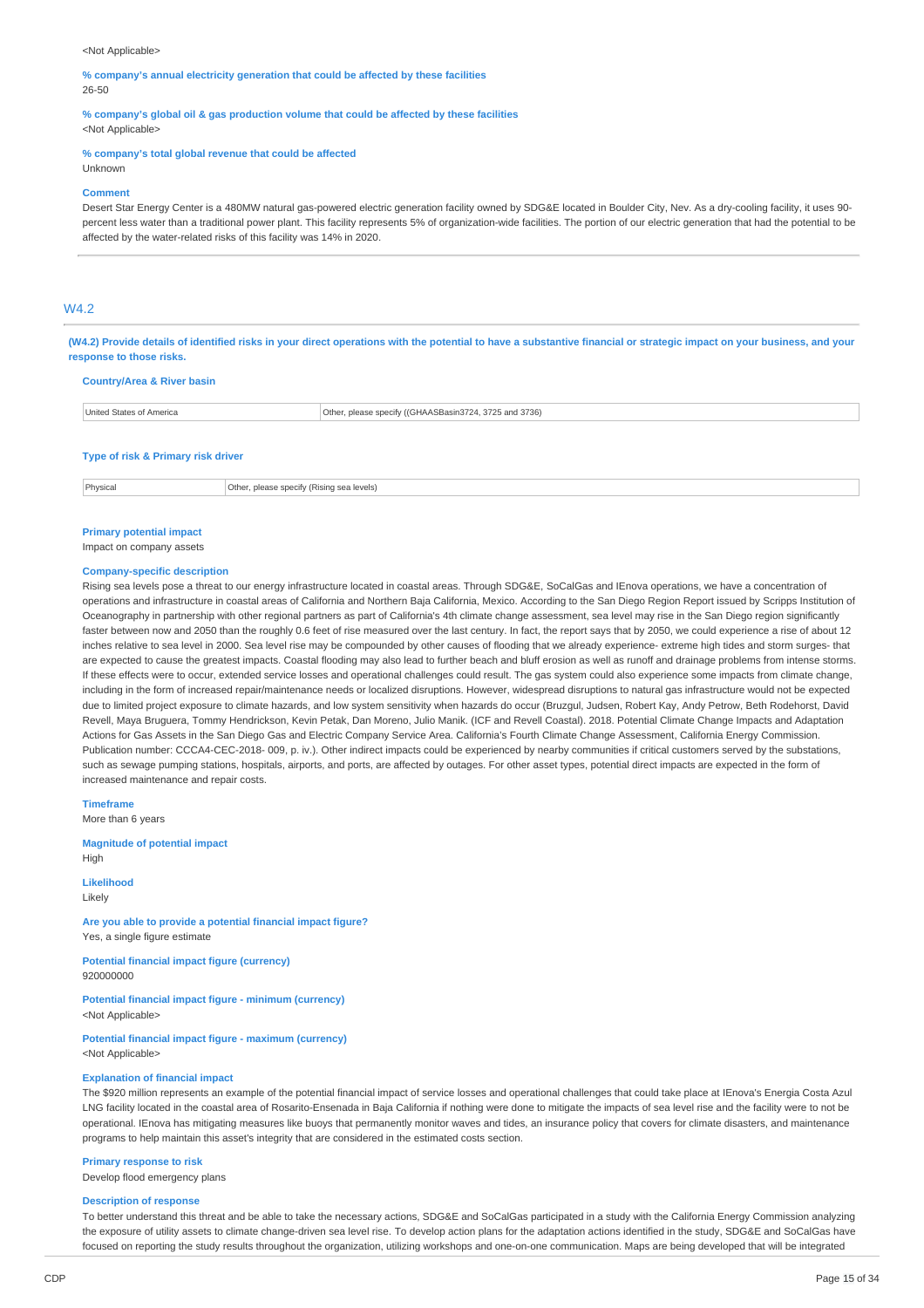into the geographic information system highlighting at-risk infrastructure and locations that can be used to inform new construction standards. SDG&E is identifying monitoring procedures through a flexible adaptation pathways approach in which short and long-term adaptation measures are identified and evaluated. For example, upon looking further into the results of the scenario analysis study, SDG&E determined that one substation faces the highest level of risk for impacts related to sea level rise. SDG&E has partnered with the Scripps Institution of Oceanography to install a sensor west of the substation that will monitor and generate wave models, which will allow for more detailed projections of coastal flooding and better understanding of potential sea level rise in the future. In addition, SDG&E is now engaged in a vulnerability assessment for its entire service territory and all its assets for a multitude of climate hazards on several different time scales going out at least 50 years from today. This will be the most comprehensive assessment the utility has conducted to date and will serve as a guiding document for how the utility addresses climate change risks moving forward.

### **Cost of response** 3800000

### **Explanation of cost of response**

IEnova is working to complete a climate change risk assessment to analyze the levels of threat, exposure and vulnerability of their operations under different climate-related scenarios. Based on the results of this study, IEnova will look to determine the potential economic impact to its business derived from these risks and identify the necessary adaptation measures in an effort to avoid or reduce negative impacts to operations as a result of climate change, where possible. The \$3,800,000 represents mitigating measures at the Energia Costa Azul facility for buoys that permanently monitor waves and tides, an insurance policy that covers for climate disasters, and maintenance programs to help maintain this asset's integrity. To better understand this threat and be able to take the necessary actions, SDG&E and SoCalGas participated in a study with the California Energy Commission analyzing the exposure of utility assets to climate change-driven sea level rise. To develop action plans for the adaptation actions identified in the study, SDG&E and SoCalGas have focused on reporting the study results throughout the organization, utilizing workshops and one-on-one communication. Maps are being developed that will be integrated into the geographic information system highlighting at-risk infrastructure and locations that can be used to inform new construction standards. SDG&E is identifying monitoring procedures through a flexible adaptation pathways approach in which short- and long-term adaptation measures are identified and evaluated. For example, upon looking further into the results of the scenario analysis study, SDG&E determined that one substation faces the highest level of risk for impacts related to sea level rise. SDG&E has partnered with the Scripps Institute of Oceanography to install a sensor west of the substation to monitor and generate wave models, and allow for more detailed projections of coastal flooding and better understanding of potential sea level rise in the future. In addition, SDG&E is now engaged in a vulnerability assessment for its entire service territory and all its assets for a multitude of climate hazards on several different time scales, creating projections for the next 50 years. This will be the most comprehensive assessment the utility has conducted to date and will serve as a guiding document for how the utility addresses climate change risks moving forward.

### **Country/Area & River basin**

United States of America **Other, please specify (GHAASBasin 3724, 3725, 3736)** 

### **Type of risk & Primary risk driver**

**Physical Physical** Severe weather events

#### **Primary potential impact**

Increased operating costs

## **Company-specific description**

A variety of factors including frequent and more severe drought conditions, precipitation changes, changes in vegetation, unseasonably warm temperatures, very low humidity and stronger winds have increased the duration of the wildfire season and the intensity and prevalence of wildfires, including in SDG&E's and SoCalGas' service territories, and have made these wildfires increasingly difficult to predict and contain. These wildfires could place third-party property and our California utilities' infrastructure in jeopardy and reduce the availability of hydroelectric generators, and the wildfires and associated weather conditions could lead to temporary power shortages. In addition, certain of California's local land use policies and forestry management practices have been relaxed to allow for the construction and development of residential and commercial projects in high-risk fire areas that may not have the infrastructure or contingency plans necessary to address wildfire risks, which could lead to increased third-party claims and greater losses for which SDG&E may be liable. In addition, credit rating agencies routinely evaluate Sempra and its California utilities on a number of factors, including the increased risk of wildfires in California. We have also experienced increased costs and difficulties in obtaining insurance coverage for wildfires that could arise and these conditions could continue to worsen. The insurance that has been obtained for wildfire liabilities may not be sufficient to cover all losses that we may incur or may not be available in sufficient amounts to meet requirements of the California Assembly Bill (AB) 1054 and AB 111 (collectively, Wildfire Legislation) which addresses certain important issues related to catastrophic wildfires in the State of California and their impact on electric investor-owned utilities (IOUs) in the state. Uninsured losses may not be recoverable in customer rates. Increases in the cost of insurance may be challenged when we seek cost recovery. As a result of the strict liability standard applied to wildfires in California caused by electric IOUs, recent losses recorded by insurance companies, and the risk of an increase in the number and size of wildfires, insurance for wildfire liabilities may not be available or only at rates that are prohibitively expensive and may not be available in such amounts as are necessary to cover potential losses .

### **Timeframe**

Current up to one year

### **Magnitude of potential impact**

High

**Likelihood** About as likely as not

**Are you able to provide a potential financial impact figure?** Yes, a single figure estimate

**Potential financial impact figure (currency)** 451500000

**Potential financial impact figure - minimum (currency)** <Not Applicable>

**Potential financial impact figure - maximum (currency)** <Not Applicable>

### **Explanation of financial impact**

The expected financial impact is unknown but could be significant. The figure provided represents SDG&E's contributions and expected contributions to California's Wildfire Fund. In July 2019, the Governor of California signed the Wildfire Legislation) into law. The Wildfire Legislation did not change the doctrine of inverse condemnation, which imposes strict liability (meaning that liability is imposed regardless of fault) on a utility whose equipment is determined to be a cause of a fire. The Wildfire Legislation established a revised legal standard for the recovery of wildfire costs (Revised Prudent Manager Standard) and established a fund (the Wildfire Fund) designed to provide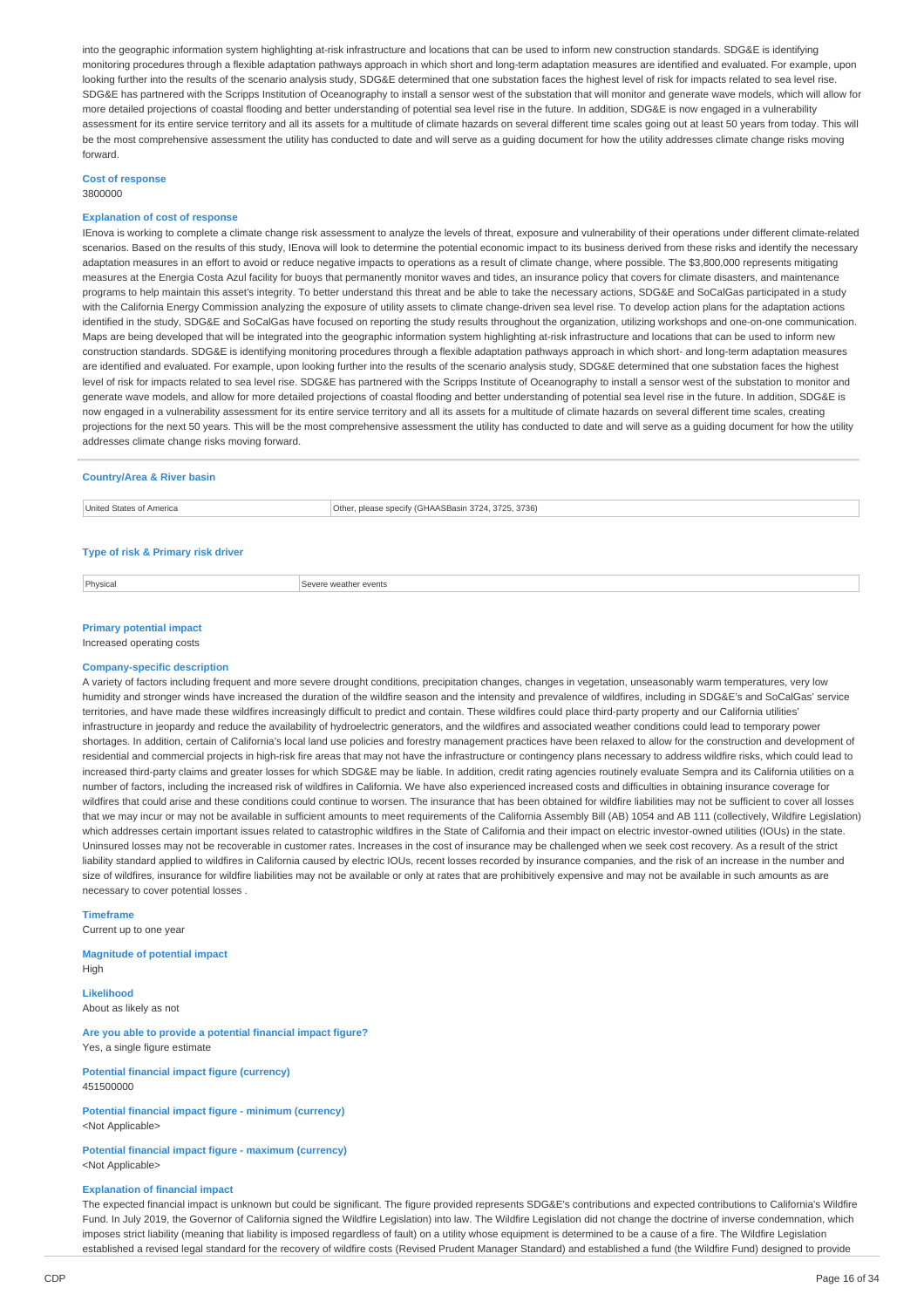liquidity to participating California electric IOUs to pay IOU wildfire-related claims in the event the governmental agency responsible for determining causation determinines the applicable IOU's equipment caused the ignition of a wildfire, primary insurance coverage is exceeded and certain other conditions are satisfied. We are unable to predict whether the Wildfire Legislation will be effectively implemented or consistently applied and its impact on SDG&E's ability to recover certain costs and expenses in the event that SDG&E's equipment is determined to be a cause of a fire. The \$451.5 million financial impact figure represents the amount recorded by SDG&E for its commitment to make shareholder contributions to the Wildfire Fund, measured at its present value as of July 25, 2019 (the date by which SDG&E opted to contribute to the Wildfire Fund).

### **Primary response to risk**

Other, please specify (Hardening of infrastructure)

## **Description of response**

SDG&E has strong risk management practices in place to mitigate wildfire risk. This has been an effort developed over the last decade, including over \$2.0 billion invested in wildfire mitigation since 2007 (which amount does not attempt to quantify future costs). In 2019, SDG&E issued its wildfire mitigation plan which outlines efforts to mitigate these risks. These efforts include: - A cross functional wildfire risk mitigation governance structure; extensive workforce wildfire prevention training; fire potential communicated daily; stringent monitoring and inspection standards with robust internal controls; - Aggressive infrastructure hardening + robust vegetation management program - Leading practices in construction, maintenance and operations, including proactive de-energization for safety - Dedicated firefighting resources and one of the largest heli-tankers in the world; - Advanced situational awareness tools for modelling fire risk: Santa Ana Wildfire Threat Index | Wildfire Risk Reduction Modelling; Highest concentration of utility-owned weather network in the U.S. with 100+ cameras; Robust vegetation management program tracking 460K+ trees; - Stakeholder collaboration with ~100 community partners - Weather data shared with fire and weather agencies, academia and general public - Community Resource Centers supporting most impacted customers. As part of its efforts to help manage this risk, SDG&E was one of the first utilities in the country to develop a dedicated Fire Science & Climate Adaptation Department. This department includes five full-time meteorologists that monitor weather conditions that could lead to wildfire events. These meteorologists analyze daily weather data using fire behavior modeling software created by SDG&E to provide microclimate forecasts to our electric system operators, as well as to partners across the county. In addition, SDG&E utilizes over 100 cameras that allow it to monitor the potential of wildfire events. This state-of-the art camera network includes 17 high-definition, live-streaming, pan-tilt-zoom cameras that help CAL FIRE more quickly locate and size up wildfires to develop initial plans of attack for first responders prior to their arrival. These cameras and the entire network have become vital in SDG&E's efforts to help prevent wildfire spread.

**Cost of response** 2000000000

# **Explanation of cost of response**

SDG&E's strong risk management practices to mitigate wildfire risk have been an effort developed over the last decade, including over \$2.0 billion invested in wildfire mitigation since 2007 (which amount does not attempt to quantify future costs). In 2019, SDG&E issued its wildfire mitigation plan which outlines efforts to mitigate these risks, including those listed above.

| <b>Country/Area &amp; River basin</b> |                                                       |         |  |
|---------------------------------------|-------------------------------------------------------|---------|--|
| United States of America              | Other, please specify (GHAASBasin3724, 3725 and 3736) |         |  |
| Type of risk & Primary risk driver    |                                                       |         |  |
| Physical                              |                                                       | Drought |  |

### **Primary potential impact**

Increased operating costs

### **Company-specific description**

Changing precipitation patterns and increased drought are one of the impacts of a changing climate. Long-term drought conditions lead to decreasing water supplies, and negatively impact the availability of hydroelectric resources in the Northwest U.S., which subsequently impacts the availability of a reliable energy supply into the California electric grid. Without an alternative source of electricity, this could result in temporary power shortages in SDG&E's service territory.

# **Timeframe**

1-3 years

# **Magnitude of potential impact**

Low

**Likelihood** Likely

**Are you able to provide a potential financial impact figure?** No, we do not have this figure

**Potential financial impact figure (currency)** <Not Applicable>

### **Potential financial impact figure - minimum (currency)** <Not Applicable>

**Potential financial impact figure - maximum (currency)** <Not Applicable>

**Explanation of financial impact**

**Primary response to risk** Engage with suppliers

## **Description of response**

While our SDG&E utility does not rely on any large hydroelectric resources to meet load, such a scenario would put further pressure on the state's already-strained power grid. To avoid load shedding, more fossil and renewable generation along with additional import capacity from adjacent states may be needed. More than 30 years ago, the company recognized the benefits of our proximity to Tijuana and the rest of Baja California and built our region's first cross-border energy ties to the Federal Electricity Commission in Mexico -- linking our electrical grids and demonstrating economic cooperation and support for one another. The financial implications associated with longterm drought are not as significant to our utility SDG&E as they might be to other generators that rely on hydropower, because it is already a major importer of power from other markets where drought conditions are uncommon. Still, in response to ongoing drought conditions, we have taken steps to provide adequate in-basin generation resources and transmission import capacity to meet demand. We require our suppliers of capacity, through the procurement process, to describe in detail how they will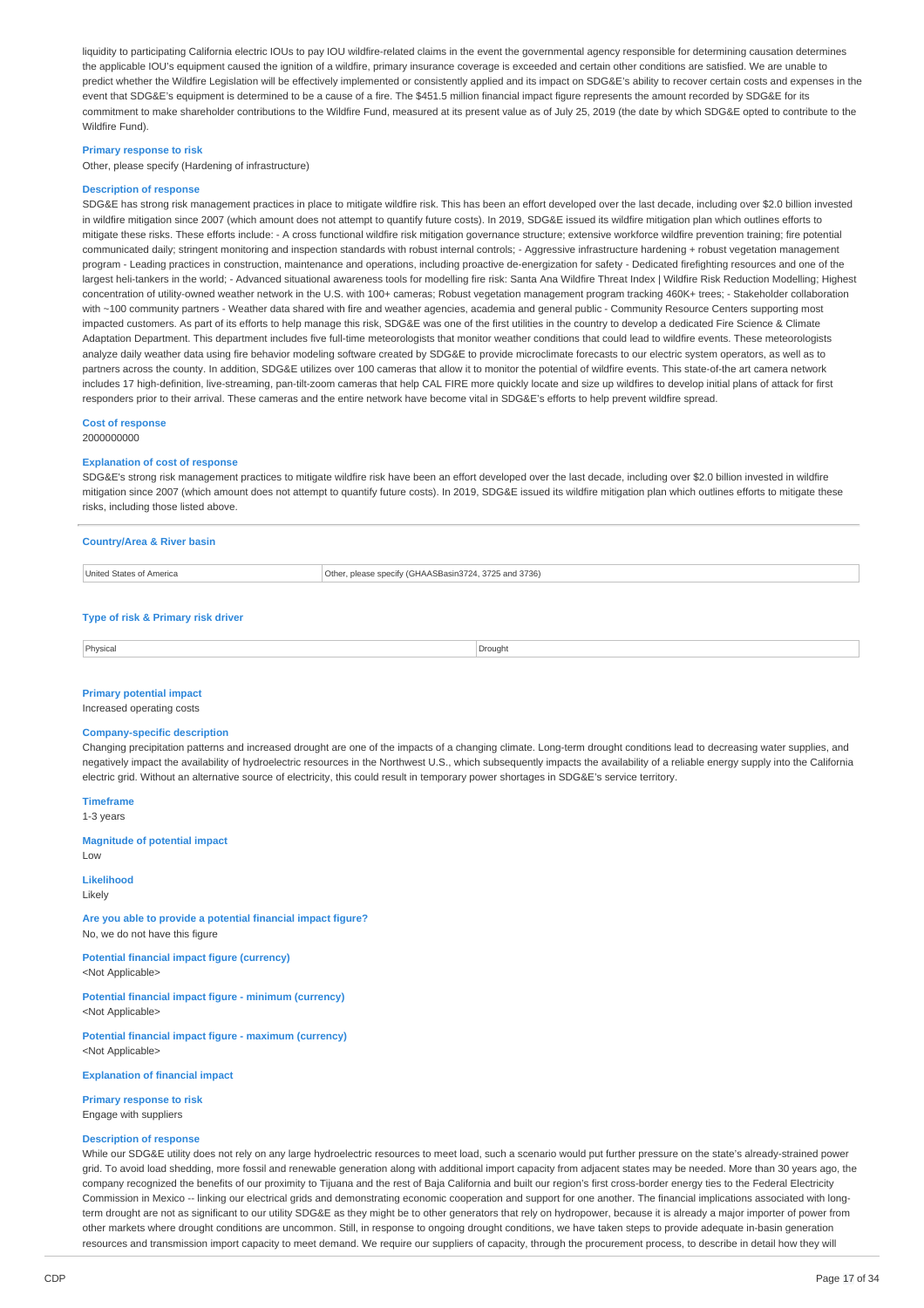deliver on their contract with us in times of water or natural gas-related shortages. We also assign all risk and related costs associated with non-delivery of contracted electricity to our suppliers. Within company operations, each department also annually develops business resumption plans.

### **Cost of response**

## **Explanation of cost of response**

Costs of this response are already built into existing budgets for applicable departments, including resource planning and emergency management. A cost estimate cannot be determined.

## W4.2a

(W4.2a) Provide details of risks identified within your value chain (beyond direct operations) with the potential to have a substantive financial or strategic impact **on your business, and your response to those risks.**

### **Country/Area & River basin**

| United States of America    | Other, please specify ((various, southwest U.S.)) |  |  |
|-----------------------------|---------------------------------------------------|--|--|
|                             |                                                   |  |  |
|                             |                                                   |  |  |
| <b>Stage of value chain</b> |                                                   |  |  |
| Supply chain                |                                                   |  |  |

### **Type of risk & Primary risk driver**

| Physical<br>scarcity<br>ed wate<br>150SB<br><br>. |
|---------------------------------------------------|
|---------------------------------------------------|

#### **Primary potential impact**

Disruption to sales due to value chain dissruption

### **Company-specific description**

We work with suppliers located throughout the U.S. who provide contracted electricity capacity to our SDG&E utility. According to the WRI Aqueduct Water Tool, our suppliers located in Southern California reside in a water-stressed region. As water can be a key component in the electricity generation process (particularly for fossil fuelfired generation), any interruption in the operations of our suppliers due to water scarcity could negatively impact our ability to provide electricity to customers.

### **Timeframe**

4-6 years

# **Magnitude of potential impact**

Low

#### **Likelihood** Unlikely

**Are you able to provide a potential financial impact figure?** No, we do not have this figure

**Potential financial impact figure (currency)** <Not Applicable>

**Potential financial impact figure - minimum (currency)** <Not Applicable>

### **Potential financial impact figure - maximum (currency)** <Not Applicable>

### **Explanation of financial impact**

The financial impacts (although likely negative and potentially significant) are difficult to estimate.

### **Primary response to risk**

| $\overline{\phantom{0}}$ |                                |
|--------------------------|--------------------------------|
| r engagement             | gency plans                    |
| unnller.                 | Develop supplier drought emerg |
|                          |                                |
|                          |                                |

## **Description of response**

Water is an important factor in our contracts with electricity suppliers because water is generally an important ingredient in the production of electricity. For conventional capacity that we buy under contract with power producers, our Request for Offer (RFO) stipulates that respondents must have all necessary water rights consistent with the generating resource needs. We also manage water risk in the supply chain by including sustainability-related questions in Requests for Proposals (RFPs), customizing our questions to the material or service being procured. We further work to model the water impacts of our supply chain to identify key suppliers with whom to engage on this issue.

### **Cost of response**

### **Explanation of cost of response**

The cost of response is already built into the budget. A cost estimate cannot be determined.

# W4.3

(W4.3) Have you identified any water-related opportunities with the potential to have a substantive financial or strategic impact on your business? Yes, we have identified opportunities, and some/all are being realized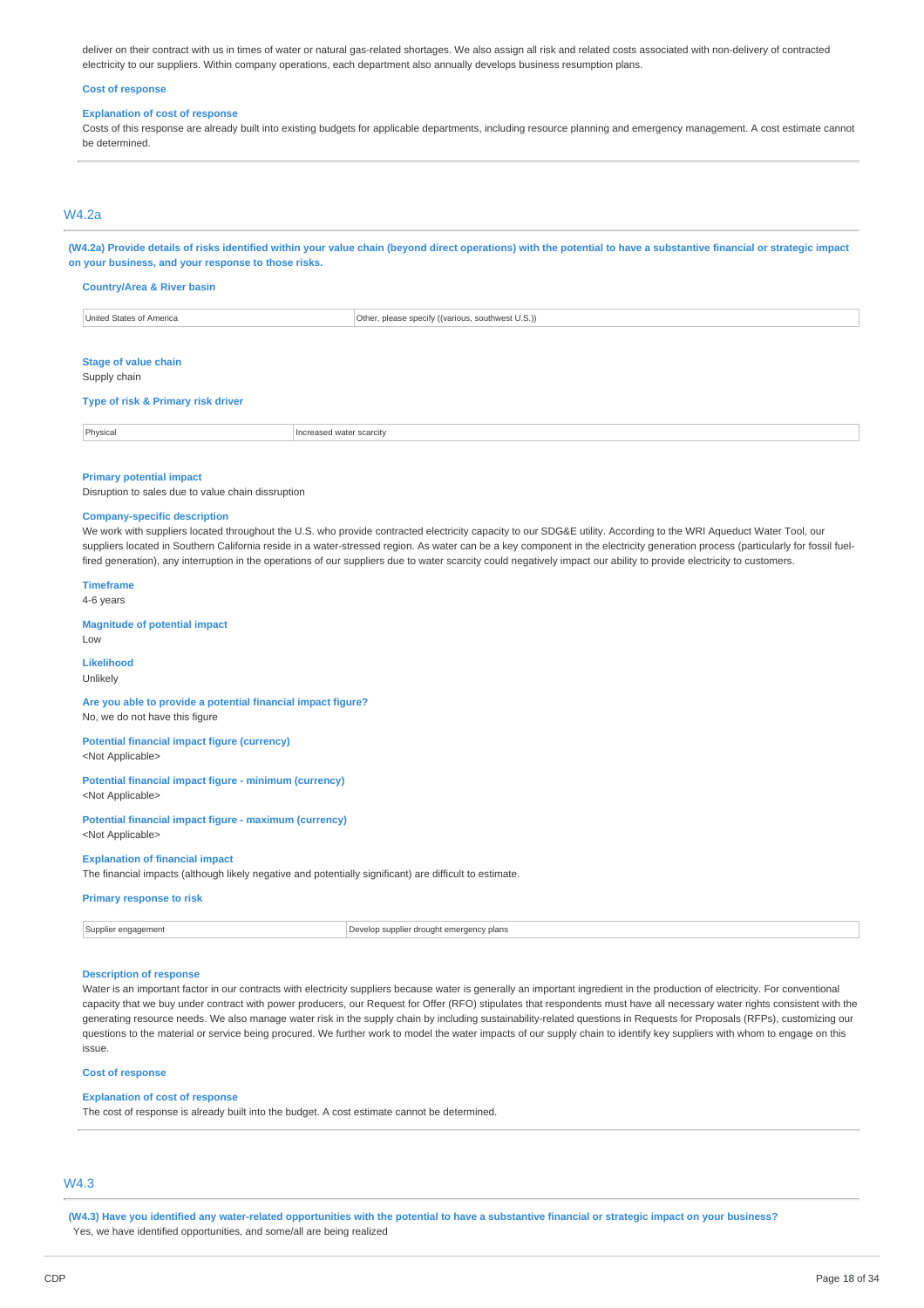(W4.3a) Provide details of opportunities currently being realized that could have a substantive financial or strategic impact on your business.

**Type of opportunity** Other

## **Primary water-related opportunity**

Other, please specify (Enhanced reputation)

### **Company-specific description & strategy to realize opportunity**

Sempra has taken many steps to minimize water use in our operations when reasonably possible. This includes using reclaimed water and dry-cooling at our power plants. As water becomes an increasingly scarce resource and Sempra and its operating companies are recognized for taking action to reduce water use, this can positively impact our reputation, making it easier to do business and get new projects permitted and approved. In order to continue to realize this opportunity, we must continue communication efforts with key stakeholders about how we do business and our efforts to reduce our impacts on the environment. Examples include: Our annual corporate sustainability report; Community Advisory Councils where community leaders have direct interaction with senior Sempra business leaders and discuss a variety of topics; customer communications on key programs and plans through websites, bill inserts, advertising messages and social media networks.

### **Estimated timeframe for realization**

Current - up to 1 year

## **Magnitude of potential financial impact**

Unknown

### **Are you able to provide a potential financial impact figure?** No, we do not have this figure

**Potential financial impact figure (currency)** <Not Applicable>

**Potential financial impact figure – minimum (currency)** <Not Applicable>

**Potential financial impact figure – maximum (currency)** <Not Applicable>

## **Explanation of financial impact**

It is difficult to estimate financial impacts related to reputational issues.

### **Type of opportunity Efficiency**

## **Primary water-related opportunity** Cost savings

### **Company-specific description & strategy to realize opportunity**

Our Sempra headquarters building and SDG&E utility are reducing water use at employee-occupied facilities through equipment upgrades, such as a more efficient heating. ventilation, and air conditioning system, low flow domestic water devices (toilets, faucets, shower heads, etc.), in addition to water-saving measures for landscaping, such as drought-tolerant plants and weather-based irrigation. The water savings from the drought tolerant landscaping reduced water consumption at Century Park (SDG&E's headquarters building) by 43%, or a 15% total consumption reduction at SDG&E's employee occupied facilities. It is estimated to lead to 4,000,000 gallons of water savings on an annual basis. We also utilize water-saving technologies for power generation, including dry cooling and the use of reclaimed water. When we save water, we also reduce energy use, further reducing costs and impacts to the environment. In order to take advantage of this opportunity, we must continue to make improvements to our operations to further reduce our water use.

### **Estimated timeframe for realization** More than 6 years

**Magnitude of potential financial impact** Low-medium

**Are you able to provide a potential financial impact figure?** Yes, a single figure estimate

**Potential financial impact figure (currency)** 830000

**Potential financial impact figure – minimum (currency)**

<Not Applicable>

**Potential financial impact figure – maximum (currency)** <Not Applicable>

### **Explanation of financial impact**

Specifically, for the drought tolerant landscaping at Century Park, the investment cost amounted to \$830,000. After rebates and the total annual return on investment related to water savings and reduced maintenance, we expected to recover the financial investment for this project approximately 10 years after implementation.

### **Type of opportunity** Resilience

### **Primary water-related opportunity**

Increased resilience to impacts of climate change

### **Company-specific description & strategy to realize opportunity**

The resiliency of our infrastructure is crucial in a world where the impacts of climate change are increasing. For example, in California with the increase in droughts in the area, wildfire prevention and mitigation is a critical part of improving the resilience of our infrastructure, and SDG&E has long been considered an industry leader. In response to changing weather conditions, SDG&E developed an in-house meteorology team to forecast fire danger and enable the company to undertake advanced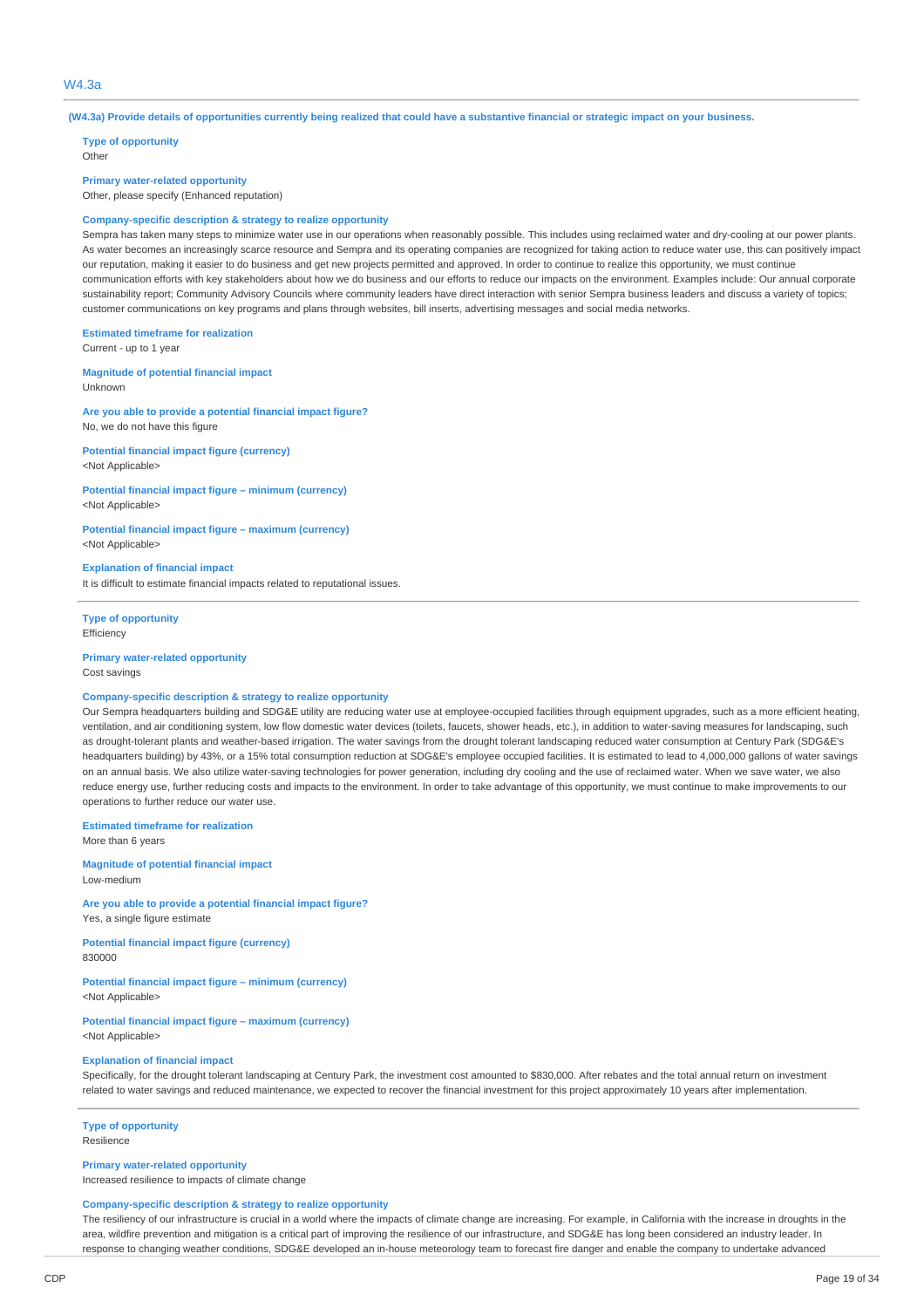preparations for severe weather events. The company built one of the first of-its-kind networks of dense, utility-owned weather stations to provide detailed weather data across its service territory, which informs day-to-day operational decision-making at all levels of the company. Additionally – and as a last resort when conditions warrant – SDG&E pioneered the use of deenergization (i.e., Public Safety Power Shutoffs) to help protect public safety from major wildfires. SDG&E continues to innovate and improve wildfire mitigation initiatives to help keep its communities safe through situational awareness, prevention, communication and collaboration. Despite an unusually challenging year, SDG&E advanced its wildfire mitigation initiatives in 2020 and continues to do so in 2021, as highlighted in its 2021 Wildfire Mitigation Plan Update. Many of the initiatives described, such as hardening the overhead electric system, were undertaken without any precedent or road map for SDG&E to follow. As another example of our climate resilience efforts, SDG&E and SoCalGas recently modeled different sea-level rise scenarios (0.0, 0.5 and 2 meters) and analyzed the potential impacts on each company's infrastructure and communities. For electric infrastructure, modeling showed that a significant number of assets and services may be exposed to coastal hazards related to sea-level rise. SDG&E is now engaged in a vulnerability assessment reviewing all assets for a multitude of climate hazards on several different time scales going out at least 50 years from today. This will be the most comprehensive assessment the utility has conducted to date and is designed to serve as a guiding document for how the utility addresses climate change risks moving forward. Armed with this information, our California utilities expect to be able to better plan for future capital projects and determine what work is necessary to improve infrastructure resilience to sea level rise.

**Estimated timeframe for realization**

Please select

**Magnitude of potential financial impact** Please select

**Are you able to provide a potential financial impact figure?** No, we do not have this figure

**Potential financial impact figure (currency)** <Not Applicable>

**Potential financial impact figure – minimum (currency)** <Not Applicable>

**Potential financial impact figure – maximum (currency)** <Not Applicable>

**Explanation of financial impact**

# W5. Facility-level water accounting

# W5.1

(W5.1) For each facility referenced in W4.1c, provide coordinates, water accounting data, and a comparison with the previous reporting year.

**Facility reference number** Facility 1 **Facility name (optional)**

Miramar Energy Center

**Country/Area & River basin**

United States of America Other, please specify (GHAASBasin3725)

| Latitude<br>32.878013                                                                                           |
|-----------------------------------------------------------------------------------------------------------------|
| Longitude<br>$-117.166674$                                                                                      |
| <b>Located in area with water stress</b><br>Yes                                                                 |
| Primary power generation source for your electricity generation at this facility<br>Gas                         |
| Oil & gas sector business division<br><not applicable=""></not>                                                 |
| Total water withdrawals at this facility (megaliters/year)<br>32.78                                             |
| Comparison of total withdrawals with previous reporting year<br>About the same                                  |
| Withdrawals from fresh surface water, including rainwater, water from wetlands, rivers and lakes<br>$\mathbf 0$ |
| Withdrawals from brackish surface water/seawater<br>$\mathbf 0$                                                 |
| Withdrawals from groundwater - renewable<br>$\Omega$                                                            |
| Withdrawals from groundwater - non-renewable<br>0                                                               |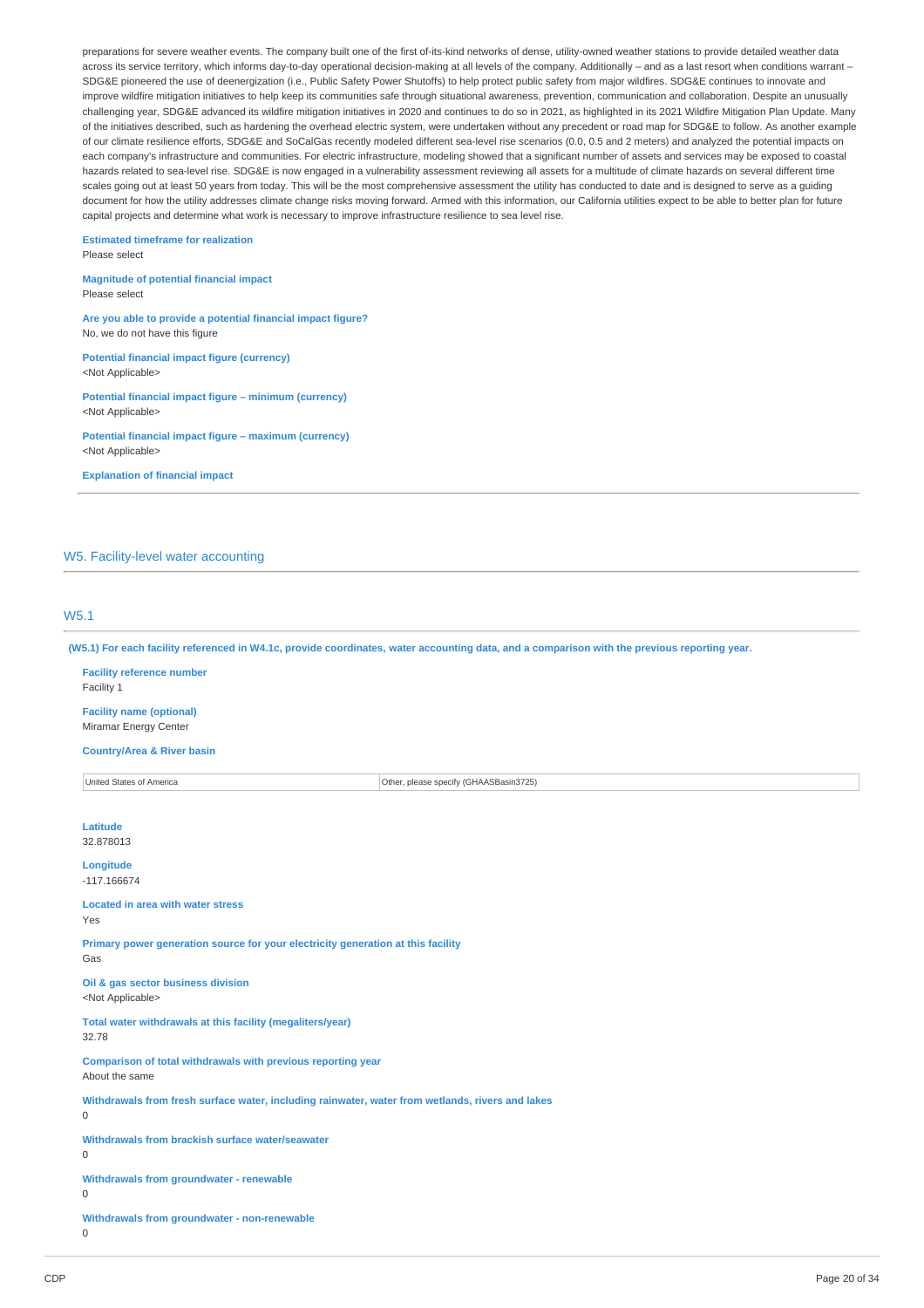**Withdrawals from produced/entrained water**

0

## **Withdrawals from third party sources**

32.78

**Total water discharges at this facility (megaliters/year)**

 $\overline{0}$ 

**Comparison of total discharges with previous reporting year** About the same

**Discharges to fresh surface water** 0

## **Discharges to brackish surface water/seawater**

0

**Discharges to groundwater** 0

**Discharges to third party destinations**  $\Omega$ 

**Total water consumption at this facility (megaliters/year)** 32.78

**Comparison of total consumption with previous reporting year** About the same

### **Please explain**

This site is located in a water stressed area (areas considered to be 'High Risk' or 'Extremely High Risk'per the WRI Aqueduct Water Tool). Miramar Energy Center is a peaker power plant that produces 96 MW of power and can reach full generating capacity within 10 to 15 minutes to meet immediate demand on the grid. This facility utilizes municipal water and does not track discharges. Therefore we currently do not have insight into the amount of water discharged. Compared to last year, water withdrawal is relatively the same ( experienced a 5% decrease). In this case, water consumption is equal to water withdrawal. Our water withdrawal from third party sources varies from year-to year based on the operational needs of our facilities, as such we cannot anticipate future withdrawals.

**Facility reference number** Facility 2

### **Facility name (optional)** Palomar Energy Center

# **Country/Area & River basin**

United States of America **Other, please specify (GHAASBasin3736**)

**Latitude** 33.119593

# **Longitude**

-117.117413

**Located in area with water stress**

Yes

**Primary power generation source for your electricity generation at this facility** Gas

**Oil & gas sector business division** <Not Applicable>

**Total water withdrawals at this facility (megaliters/year)** 2201.52

**Comparison of total withdrawals with previous reporting year** Much higher

**Withdrawals from fresh surface water, including rainwater, water from wetlands, rivers and lakes**

0

**Withdrawals from brackish surface water/seawater**

 $\overline{0}$ 

**Withdrawals from groundwater - renewable**

 $\theta$ 

**Withdrawals from groundwater - non-renewable**

0

**Withdrawals from produced/entrained water**  $\Omega$ 

**Withdrawals from third party sources** 2201.52

**Total water discharges at this facility (megaliters/year)** 688.22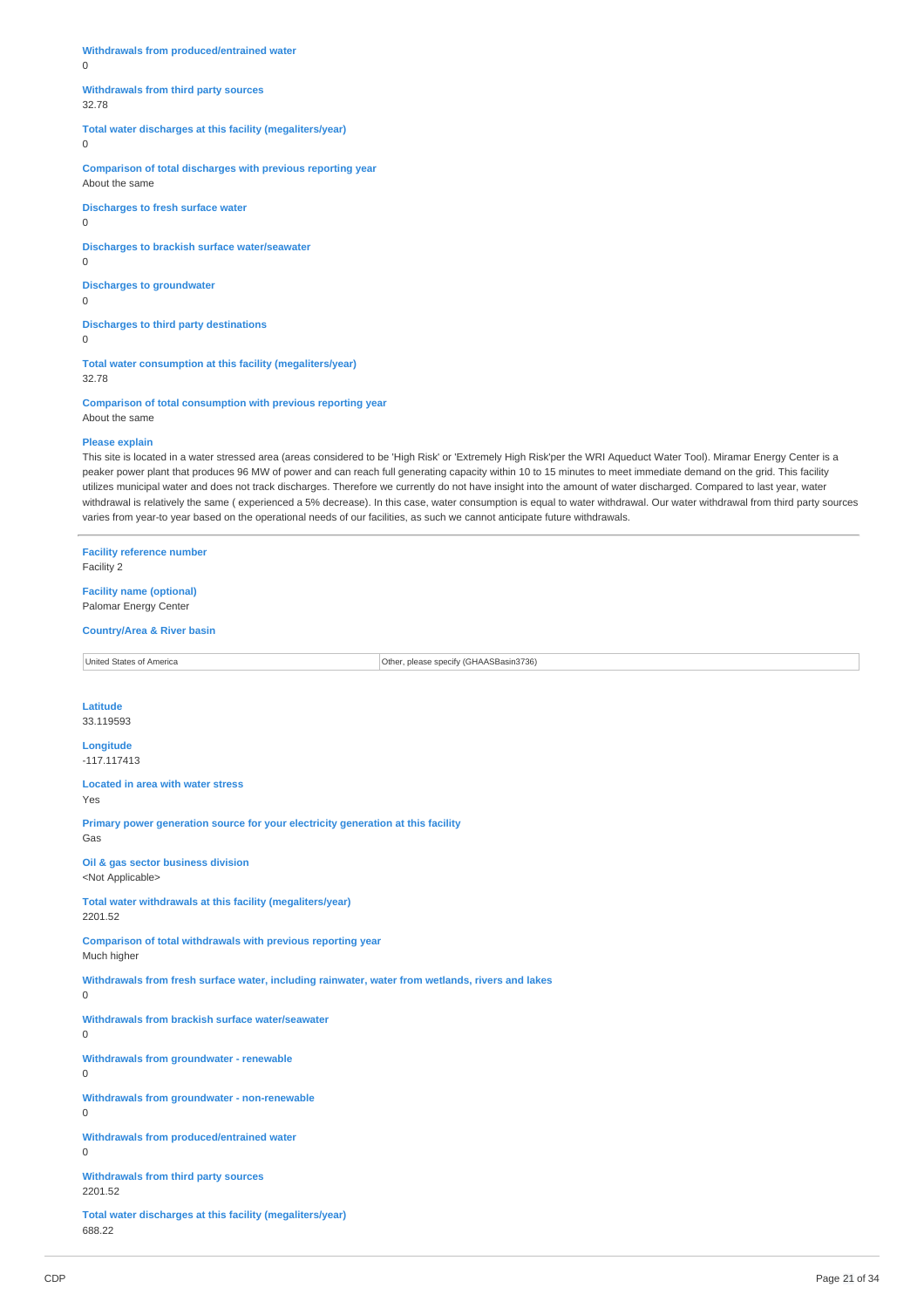**Comparison of total discharges with previous reporting year** Higher

### **Discharges to fresh surface water** 0

## **Discharges to brackish surface water/seawater** 683.31

**Discharges to groundwater**

0

## **Discharges to third party destinations**

4.91

## **Total water consumption at this facility (megaliters/year)** 1513.3

## **Comparison of total consumption with previous reporting year** Higher

### **Please explain**

This site is located in a water stressed area (areas considered to be 'High Risk' or 'Extremely High Risk'per the WRI Aqueduct Water Tool). Palomar Energy Center is a 560 MW natural gas power plant that was designed to use reclaimed water (99% of the water withdrawn came from municipal waste water) to generate electricity in an effort to increase water conservation and use recycled water, which mitigates the impact the generation plant has on regional water supply. The amount of water withdrawal and discharged at this facility is directly measured, and consumption is calculated manually (withdrawals minus discharges). Water withdrawals were 69% higher than in 2019 due to a significant increase in power generation, and discharges were 56% higher, resulting in a large increase in water consumption (consumption increased by 75% compared to 2019). Our water withdrawal from third party sources varies from year-to-year based on the operational needs of our facilities, as such we cannot anticipate future withdrawals.

| <b>Facility reference number</b><br>Facility 3                                                                          |                                        |  |  |
|-------------------------------------------------------------------------------------------------------------------------|----------------------------------------|--|--|
| <b>Facility name (optional)</b><br>Cuyamaca Peak Energy Plant                                                           |                                        |  |  |
| <b>Country/Area &amp; River basin</b>                                                                                   |                                        |  |  |
| United States of America                                                                                                | Other, please specify (GHAASBasin3724) |  |  |
| <b>Latitude</b><br>32.796635                                                                                            |                                        |  |  |
| Longitude<br>$-116.971039$                                                                                              |                                        |  |  |
| <b>Located in area with water stress</b><br>Yes                                                                         |                                        |  |  |
| Primary power generation source for your electricity generation at this facility<br>Gas                                 |                                        |  |  |
| Oil & gas sector business division<br><not applicable=""></not>                                                         |                                        |  |  |
| Total water withdrawals at this facility (megaliters/year)<br>0.05                                                      |                                        |  |  |
| Comparison of total withdrawals with previous reporting year<br>Higher                                                  |                                        |  |  |
| Withdrawals from fresh surface water, including rainwater, water from wetlands, rivers and lakes<br>$\mathsf{O}\xspace$ |                                        |  |  |
| Withdrawals from brackish surface water/seawater<br>0                                                                   |                                        |  |  |
| <b>Withdrawals from groundwater - renewable</b><br>0                                                                    |                                        |  |  |
| Withdrawals from groundwater - non-renewable<br>0                                                                       |                                        |  |  |
| Withdrawals from produced/entrained water<br>0                                                                          |                                        |  |  |
| <b>Withdrawals from third party sources</b><br>0.05                                                                     |                                        |  |  |
| Total water discharges at this facility (megaliters/year)<br>0                                                          |                                        |  |  |
| Comparison of total discharges with previous reporting year<br>About the same                                           |                                        |  |  |
| <b>Discharges to fresh surface water</b><br>0                                                                           |                                        |  |  |
| <b>Discharges to brackish surface water/seawater</b>                                                                    |                                        |  |  |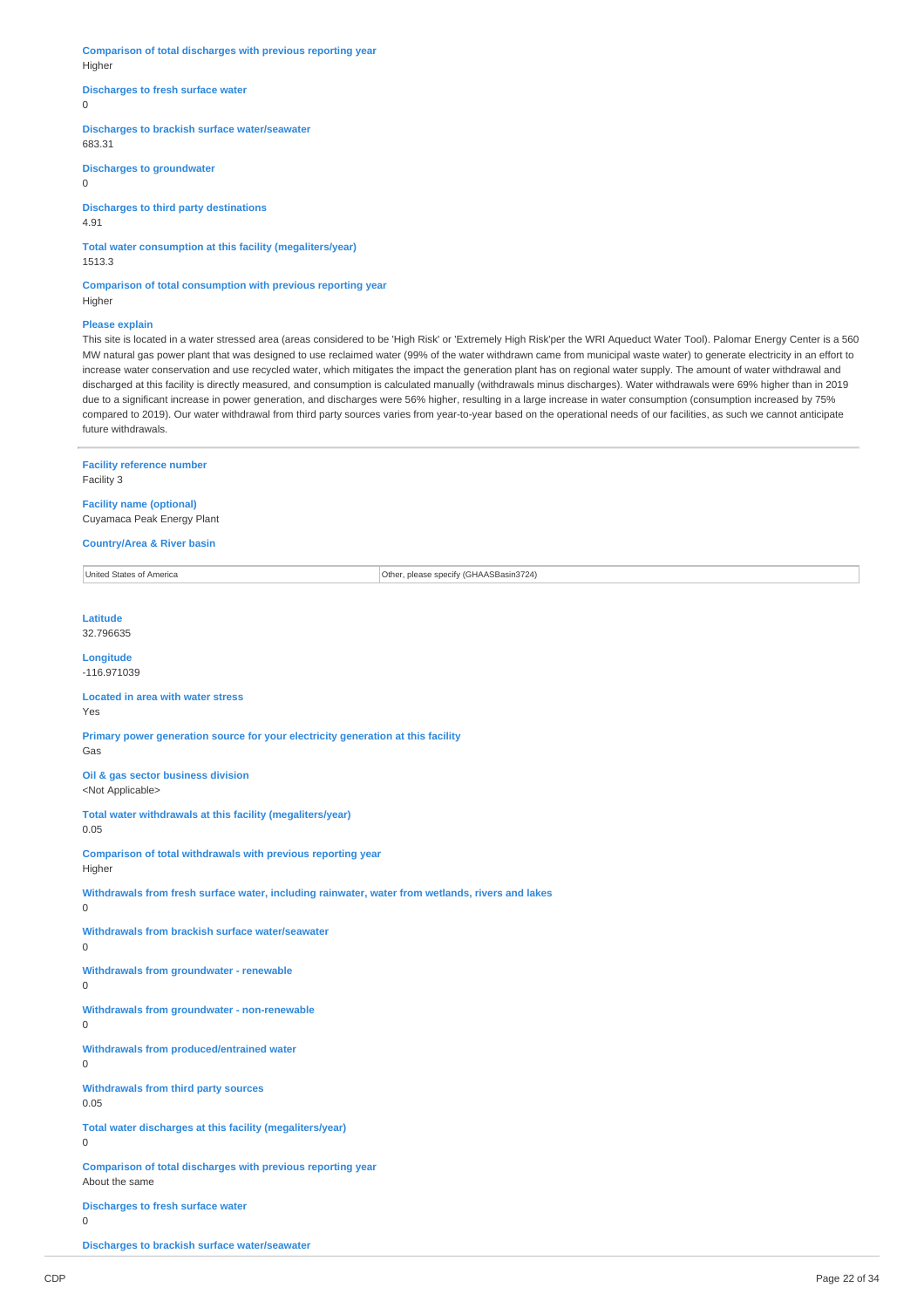#### $\Omega$

### **Discharges to groundwater**

 $\Omega$ 

**Discharges to third party destinations**

 $\theta$ 

**Total water consumption at this facility (megaliters/year)**

0.05

**Comparison of total consumption with previous reporting year**

Higher

## **Please explain**

This site is located in a water stressed area (areas considered to be 'High Risk' or 'Extremely High Risk'per the WRI Aqueduct Water Tool). Cuyamaca Peak Energy Plant is a peaker power plant that produces 45 MW of power. This facility utilizes municipal water for sanitation and does not track discharges. Therefore we currently do not have insight into the amount of water discharged. In this case, water withdrawal is equal to water consumed. The water use amount is directly measured through a meter and is monitored by the facility throughout the year. Water consumption decreased from 0.03 in 2019 to 0.05 megaliters in 2020, due to operational needs of the facility. Though this power plant utilizes minimal amounts of municipal water, we are including it because it meets our inclusion threshold based on it's location in a water stressed area and its use of freshwater.

**Facility reference number** Facility 4 **Facility name (optional)** Desert Star **Country/Area & River basin** United States of America **Other, please specify (Nevada) Latitude** 35.789728 **Longitude** -114.994542 **Located in area with water stress** Yes **Primary power generation source for your electricity generation at this facility** Gas **Oil & gas sector business division** <Not Applicable> **Total water withdrawals at this facility (megaliters/year)** 180.13 **Comparison of total withdrawals with previous reporting year** About the same **Withdrawals from fresh surface water, including rainwater, water from wetlands, rivers and lakes Withdrawals from brackish surface water/seawater Withdrawals from groundwater - renewable Withdrawals from groundwater - non-renewable** 0 **Withdrawals from produced/entrained water Withdrawals from third party sources** 180.13 **Total water discharges at this facility (megaliters/year)** 128.17 **Comparison of total discharges with previous reporting year** About the same **Discharges to fresh surface water Discharges to brackish surface water/seawater Discharges to groundwater Discharges to third party destinations** 128.17

 $\Omega$ 

 $\theta$ 

 $\theta$ 

 $\theta$ 

0

 $\Omega$ 

 $\theta$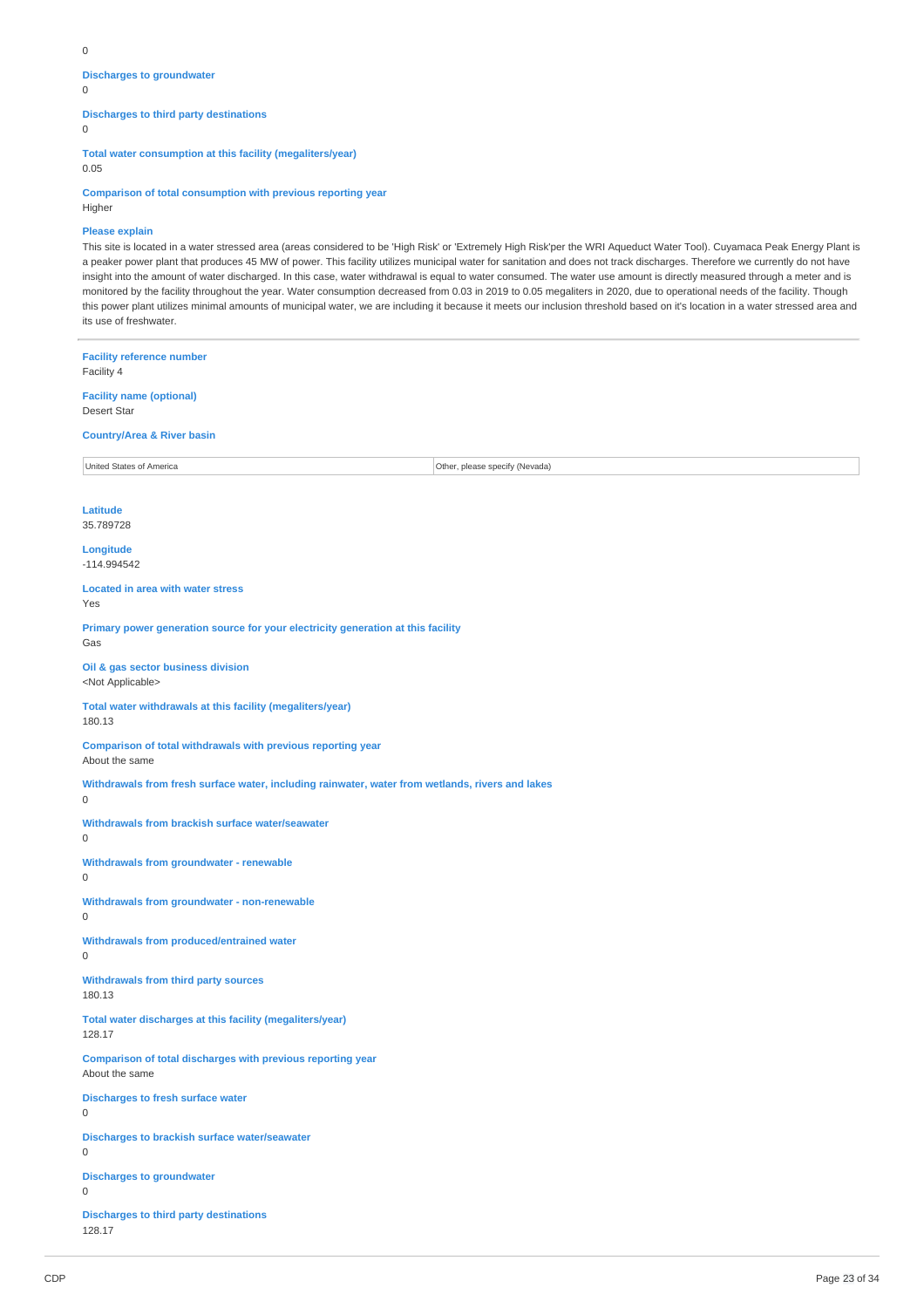### **Total water consumption at this facility (megaliters/year)** 51.95

## **Comparison of total consumption with previous reporting year** Higher

## **Please explain**

This site is located in a water stressed area (areas considered to be 'High Risk' or 'Extremely High Risk'per the WRI Aqueduct Water Tool). Desert Star Energy Center is a 480 MW natural gas-powered electric generation facility owned by San Diego Gas & Electric (SDG&E) located in Boulder City, Nev. As a dry-cooling facility, it uses 90 percent less water than a traditional power plant. The amount of water withdrawal and discharged at this facility is directly measured, and consumption is calculated manually (withdrawals minus discharges). Water withdrawals and discharges were about the same as in 2019 ( withdrawals were 2% higher than in 2019, and discharges were 3% lower, resulting in a water consumption 18% higher compared to 2019. Our water withdrawal from third party sources varies from year-to-year based on the operational needs of our facilities, as such we cannot anticipate future withdrawals.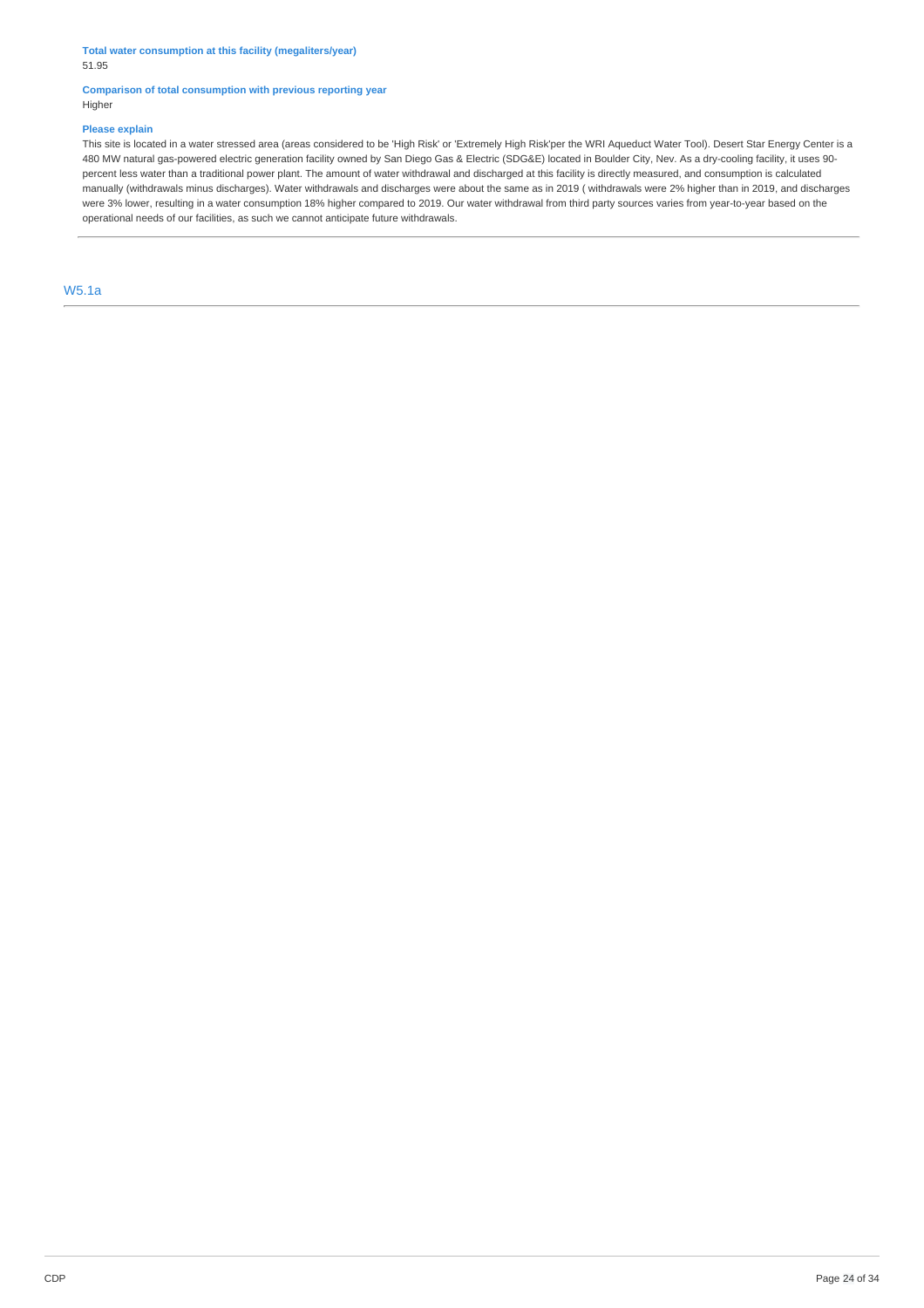## (W5.1a) For the facilities referenced in W5.1, what proportion of water accounting data has been externally verified?

**Water withdrawals – total volumes**

## **% verified**

Not verified

**What standard and methodology was used?** <Not Applicable>

**Water withdrawals – volume by source**

**% verified** Not verified

**What standard and methodology was used?** <Not Applicable>

## **Water withdrawals – quality**

**% verified** Not verified

**What standard and methodology was used?** <Not Applicable>

**Water discharges – total volumes**

**% verified** Not verified

**What standard and methodology was used?** <Not Applicable>

**Water discharges – volume by destination**

**% verified** Not verified

**What standard and methodology was used?** <Not Applicable>

**Water discharges – volume by treatment method**

**% verified** Not verified

**What standard and methodology was used?** <Not Applicable>

**Water discharge quality – quality by standard effluent parameters**

**% verified** Not verified

**What standard and methodology was used?** <Not Applicable>

**Water discharge quality – temperature**

**% verified** Not verified

**What standard and methodology was used?** <Not Applicable>

**Water consumption – total volume**

**% verified** Not verified

**What standard and methodology was used?** <Not Applicable>

**Water recycled/reused**

**% verified** Not verified

**What standard and methodology was used?** <Not Applicable>

# W6. Governance

W6.1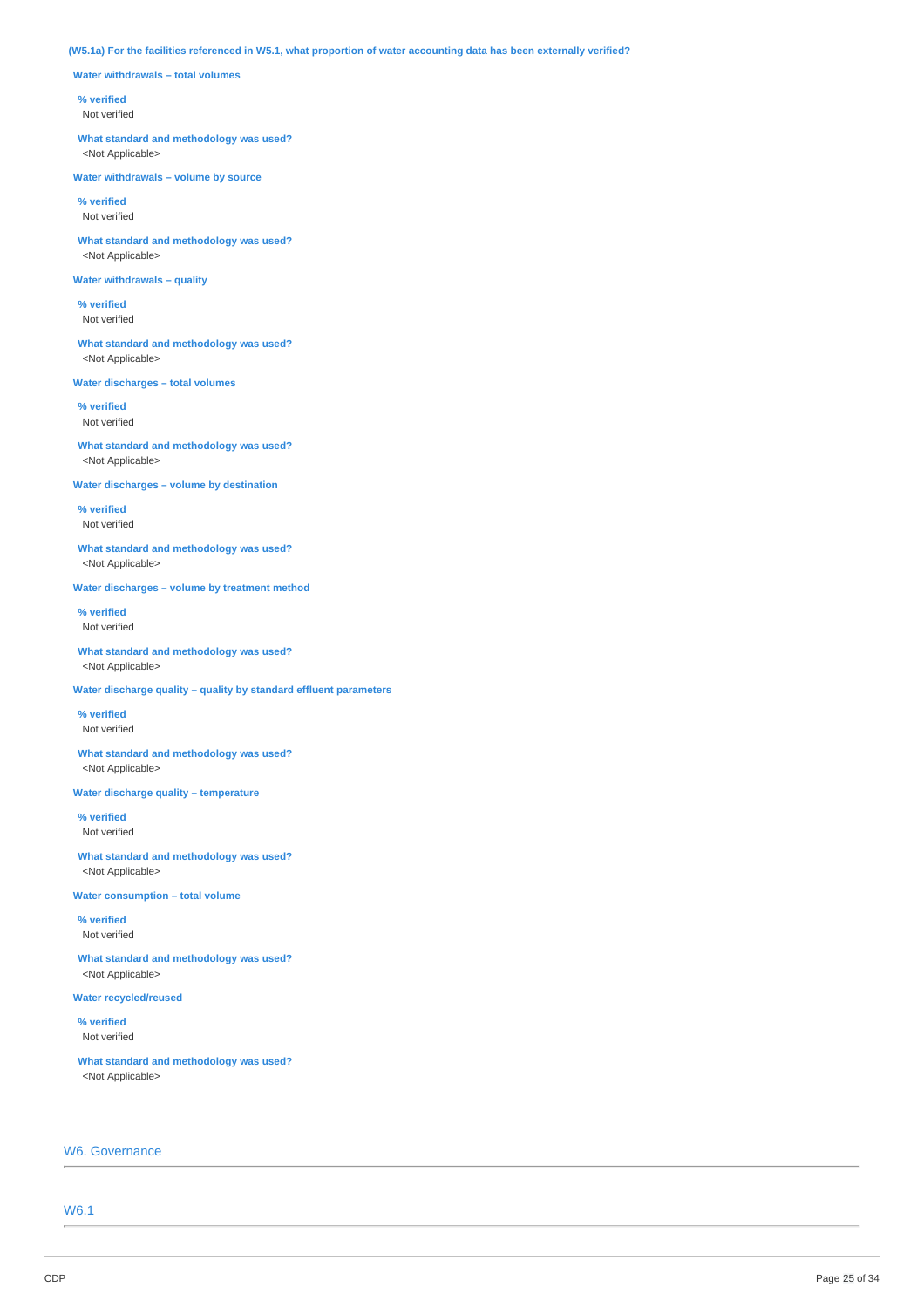Yes, we have a documented water policy that is publicly available

# W6.1a

# **(W6.1a) Select the options that best describe the scope and content of your water policy.**

|              | <b>Scope</b>         | <b>Content</b>                                                                                                                                                                                                                                                                                                                                                                             | <b>Please explain</b>                                                                                                                                                                                                                                                                                                                                                                                                                                                                                                                                                                                                                                                                                                                                                                                                                                                                                                                                                                                                                                                                                                                                                                                                                                                                                                                                                                                                                                                                                                                                                                          |
|--------------|----------------------|--------------------------------------------------------------------------------------------------------------------------------------------------------------------------------------------------------------------------------------------------------------------------------------------------------------------------------------------------------------------------------------------|------------------------------------------------------------------------------------------------------------------------------------------------------------------------------------------------------------------------------------------------------------------------------------------------------------------------------------------------------------------------------------------------------------------------------------------------------------------------------------------------------------------------------------------------------------------------------------------------------------------------------------------------------------------------------------------------------------------------------------------------------------------------------------------------------------------------------------------------------------------------------------------------------------------------------------------------------------------------------------------------------------------------------------------------------------------------------------------------------------------------------------------------------------------------------------------------------------------------------------------------------------------------------------------------------------------------------------------------------------------------------------------------------------------------------------------------------------------------------------------------------------------------------------------------------------------------------------------------|
| $\mathbf{1}$ | Row Company-<br>wide | Description of<br>business<br>dependency<br>on water<br>Description of<br>water-related<br>performance<br>standards for<br>direct<br>operations<br>Commitment<br>to<br>stakeholder<br>awareness<br>and education<br>Commitment<br>to water<br>stewardship<br>and/or<br>collective<br>action<br>Recognition<br>of<br>environmental<br>linkages, for<br>example, due<br>to climate<br>change | Sempra implemented an organization-wide water policy in May 2015 (updated in December 2017) that applies to all operations of Sempra and its operating companies. The policy<br>focuses on the connection between energy and water and Sempra's commitment to: use water in a responsible and sustainable manner; work to minimize the use of water in<br>operations when feasible; measure and report on our use of water, along with the related risks and opportunities to our business; adopt practices to minimize our impacts on water<br>supplies, including monitoring to help ensure that water discharged from our facilities meets or exceeds permit requirements, minimizing discharge to the greatest degree possible;<br>prepare for water-related emergencies; and abide by applicable water related laws, regulations and permit requirements. Additionally we are committed to continue to work with our<br>stakeholders including water agencies, government and businesses to support joint energy and water efficiency programs. The policy is publicly available at<br>http://www.sempra.com/about/qovernance/corporate-policies.shtml In addition to the organization-wide policy, certain operating companies, such as SDG&E and SoCalGas, have<br>their own policies, which express their commitment to reducing freshwater consumption and preserving water quality through the design and operation of their facilities. Refer to the<br>corporate sustainability report for details on performance related to water reduction goals established at these utilities. |
|              |                      |                                                                                                                                                                                                                                                                                                                                                                                            |                                                                                                                                                                                                                                                                                                                                                                                                                                                                                                                                                                                                                                                                                                                                                                                                                                                                                                                                                                                                                                                                                                                                                                                                                                                                                                                                                                                                                                                                                                                                                                                                |

# W6.2

**(W6.2) Is there board level oversight of water-related issues within your organization?** Yes

# W6.2a

(W6.2a) Identify the position(s) (do not include any names) of the individual(s) on the board with responsibility for water-related issues.

| <b>Position</b><br>l of<br>individual | Please explain                                                                                                                                                                                                                                                                                                                                                                                                                                                                                                                                                                                                                                                                                                                                                                                                                                                                                                                                                                                                                                                                                                                                                                                                                                                                                                                                                                                                                                                                                                                                                                                                                                                                                                                                                                                                                                           |
|---------------------------------------|----------------------------------------------------------------------------------------------------------------------------------------------------------------------------------------------------------------------------------------------------------------------------------------------------------------------------------------------------------------------------------------------------------------------------------------------------------------------------------------------------------------------------------------------------------------------------------------------------------------------------------------------------------------------------------------------------------------------------------------------------------------------------------------------------------------------------------------------------------------------------------------------------------------------------------------------------------------------------------------------------------------------------------------------------------------------------------------------------------------------------------------------------------------------------------------------------------------------------------------------------------------------------------------------------------------------------------------------------------------------------------------------------------------------------------------------------------------------------------------------------------------------------------------------------------------------------------------------------------------------------------------------------------------------------------------------------------------------------------------------------------------------------------------------------------------------------------------------------------|
| Board-<br>level                       | Sempra's board of directors' Safety, Sustainability and Technology (SS&T) Committee focuses on health, safety, security (including cybersecurity), technology, climate change, sustainability and other<br>related environmental, social and governance (ESG) matters that affect the corporation, including employees, customers and the communities in which Sempra and its family of companies operate. Six<br>committee   non-employee board members serve on the SS&T Committee, which is briefed by Sempra's compliance, technology, environmental, health, safety, security and sustainability officers and senior<br>personnel. In 2020 and 2021, the board updated the charter of the SS&T Committee to strengthen and clarify the way in which the board oversees sustainability and other ESG matters. These<br>changes included: expanding to more fully describe the committee's areas of oversight to include health, safety, security (including cyber security), technology, climate change, sustainability and other<br>related ESG matters; adding language throughout the charter to more broadly reflect this oversight; describing the committee's role in liaising with other board committees to make recommendations to<br>management and the board; adding language to clarify the committee's role in reviewing, evaluating and making recommendations to the board regarding technology applications that advance the<br>organization's health, safety, cyber security, climate change, sustainability and other ESG goals; and adding oversight responsibility for reviewing controls and procedures with respect to the creation of<br>the annual sustainability report. As an ESG matter, water-related issues fall under the purview of the SS&T Committee given their high relevance for the energy industry and Sempra. |

# W6.2b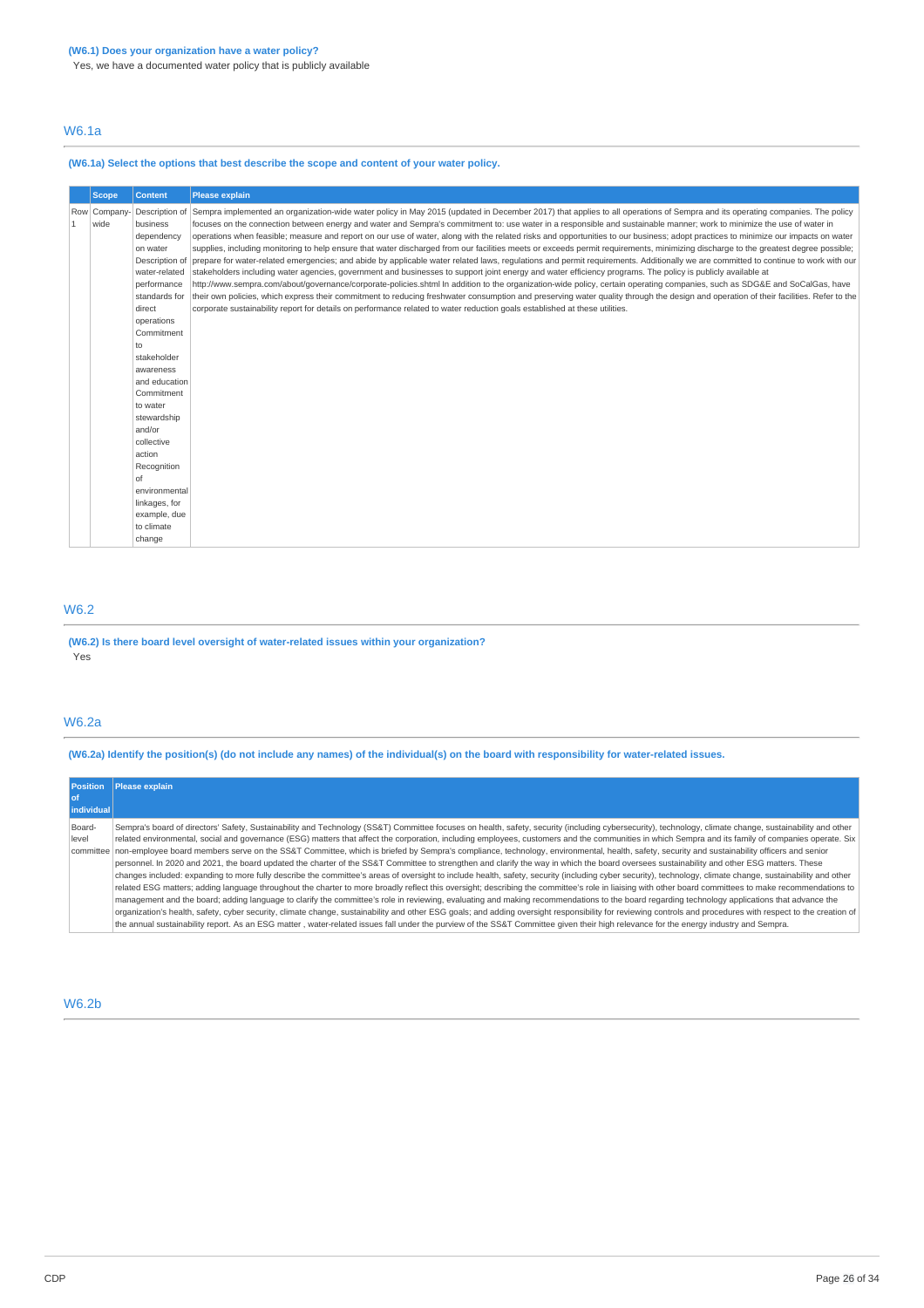### **(W6.2b) Provide further details on the board's oversight of water-related issues.**

|   | <b>Frequency</b><br>that water-<br>related<br>issues are<br>scheduled<br>agenda<br>item | <b>Governance</b><br>mechanisms<br>into which<br><b>water-related</b><br>issues are<br>integrated                                                                                                                                                                                                                                      | <b>Please explain</b>                                                                                                                                                                                                                                                                                                                                                                                                                                                                                                                                                                                                                                                                                                                                                                                                                                                                                                                                                                                                   |
|---|-----------------------------------------------------------------------------------------|----------------------------------------------------------------------------------------------------------------------------------------------------------------------------------------------------------------------------------------------------------------------------------------------------------------------------------------|-------------------------------------------------------------------------------------------------------------------------------------------------------------------------------------------------------------------------------------------------------------------------------------------------------------------------------------------------------------------------------------------------------------------------------------------------------------------------------------------------------------------------------------------------------------------------------------------------------------------------------------------------------------------------------------------------------------------------------------------------------------------------------------------------------------------------------------------------------------------------------------------------------------------------------------------------------------------------------------------------------------------------|
| 1 | Row Scheduled - Monitoring<br>some<br>meetings                                          | and<br>performance<br>Reviewing and<br>quiding major<br>plans of action<br>Reviewing and<br>quiding risk<br>management<br>policies<br>Reviewing and<br>guiding<br>strategy<br>Reviewing and<br>quiding<br>corporate<br>responsibility<br>strategy<br>Reviewing<br>innovation/R&D<br>priorities<br>Setting<br>performance<br>objectives | Through the Sustainability, Safety and Technology Committee, the board oversees business strategies to mitigate the impact of operations on the environment, including with<br>implementation respect to climate change response and other sustainability matters. As part of this review, the Committee reviews and evaluates water-related matters. In 2020, the Committee<br>held five meetings, including one specific meeting focused entirely on the Sempra's corporate sustainability report and data contained therein, including water (specifically water<br>withdrawal, use and goals), environmental performance, greenhouse gas emissions, the organization's approach to climate change and related risks and opportunities, as well<br>as sustainability reporting trends and investor interest in environmental, social and governance issues. Water-related issues may be discussed at other meetings as part of<br>reviews related to overall strategy, innovation and operating company performance. |

## W6.3

(W6.3) Provide the highest management-level position(s) or committee(s) with responsibility for water-related issues (do not include the names of individuals).

## **Name of the position(s) and/or committee(s)** Chief Sustainability Officer (CSO)

**Responsibility**

Both assessing and managing water-related risks and opportunities

**Frequency of reporting to the board on water-related issues** Annually

### **Please explain**

Sempra's Chief Sustainability Officer (CSO) reports directly to Sempra's CEO and serves also as Senior Vice President – Corporate Affairs. The VP of Sustainability reports to the CSO and has direct oversight of the sustainability team. The Sempra CSO has oversight of the annual sustainability reporting process, which includes goal-setting and ESG performance, as well as the aggregation of data and reporting of water use performance . A parent company sustainability steering committee, comprised of officers from across the company, works to align operating company sustainability efforts under the Sempra sustainability framework, develop goals and allows for a forum to share best practices in this area. Leaders at our operating companies oversee and drive climate management at their respective companies. Most of our operating companies also have CSOs and have developed executive-level sustainability steering committees to drive their response to climate-related issues.

### W6.4

(W6.4) Do you provide incentives to C-suite employees or board members for the management of water-related issues?

|       | Provide incentives for management of water-related issues      |  |
|-------|----------------------------------------------------------------|--|
| Row 1 | No, and we do not plan to introduce them in the next two years |  |

## W6.5

(W6.5) Do you engage in activities that could either directly or indirectly influence public policy on water through any of the following? Yes, direct engagement with policy makers

Yes, trade associations

# W6.5a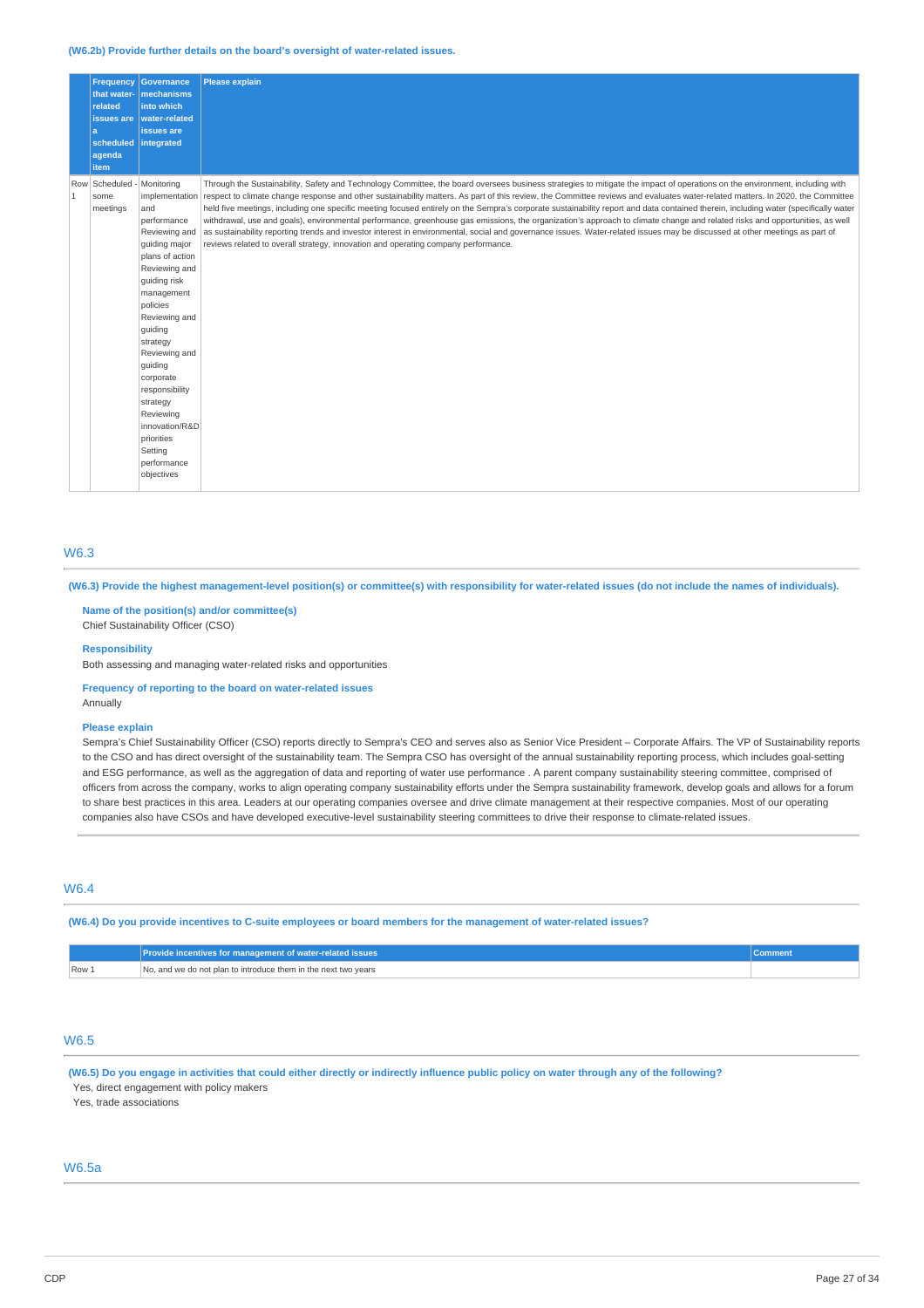### (W6.5a) What processes do you have in place to ensure that all of your direct and indirect activities seeking to influence policy are consistent with your water **policy/water commitments?**

Sempra has a centralized external affairs department that works closely with external affairs groups across our operating companies to develop policy positions on climate change issues (including water) and help ensure consistency of direct and indirect activities. This department plays an essential role in developing and coordinating a consistent approach across operating companies and geographies. In addition, Sempra's sustainability steering committee, comprised of executives of all of our large operating companies, builds on the efforts of the external affairs groups and also helps to ensure that policy-related activities are consistent with our climate strategy. The Sempra family of companies engages in direct and indirect lobbying activities at the federal, state, and local levels of government, consistent with our commitment to creating long-term, sustainable value. We believe that our direct lobbying activities align with the relevant policies of the legislative and regulatory jurisdictions in which we operate (such as California's goal to achieve economy-wide carbon neutrality by 2045 and the U.S. EPA's methane rules) and important global multi-lateral collaborations, including the Paris Agreement's goals of limiting average global warming to well below 2°C above preindustrial levels and pursuing efforts to limit the temperature increase to 1.5°C.

# W6.6

(W6.6) Did your organization include information about its response to water-related risks in its most recent mainstream financial report? Yes (you may attach the report - this is optional)

## W7. Business strategy

## W7.1

### (W7.1) Are water-related issues integrated into any aspects of your long-term strategic business plan, and if so how?

|                                                       | Are water-<br>related<br><b>issues</b><br>integrated? horizon | Long-<br>term<br>time<br>(years) | <b>Please explain</b>                                                                                                                                                                                                                                                                                                                                                                                                                                                                                                                                                                                                                                                                                                                                                                                                                                                                                                                                                                                                                                                                                                                                                                                                                                                                                                                                                                                                                                                              |
|-------------------------------------------------------|---------------------------------------------------------------|----------------------------------|------------------------------------------------------------------------------------------------------------------------------------------------------------------------------------------------------------------------------------------------------------------------------------------------------------------------------------------------------------------------------------------------------------------------------------------------------------------------------------------------------------------------------------------------------------------------------------------------------------------------------------------------------------------------------------------------------------------------------------------------------------------------------------------------------------------------------------------------------------------------------------------------------------------------------------------------------------------------------------------------------------------------------------------------------------------------------------------------------------------------------------------------------------------------------------------------------------------------------------------------------------------------------------------------------------------------------------------------------------------------------------------------------------------------------------------------------------------------------------|
| Long-<br>term<br>business<br>objectives integrated    | Yes, water-<br>related<br>issues are                          | 16-20                            | Water is integral to many energy-related processes, including the cooling of power generation facilities. The facilities that we build and operate require securing a long-term water<br>supply. Therefore, when planning for these facilities, which include power generation, LNG terminals and other natural gas infrastructure, these water issues are considered up<br>front for the life of the facility, in an effort to help ensure that the asset will operate as expected over this time period. As an example, during the building of the Palomar Energy<br>Center, the issue of long-term water supply was addressed through the decision to purchase reclaimed water from the city of Escondido, California. 16-20 years was chosen as<br>facilities are expected to be operational for at least this amount of time.                                                                                                                                                                                                                                                                                                                                                                                                                                                                                                                                                                                                                                                 |
| Strategy<br>for<br>long-term integrated<br>objectives | Yes, water-<br>related<br>achieving issues are                | 16-20                            | Business planning and risk management processes play a key role in determining Sempra's strategy and focus areas for the future. Risks ranging from strategic, operational,<br>financial, requlatory, safety, to environmental, such as climate-related changes in weather, decreasing water supply and strain on the electric grid, have been considered in the<br>development and implementation of Sempra's business plan. This has influenced our operating companies' capital expenditure budgets. Given the role that water plays in our<br>operations, the permitting of our power plants and those of our suppliers requires securing a long-term supply and completing an impact mitigation plan. In addition, our power<br>generation facilities were designed to minimize water use when reasonably possible - many are air-cooled or use brackish or recycled water. We continually analyze the operations<br>of our existing facilities versus water requirements to help manage this issue and help protect water availability. For new facilities where water is a critical component of operations.<br>it is often our practice to exceed code requirements for water use. Therefore, the ability of water quality and quantity issues to affect the success of these projects is considered<br>and factored into our overall planning and strategy process. 16-20 years was chosen as facilities are expected to be operational for at least this amount of time. |
| Financial<br>planning                                 | Yes, water- $ 5-10 $<br>related<br>issues are<br>integrated   |                                  | As part of our 5-year planning process, we evaluate the status of all our existing and planned facilities. This process would include any projected expenditures related to water that<br>may be necessary to execute on our strategy.                                                                                                                                                                                                                                                                                                                                                                                                                                                                                                                                                                                                                                                                                                                                                                                                                                                                                                                                                                                                                                                                                                                                                                                                                                             |

## W7.2

(W7.2) What is the trend in your organization's water-related capital expenditure (CAPEX) and operating expenditure (OPEX) for the reporting year, and the **anticipated trend for the next reporting year?**

### **Row 1**

**Water-related CAPEX (+/- % change)**

-85

**Anticipated forward trend for CAPEX (+/- % change)**

**Water-related OPEX (+/- % change)**

-8

## **Anticipated forward trend for OPEX (+/- % change)**

## **Please explain**

2020 capital expenditures for water-related projects have decreased significantly in comparison to the previous reporting period. This decrease was primarily due to larger projects that took place in 2019 compared to 2020, such as the SoCalGas water treatment projects (i.e. legionella testing) at various SoCalGas locations to help ensure safe water supply to SoCalGas facilities, and several SDG&E new landscaping and irrigation projects. We expect capital expenditures to decrease slightly in 2021 as a result of the expected completion of SoCalGas' water pathogen management program. There was a small decrease in water operating expenditures in comparison with the previous reporting period, mainly due to the COVID-19 pandemic. Operating expenditures are expected to increase slightly in 2021 if employees return to on-site during the year.

W7.3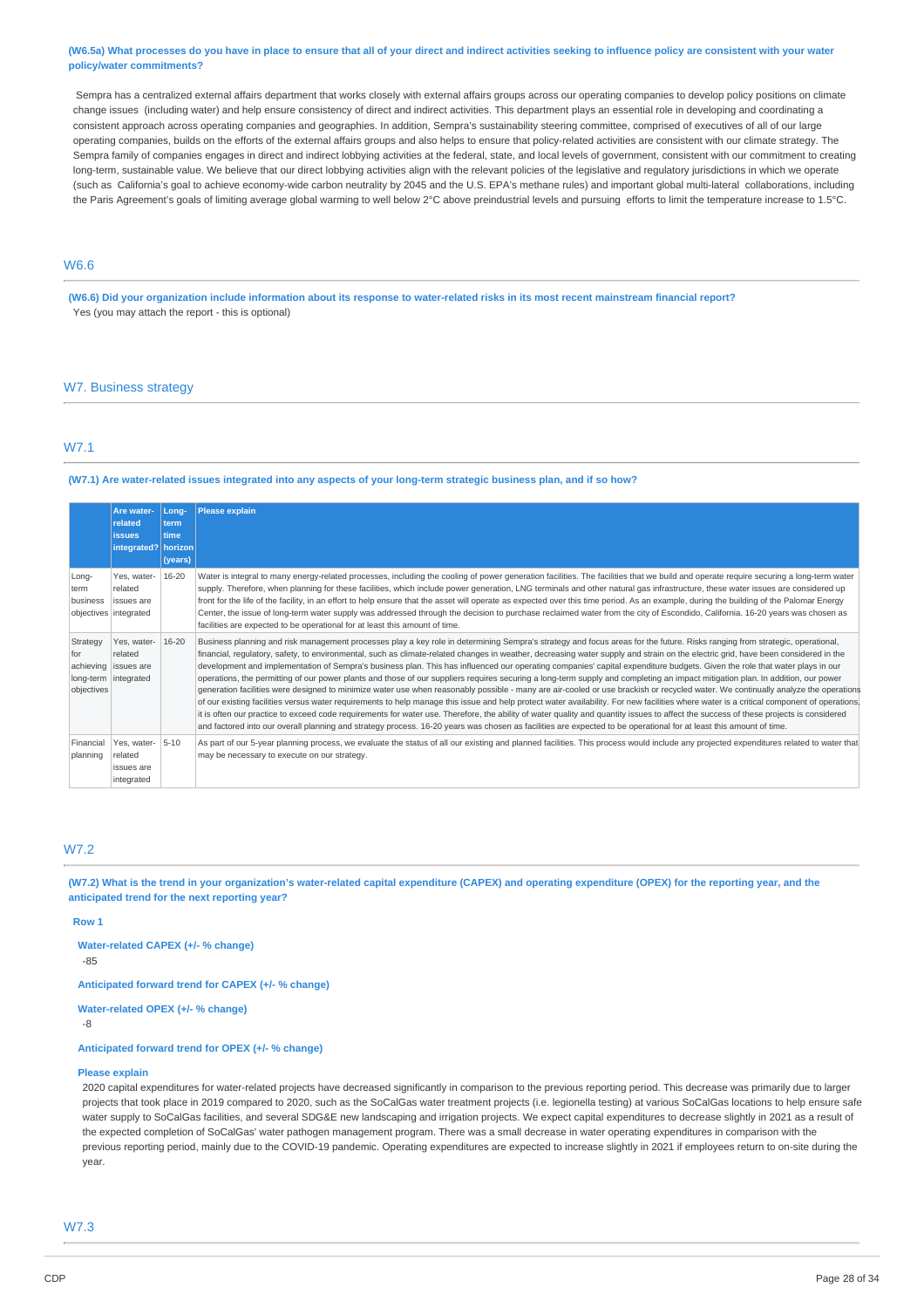### **(W7.3) Does your organization use climate-related scenario analysis to inform its business strategy?**

| Use of          | <b>Comment</b>                                                                                                                                                                                               |  |  |
|-----------------|--------------------------------------------------------------------------------------------------------------------------------------------------------------------------------------------------------------|--|--|
| climate-        |                                                                                                                                                                                                              |  |  |
| <b>related</b>  |                                                                                                                                                                                                              |  |  |
| <b>Scenario</b> |                                                                                                                                                                                                              |  |  |
| analysis        |                                                                                                                                                                                                              |  |  |
| Row Yes         | SDG&E and SoCalGas completed a scenario analysis, including water-related impacts, focused on mid-century exposure. This is in line with energy infrastructure planning horizons and considers               |  |  |
|                 | that energy systems are likely to change significantly in the future. The analysis included the identification of potential impacts of sea level rise and coastal hazards (i.e. tidal inundation and coastal |  |  |
|                 | erosion) on the electric system, and potential impacts of all climate-related hazards (coastal hazards, wildfire, extreme heat, inland flooding, and landslides/mudslides) on the natural gas system.        |  |  |
|                 | Analyses like this allow our companies to better plan for future capital projects and determine what work is necessary to improve our infrastructure's ability to withstand any sea level rise that may      |  |  |
|                 | occur. For example, there are plans to integrate maps into SDG&E's geographic information system to highlight at-risk infrastructure and inform new construction.                                            |  |  |

# W7.3a

**(W7.3a) Has your organization identified any water-related outcomes from your climate-related scenario analysis?** Yes

## W7.3b

(W7.3b) What water-related outcomes were identified from the use of climate-related scenario analysis, and what was your organization's response?

| Climate-         | <b>Description of possible water-related outcomes</b>                                       | Company response to possible water-related outcomes                                                     |
|------------------|---------------------------------------------------------------------------------------------|---------------------------------------------------------------------------------------------------------|
| related          |                                                                                             |                                                                                                         |
| scenarios<br>and |                                                                                             |                                                                                                         |
| models           |                                                                                             |                                                                                                         |
| applied          |                                                                                             |                                                                                                         |
| Row Other,       | SDG&E and SoCalGas have evaluated the impact of rising seas on electric and natural         | Immediate adaptation actions on the electric side identified through this study for SDG&E are: a.       |
| please           | gas infrastructure. On the electric side, it was determined that a significant number of    | Enhance coastal storm prediction and response; b. Identify signposts and thresholds that can be used    |
| specify          | assets and services may be exposed to coastal hazards related to climate change. Areas      | to determine when the need for an adaptation decision is approaching or reached; c. Consult with        |
| (RCP 4.5)        | of concern for the utility by mid-century are located in low-lying areas around bays and    | regional stakeholders to identify opportunities to improve community-wide resilience; d. Adjust cost-   |
| and RCP          | estuaries and on the coastline adjacent to erodible cliffs and dunes. The most significant  | benefit analysis techniques to account for unique features of climate change; e. Develop maps that will |
| 8.5)             | direct impacts could occur from damage to substations near the San Diego and Mission        | be integrated into the SDG&E geographic information system to highlight at-risk infrastructure and      |
|                  | Bays. If inundated with sufficient water to damage equipment, these substations could go    | inform new construction; and f. Partnered with the Scripps Institution of Oceanography to install a     |
|                  | out of service until flooding recedes and repairs can be made, potentially disrupting       | censor west of the substation determined to be the most at risk, which will monitor and generate wave   |
|                  | service to customers. Other direct impacts could come in the form of increased              | models, allowing for more detailed projections of coastal flooding. Immediate adaptation measures       |
|                  | maintenance or repair costs, rather than widespread service disruptions. Natural gas        | identified through this study for SoCalGas are: a. Integrate climate change hazard maps into planning & |
|                  | infrastructure is likely to experience limited impacts in the form of increased             | operations; b. Identify signposts and thresholds that can be used to determine when the need for an     |
|                  | repair/maintenance needs or localized disruptions. The cumulative impacts of increased      | adaptation decision is approaching or reached; c. Consult with regional stakeholders to identify        |
|                  | costs could not be quantified in this study, but could potentially be significant given the | opportunities to improve community-wide resilience; and d. Adjust cost-benefit analysis techniques to   |
|                  | large number of assets potentially exposed.                                                 | account for unique features of climate change.                                                          |

# W7.4

**(W7.4) Does your company use an internal price on water?**

#### **Row 1**

### **Does your company use an internal price on water?**

No, and we do not anticipate doing so within the next two years

## **Please explain**

Water is critical to our businesses, particularly LNG and power generation operations. We recognize water quantity and quality is increasingly a global concern and given the connection between energy and water, we believe it deserves special attention from energy companies. For these reasons, we continue to work to minimize our use of fresh water when reasonably possible, particularly in water-stressed areas, and in 2020, 92% of the water withdrawn for our operations was returned to source. At this time, water-related risks are managed by working with local water agencies and by integrating climate-related water risks (including the potential impact of both droughts and floods) into construction and business resumption plans. We continue to monitor and assess these risks on an ongoing basis.

# W8. Targets

W8.1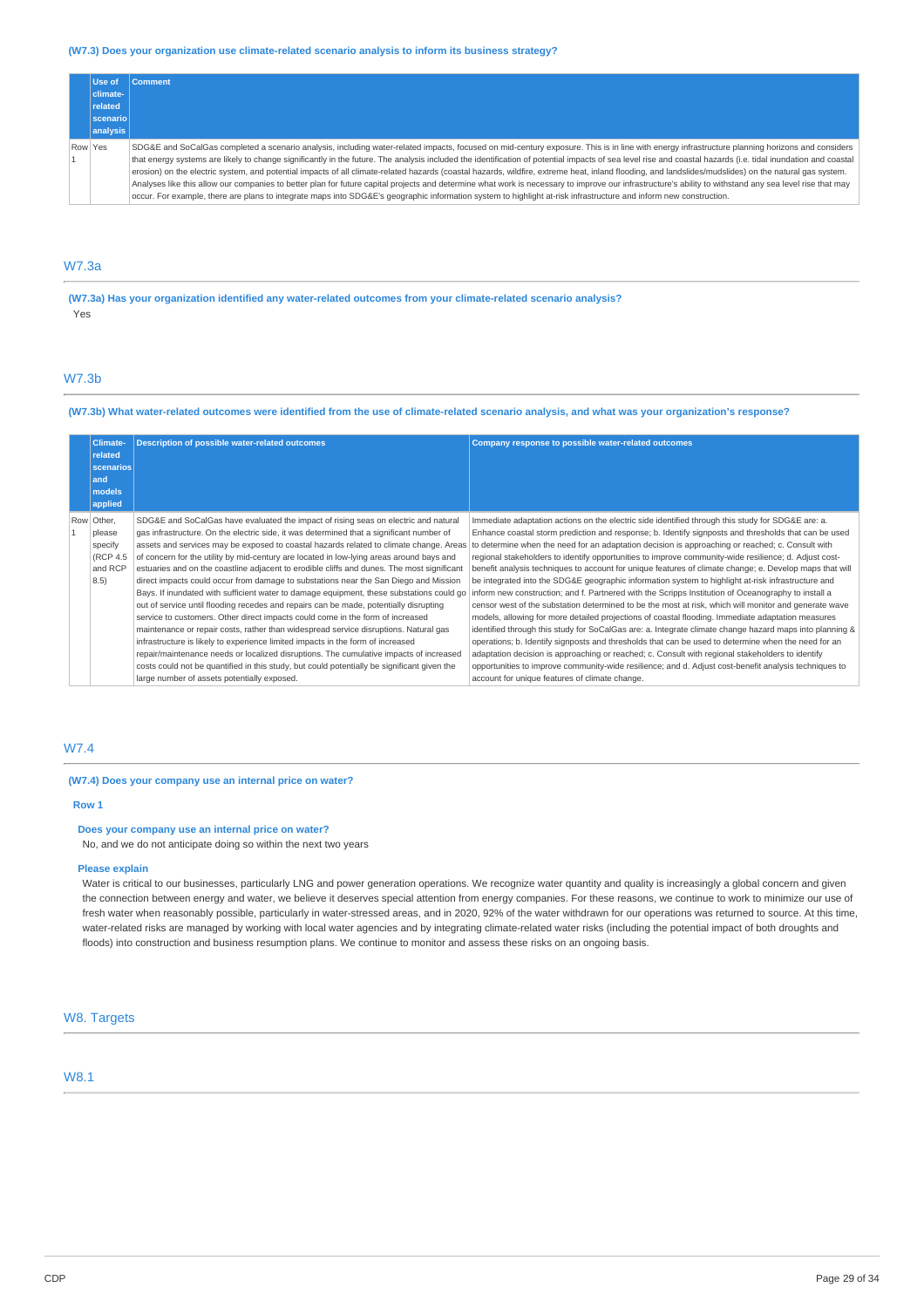## **(W8.1) Describe your approach to setting and monitoring water-related targets and/or goals.**

| targets<br>and/or<br>qoals                                                                                                                                                    | lat<br>corporate<br>level                                                                                          | Levels for Monitoring Approach to setting and monitoring targets and/or goals                                                                                                                                                                                                                                                                                                                                                                                                                                                                                                                                                                                                                                                                                                                                                                         |
|-------------------------------------------------------------------------------------------------------------------------------------------------------------------------------|--------------------------------------------------------------------------------------------------------------------|-------------------------------------------------------------------------------------------------------------------------------------------------------------------------------------------------------------------------------------------------------------------------------------------------------------------------------------------------------------------------------------------------------------------------------------------------------------------------------------------------------------------------------------------------------------------------------------------------------------------------------------------------------------------------------------------------------------------------------------------------------------------------------------------------------------------------------------------------------|
| Row Company-<br>wide<br>targets<br>and goals<br><b>Business</b><br>level<br>specific<br>targets<br>and/or<br>qoals<br>Site/facility<br>specific<br>targets<br>and/or<br>goals | Targets are<br>monitored<br>at the<br>corporate<br>level<br>Goals are<br>monitored<br>at the<br>corporate<br>level | Sempra's Water Policy states our organization-wide commitment to adopt practices that mitigate our impacts on water supplies and work to ensure that water discharged from our<br>facilities meets or exceeds permit requirements, minimizing discharge to the greatest degree possible. Sempra additionally has a goal to measure and report on our use of water,<br>along with related risks and opportunities to our business. Targets are set at the operating company and facility levels given the distinct operating conditions, risks, and impacts of<br>each one on water resources. For example, in California, a water-stressed region, targets are set at our California utilities, SoCalGas and SDG&E. These targets are set and<br>monitored at each utility, and reported to the corporate sustainability team at the corporate-level. |

# W8.1a

(W8.1a) Provide details of your water targets that are monitored at the corporate level, and the progress made.

# **Target reference number**

Target 1

# **Category of target**

Water consumption

## **Level** Site/facility

**Primary motivation** Water stewardship

### **Description of target**

Reduce facility water consumption compared to 2019 levels (SDG&E).

# **Quantitative metric**

% reduction per business unit

# **Baseline year**

2019

**Start year** 2020

## **Target year**

2020

**% of target achieved** 100

# **Please explain**

Decreased water consumption by 8.22% at employee occupied facilities as compared to 2019.

### **Target reference number** Target 2

**Category of target** Water consumption

**Level** Site/facility

## **Primary motivation** Water stewardship

**Description of target** Reduce facility water consumption by 20 percent less than baseline year of 2010 (SDG&E facilities).

## **Quantitative metric** % reduction per business unit

**Baseline year** 2010

**Start year** 2020

**Target year** 2020

**% of target achieved** 100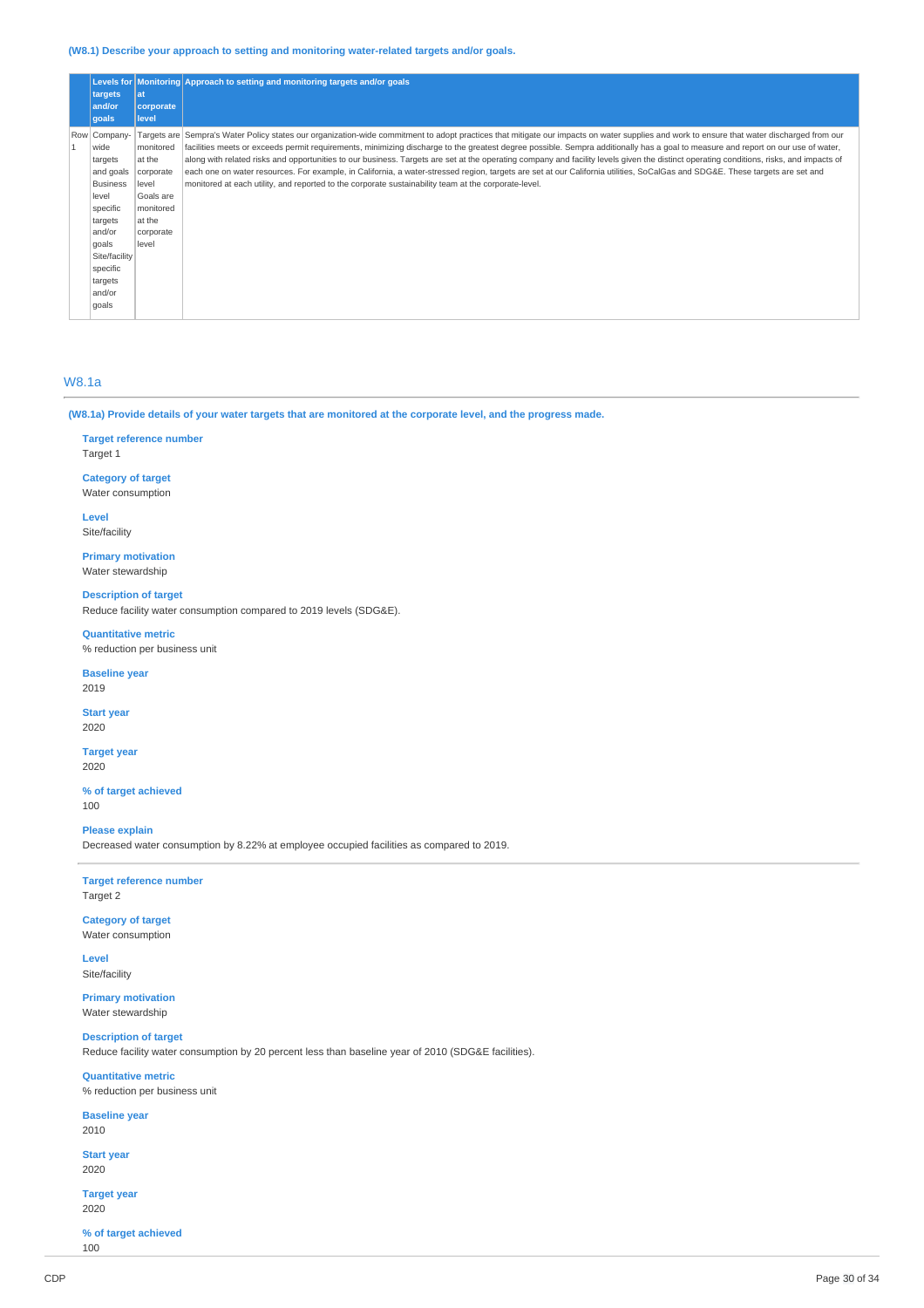## **Please explain**

Compared to the baseline year of 2010, water consumption in 2020 decreased by 20%.

**Target reference number** Target 3

**Category of target** Water consumption

**Level** Site/facility

**Primary motivation** Water stewardship

**Description of target**

Reduce facility water consumption by 3 percent as compared to 2019 (SoCalGas).

**Quantitative metric** % reduction per business unit

**Baseline year** 2019

**Start year** 2019

**Target year** 2020

**% of target achieved** 100

### **Please explain**

Achieved a combined 6% reduction in facility water usage due in part to the remote work-from-home directives due to COVID-19 safety measures.

**Target reference number** Target 4

**Category of target** Water recycling/reuse

**Level** Site/facility

**Primary motivation** Water stewardship

### **Description of target**

Increase recycled water use to at least 90% at all SDG&E facilities by 2030.

## **Quantitative metric**

% increase in water use met through recycling/reuse

**Baseline year**

2021

**Start year** 2021

**Target year**

2030

**% of target achieved**

## **Please explain**

In October 2020, SDG&E released its sustainability strategy, which included a goal to increase recycled water use to at least 90% at all itsfacilities by 2030. SDG&E's water conservation initiatives have reclaimed or conserved more than 1.5 billion gallons since 2017 alone.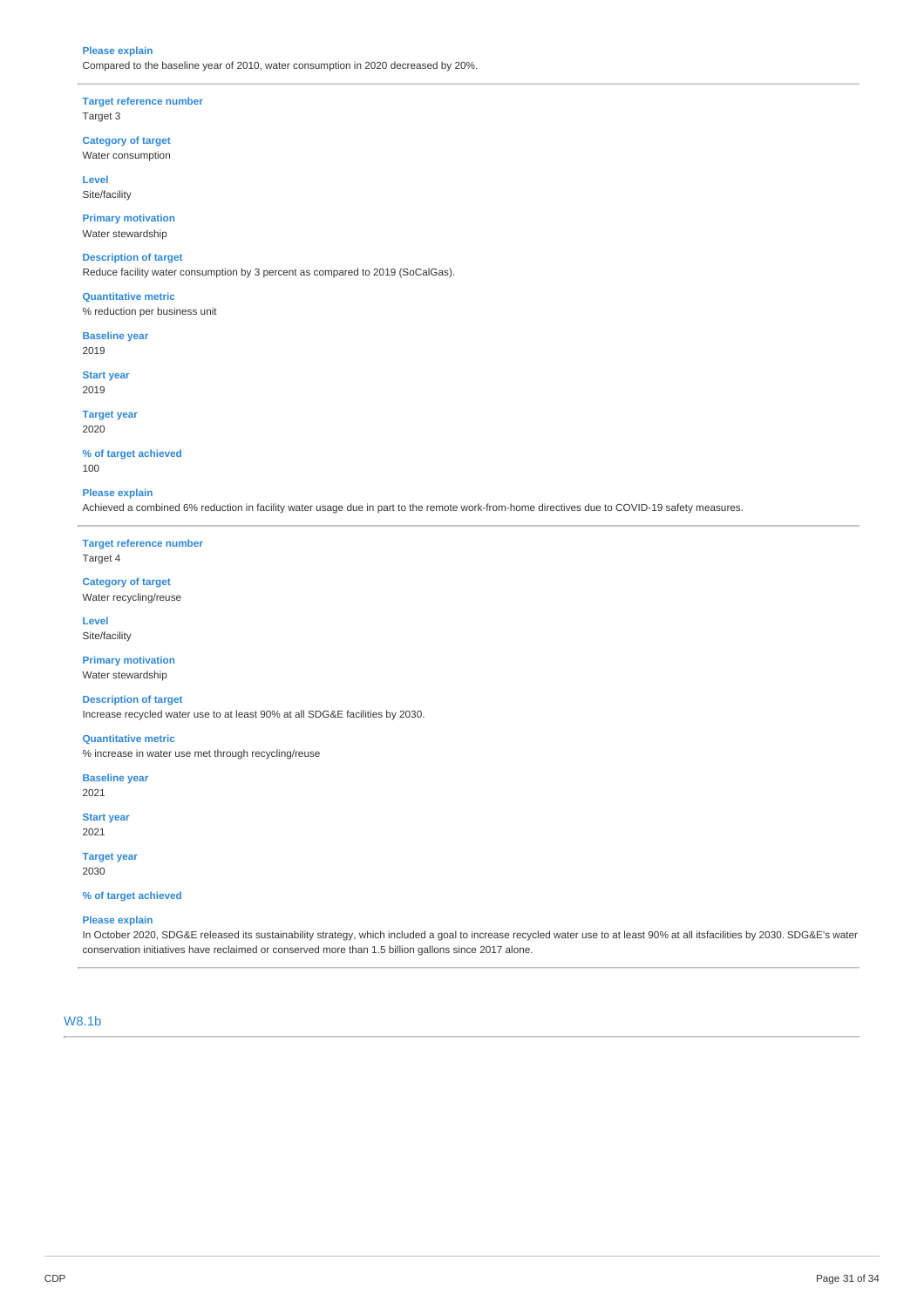## (W8.1b) Provide details of your water goal(s) that are monitored at the corporate level and the progress made.

### **Goal**

Promotion of water data transparency

### **Level**

Company-wide

### **Motivation**

Corporate social responsibility

### **Description of goal**

Sempra publishes an annual corporate sustainability report which highlights our performance and progress on environmental, social, and governance metrics. This report discusses our companies' use of water and our efforts to minimize fresh water when reasonably possible, particularly in water stressed areas.

# **Baseline year**

2019

### **Start year**

2020

**End year** 2020

### **Progress**

The 2020 corporate sustainability report, published in April 2021, includes a water section which discusses the importance of water to our businesses, water used and water sources, efforts to minimize fresh water use in power generation operations when reasonably possible, and environmental compliance performance (including water-related issues, if applicable).

# W9. Verification

## W9.1

(W9.1) Do you verify any other water information reported in your CDP disclosure (not already covered by W5.1a)? No, we do not currently verify any other water information reported in our CDP disclosure

# W10. Sign off

W-FI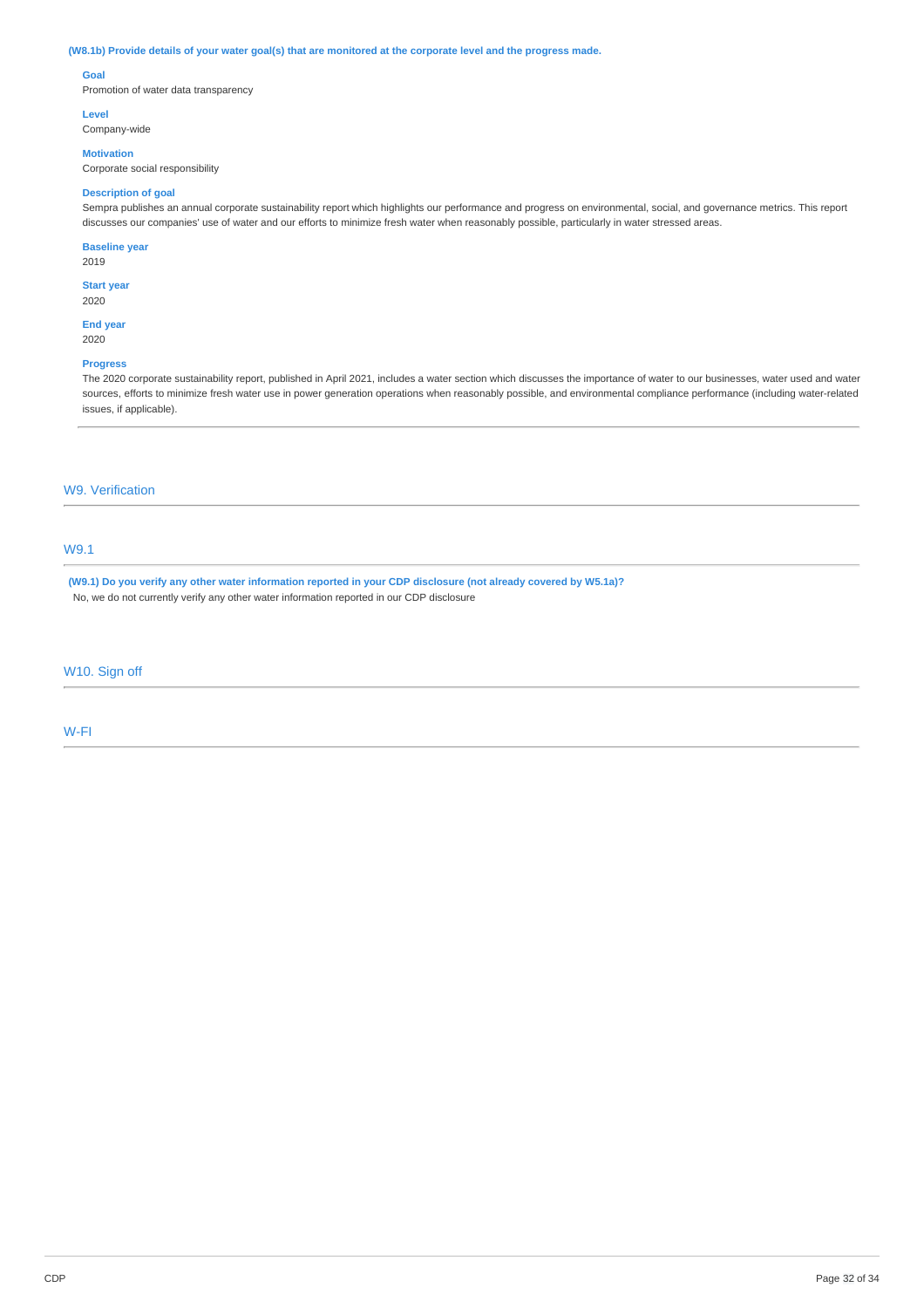### (W-FI) Use this field to provide any additional information or context that you feel is relevant to your organization's response. Please note that this field is optional **and is not scored.**

This questionnaire contains statements that constitute forward-looking statements within the meaning of the Private Securities Litigation Reform Act of 1995. Forward-looking statements are based on assumptions with respect to the future, involve risks and uncertainties, and are not quarantees. Future results may differ materially from those expressed in any forward-looking statements. These forward-looking statements represent our estimates and assumptions only as of the date of this questionnaire. We assume no obligation to update or revise any forward-looking statement as a result of new information, future events or other factors. In this questionnaire, forward-looking statements can be identified by words such as "believes," "expects," "anticipates," "plans," "estimates," "projects," "forecasts," "should," "could," "would," "would," "confident," "may," "can," "potential," "possible," "proposed," "in process," "under construction," "in development," "target," "outlook," "maintain," "continue," "goal," "aim," "commit," or similar expressions, or when we discuss our quidance, priorities, strategy, goals, vision, mission, opportunities, projections, intentions or expectations. Factors, among others, that could cause actual results and events to differ materially from those described in any forward-looking statements include risks and uncertainties relating to: California wildfires, including the risks that we may be found liable for damages regardless of fault and that we may not be able to recover costs from insurance, the wildfire fund established by California Assembly Bill 1054 or in rates from customers; decisions, investigations, regulations, issuances or revocations of permits and other authorizations, renewals of franchises, and other actions by (i) the Comisión Federal de Electricidad, California Public Utilities Commission (CPUC), U.S. Department of Energy, U.S. Federal Energy Regulatory Commission, Public Utility Commission of Texas, and other regulatory and governmental bodies and (ii) states, counties, cities and other jurisdictions in the U.S., Mexico and other countries in which we do business; the success of business development efforts, construction projects and acquisitions and divestitures, including risks in (i) the ability to make a final investment decision, (ii) completing construction projects or other transactions on schedule and budget, (iii) the ability to realize anticipated benefits from any of these efforts if completed, and (iv) obtaining the consent of partners or other third parties; the resolution of civil and criminal litigation, regulatory inquiries, investigations and proceedings, and arbitrations, including, among others, those related to the natural gas leak at Southern California Gas Company's (SoCalGas) Aliso Canyon natural gas storage facility; actions by credit rating agencies to downgrade our credit ratings or to place those ratings on negative outlook and our ability to borrow on favorable terms and meet our substantial debt service obligations; actions to reduce or eliminate reliance on natural gas, including any deterioration of or increased uncertainty in the political or regulatory environment for local natural gas distribution companies operating in California; weather, natural disasters, pandemics, accidents, equipment failures, explosions, acts of terrorism, information system outages or other events that disrupt our operations, damage our facilities and systems, cause the release of harmful materials, cause fires or subject us to liability for property damage or personal injuries, fines and penalties, some of which may not be covered by insurance, may be disputed by insurers or may otherwise not be recoverable through regulatory mechanisms or may impact our ability to obtain satisfactory levels of affordable insurance; the availability of electric power and natural gas and natural gas storage capacity, including disruptions caused by failures in the transmission grid or limitations on the withdrawal of natural gas from storage facilities; the impact of the COVID-19 pandemic on capital projects, regulatory approvals and the execution of our operations; cybersecurity threats to the energy grid, storage and pipeline infrastructure, information and systems used to operate our businesses, and confidentiality of our proprietary information and personal information of our customers and employees, including ransomware attacks on our systems and the systems of third-party vendors and other parties with which we conduct business; expropriation of assets, failure of foreign governments and state-owned entities to honor their contracts, and property disputes; the impact at San Diego Gas & Electric Company (SDG&E) on competitive customer rates and reliability due to the growth in distributed and local power generation, including from departing retail load resulting from customers transferring to Direct Access and Community Choice Aggregation, and the risk of nonrecovery for stranded assets and contractual obligations; Oncor Electric Delivery Company LLC's (Oncor) ability to eliminate or reduce its quarterly dividends due to regulatory and governance requirements and commitments, including by actions of Oncor's independent directors or a minority member director; volatility in foreign currency exchange, inflation and interest rates and commodity prices and our ability to effectively hedge these risks; changes in tax and trade policies, laws and regulations, including tariffs and revisions to international trade agreements that may increase our costs, reduce our competitiveness, or impair our ability to resolve trade disputes; and other uncertainties, some of which may be difficult to predict and are beyond our control. These risks and uncertainties are further discussed in the reports that Sempra has filed with the U.S. Securities and Exchange Commission (SEC). These reports are available through the EDGAR system free-of-charge on the SEC's website. www.sec.gov, and on Sempra's website, www.sempra.com. Investors should not rely unduly on any forward-looking statements. This questionnaire may include market, demographic and industry data and forecasts that are based on or derived from third-party sources such as independent industry publications, publicly available information, government data and other similar information from third parties. We do not guarantee the accuracy or completeness of any of this information, and we have not independently verified any of the information provided by these third-party sources. In addition, market, demographic and industry data and forecasts involve estimates, assumptions and other uncertainties and are subject to change based on various factors, including those discussed above. Accordingly, you should not place undue reliance on any of this information. This questionnaire also contains links to third-party websites that are not hosted or managed by Sempra or its family of companies. We are not responsible for, nor do we recommend, endorse or support, any information contained on any such third-party websites. In addition, this questionnaire includes descriptions of positions of third-party trade associations, which descriptions are provided in the manner articulated by each such trade association and do not necessarily reflect the manner in which we would describe these positions, even if we have stated our views are consistent. Sempra North American Infrastructure, Sempra LNG, Sempra Mexico, Sempra Texas Utilities, Oncor and Infraestructura Energética Nova, S.A.B. de C.V. (IEnova) are not the same companies as the California utilities, SDG&E or SoCalGas, and Sempra North American Infrastructure, Sempra LNG, Sempra Mexico, Sempra Texas Utilities, Oncor and IEnova are not regulated by the CPUC.

## W10.1

#### **(W10.1) Provide details for the person that has signed off (approved) your CDP water response.**

|       | <b>Job title</b>               | Corresponding job category             |
|-------|--------------------------------|----------------------------------------|
| Row + | Vice President, Sustainability | Other, please specify (Vice President) |

## **W10.2**

(W10.2) Please indicate whether your organization agrees for CDP to transfer your publicly disclosed data on your impact and risk response strategies to the CEO Water Mandate's Water Action Hub [applies only to W2.1a (response to impacts), W4.2 and W4.2a (response to risks)]. No

## Submit your response

### **In which language are you submitting your response?**

English

# **Please confirm how your response should be handled by CDP**

|                                         |                | ubmission<br>$-11111 - 11$ |
|-----------------------------------------|----------------|----------------------------|
| ' am submit<br>mitting my response<br>. | Investors<br>. | Public<br>.                |